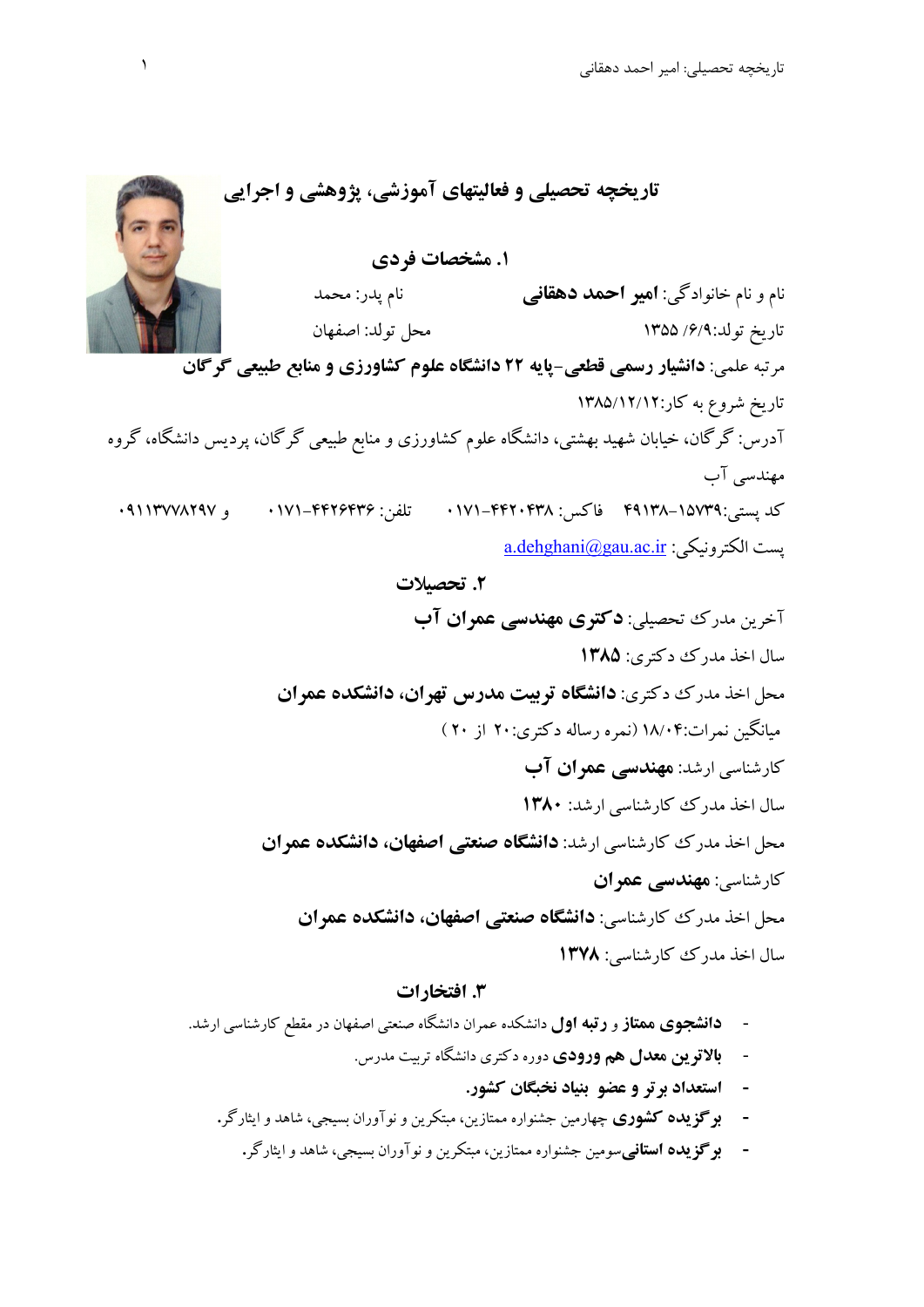- كسب **رتبه ممتاز** در دومين جشنواره سراسري دانشجويان عمران.
- **- استاد نمونه** دانشگاه علوم كشاورزي و منابع طبيعي گرگان در سال .1387
	- **- پژوهشگر نمونه** دانشكدههاي علوم كشاورزي در سال **.**1389
	- **- پژوهشگر برتر**دانشكده مهندسي آب و خاك در سال **.**1390
	- **- پژوهشگر برتر دانشگاه در جذب بودجه پژوهشي** در سال **.**1390
		- **- پژوهشگر برتر سازمان نظام مهندسي ساختمان** در سال **.**1391
			- **- پژوهشگر برتر**دانشكده مهندسي آب و خاك در سال **.**1392
	- **- پژوهشگر برتر**دانشگاه در چاپ مقالات علمي پژوهشي در سال **.**1392
- **- پژوهشگر برتر**دانشكده مهندسي آب و خاك در سالهاي ،1393، ،1394 ،1395 .1396
	- **- پژوهشگر برتر** دانشگاه در سالهاي ،1394 .1395
		- **- پژوهشگر برتر** استان در سالهاي ،1394 .1395
	- **- پژوهشگر برتر سازمان نظام مهندسي ساختمان** در سال **.**1393
		- **- رتبه اول جشنواره اختراعات (بنياد ملي نخبگان استان گلستان)**

**.4 سوابق علمي –تحقيقاتي** 

**الف- كتاب تأليفي**  -1 چمني،م،ر،دهقاني، ا، ا، بيرامي،م، ك،وقليپور،ر. مكانيك سيالات، انتشارات دانشگاه صنعتي اصفهان، ،1٣٨٨  $917^\circ$ ص. -2 چمني، م، ر، دهقاني، ا، ا، بيرامي، م، ك، و قليپور، ر. مفاهيم پايه در مكانيك سيالات و هيدروليك،

انتشارات اركان، ١٣٨٩، ٥٠٠ ص.

3- A Zahiri, AA Dehghani, HM Azamathulla. 2015. Application of gene-expression programming in hydraulic engineering, Handbook of Genetic Programming Applications, Springer International Publishing, 71-97.

## **ب- مقالات چاپ شده در مجلات علمي**

#### ISI (JCR & Scopus journal):

1. Movahedi, N., **Dehghani, A. A.**, Schmidt, C., Trauth, N., Pasternack, G. B., **Stewardson, M.J.** and Meftah Halghi, M.,2021. Hyporheic exchanges due to channel bed and width undulations. Advances in Water Resources, **ADWR** 103857.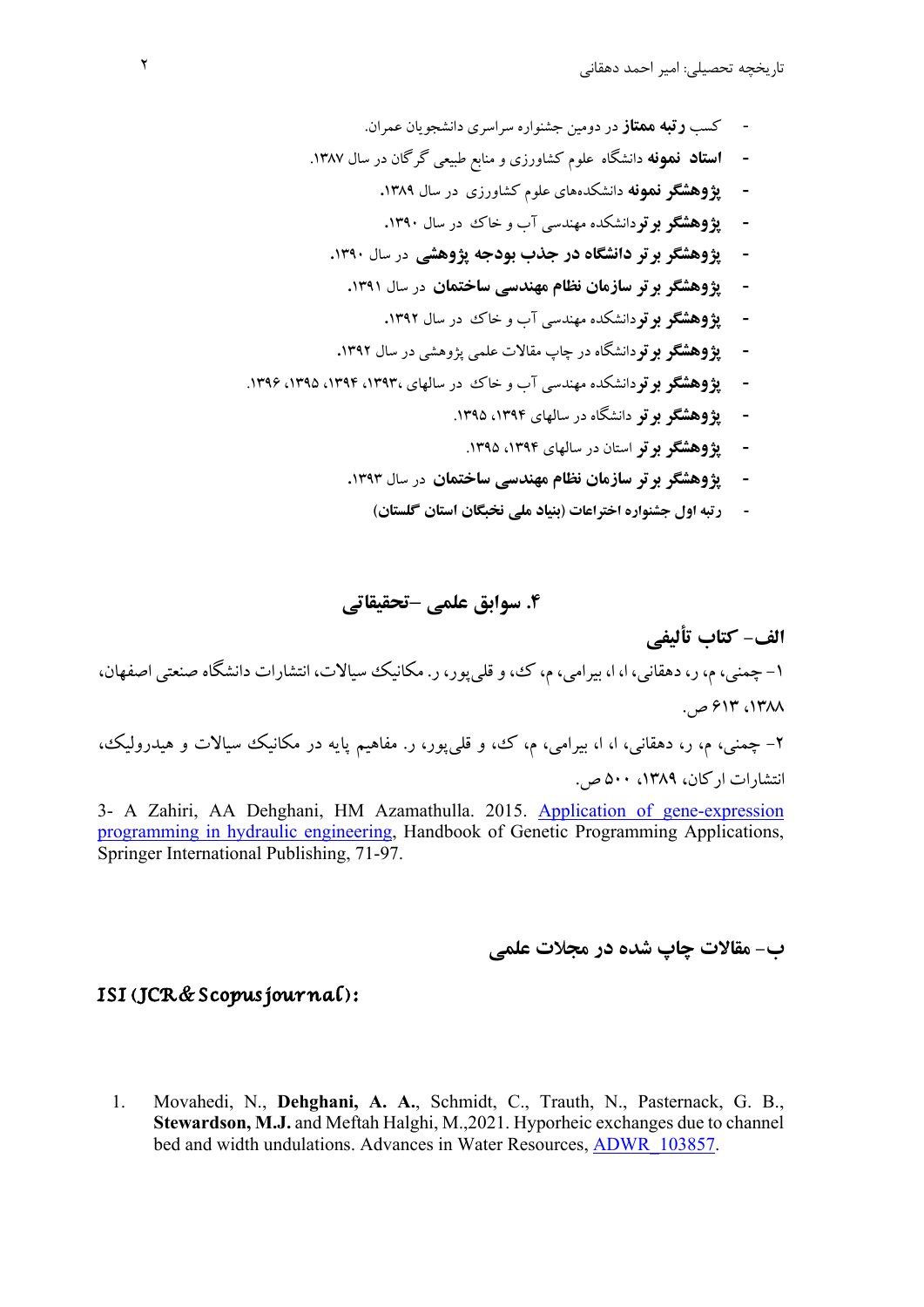- 2. Tajari, M., Dehghani, A. A., Meftah Halaghi, M. and Azamathulla, H.2020. Use of bottom slots and submerged vanes for controlling of sediment upstream of duckbill weirs. Water Supply. doi.org/10.2166/ws.2020.238.
- 3. Ghaderi, K., Motamedvaziri, B., Vafakhah, M. and Dehghani, A. A. Regional flood frequency modeling: a comparative study among several data-driven models. Arabian Journal of Geosciences 12 (18), 588.
- 4. Eshkou, Z., Dehghani, A. A., and Ahmadi, A. 2018. Forced Hydraulic Jump in a Diverging Stilling Basin Using Angled Baffle Blocks. Journal of Irrigation and Drainage Engineering (ASCE),144 (8): 06018004.
- 5. Asnaashari, A., Dehghani, A. A., Akhtari, A. A. and Bonakdari, H.2018. Experimental and Numerical Investigation of the Flow Hydraulic in Gradual Transition Open Channels .Water Resources 45 (4), 565-577.
- 6. Tajari, M., Dehghani, A. A., Meftah Halaghi, M. 2018. Semi-analytical solution and numerical simulation of water surface profile along duckbill weir. ISH Journal of Hydraulic Engineering.
- 7. Pahlavani h, Dehghani AA, Bahremand AR, Shojaei, S. 2017. **Intelligent estimation of flood hydrographs using an adaptive neuro–fuzzy inference system (ANFIS)**. Modeling Earth Systems and Environment 3 (1), 35.
- 8. Asnaashari A, Akhtari AA, Dehghani AA, Bonakdari H. 2016.**Experimental and numerical investigation of the flow field in the gradual transition of rectanhannels**. Engineering applications of computational fluid mechanics. **10**(1):273-283.
- 9. Ameri M, Dehghani AA, Ahmadi A. 2016.**Elementary discharge coefficient of a triangular–rectangular sharp-crested side weir in subcritical flow** International Journal of River Basin Management **14**(1):95-102 02.
- 10. Asnaashari A, Akhtari AA, Dehghani AA, Bonakdari H. 2016.**Effect of inflow froude number on flow pattern in channel-expansive transitions** Journal of Irrigation and Drainage Engineering **142**(1).
- 11. Ameri M, Ahmadi A, Dehghani AA. 2015.**Discharge coefficient of compound triangular-rectangular sharp-crested side weirs in subcritical flow conditions** ,Flow Measurement and Instrumentation **45**:170-175.
- 12. Pahlevani H, Bahremand AR, Sadoddin A, Dehghani AA. 2014. **Efficiency of Artificial Neural Networks (ANNs) in intelligent estimation of flood hydrograph for Shirindarreh reservoir dam in comparison with Adaptive Neuro-Fuzzy Inference System (ANFIS)** ,Sustainable Watershed Management, 127-131.
- 13. Dehghani AA, Haddadchi A, Omid MH, Movahedi N. 2014.**Applicability of MEP and SEMEP for computing total sediment load (Case Study: Chelichay**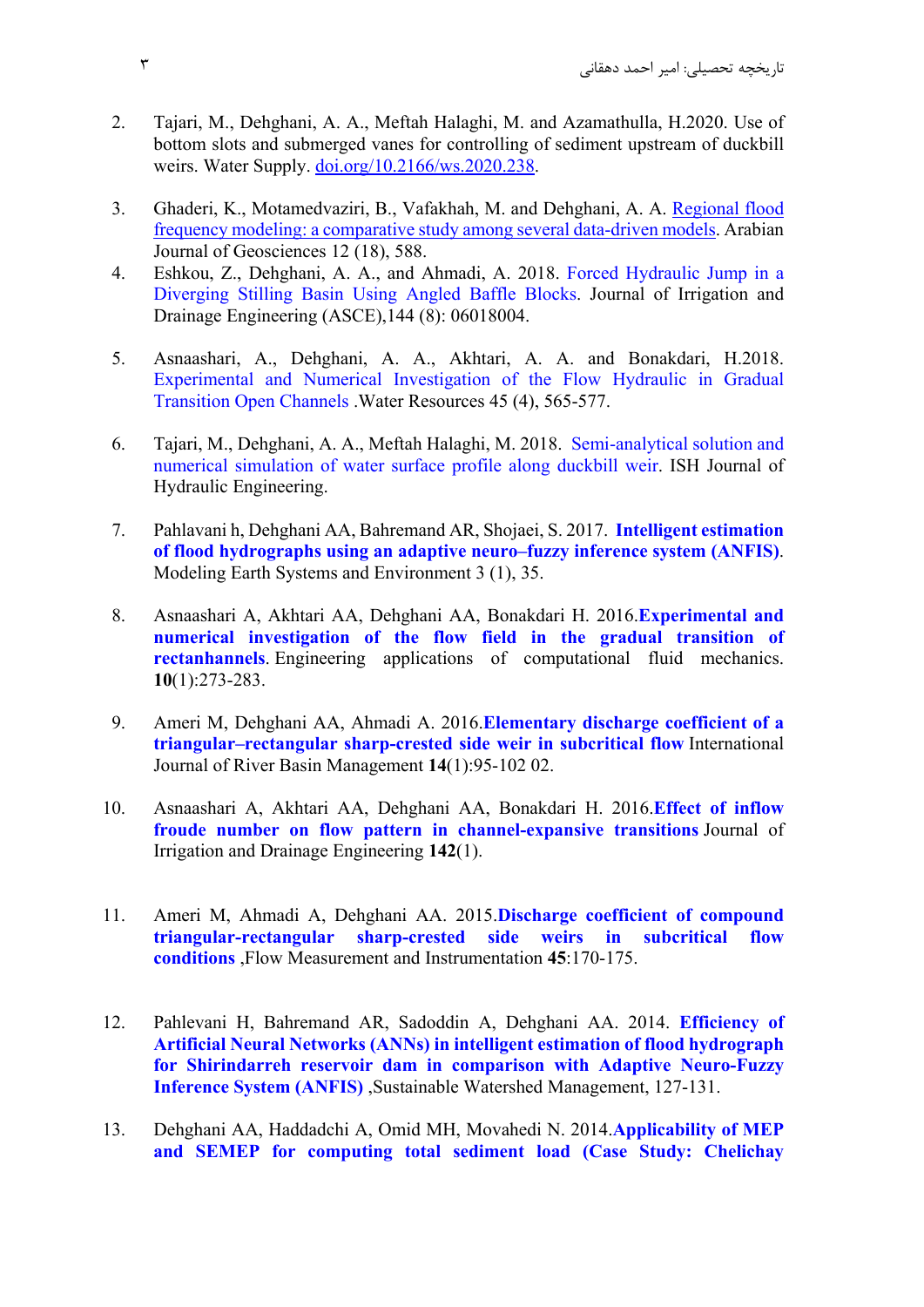**Catchment in Golestan Province)** ,KSCE Journal of Civil Engineering **18**(6):1912- 1919.

- 14. Haddadchi, A. Omid MH, Dehghani AA. 2013.**Total load transport in gravel bed and sand bed rivers case study: Chelichay watershed**. *INTERNATIONAL JOURNAL OF SEDIMENT RESEARCH* 28(46): 253-253.
- 15. Haddadchi A, Omid MH, Dehghani AA. 2013. **Bedload equation analysis using bed load-material grain size** ,Journal of Hydrology and Hydromechanics **61**(3):241-249.
- 16. Dehghani AA, Azamathulla HM, Hashemi Najafi SA, Ayyoubzadeh SA. 2013. **Local scouring around L-head groynes** ,Journal of Hydrology **504**:125-131.
- 17. Haddadchi A, Movahedi N, Vahidi E, Omid MH, Dehghani AA. 2013. **Evaluation of suspended load transport rate using transport formulas and artificial neural network models (Case study: Chelchay Catchment)**, Journal of Hydrodynamics **25**(3):459-470.
- 18. Dehghani AA, Esmaeili T, Chang WY, Dehghani N. 2013. **3D numerical simulation of local scouring under hydrographs**, Water Management **166**(3):120-131.
- 19. Haddadchi A, Omid MH, Dehghani AA. 2012. **Assessment of bed-load predictors based on sampling in a gravel bed river** ,Journal of Hydrodynamics **24**(1):145-151.
- 20. Pirestani MR, Shafaghati M, Dehghani AA. 2011. **Assessment of the environmental destructive effects of building dams** ,World Academy of Science, Engineering and Technology **80**:374-378.
- 21. Aarabi MJ, Chamani MR, Dehghani AA, Asghari K. 2011.**Numerical simulation of temporal evolution of local scour in bridge pier with nonuniform sediment** ,Advanced Materials Research. 250-253: 3610-3614.
- 22. Dehghani AA, Ghodsian M, Suzuki K, Alaghmand S. 2008.**Local scour around lateral intakes in 180 degree curved channel** Advances in Water Resources and Hydraulic Engineering,821-825.
- 23. Chamani MR, Beirami MK, Rajaratnam N, Dehghani AA. 2008. **Characteristics of subcritical flow over vertical drops with sloping aprons** Iranian Journal of Science and Technology, Transaction B: Engineering **32**(5):531-542.

## ISI paper:Multidisciplinary papers

1. Hosseini,M., Movahedi Naeini, S. A. R, Dehghani, A. A., Zeraatpisheh, M. **Modeling of soil mechanical resistance using intelligent methods**. Journal of soil science and plant nutrition 18 (4), 939-951.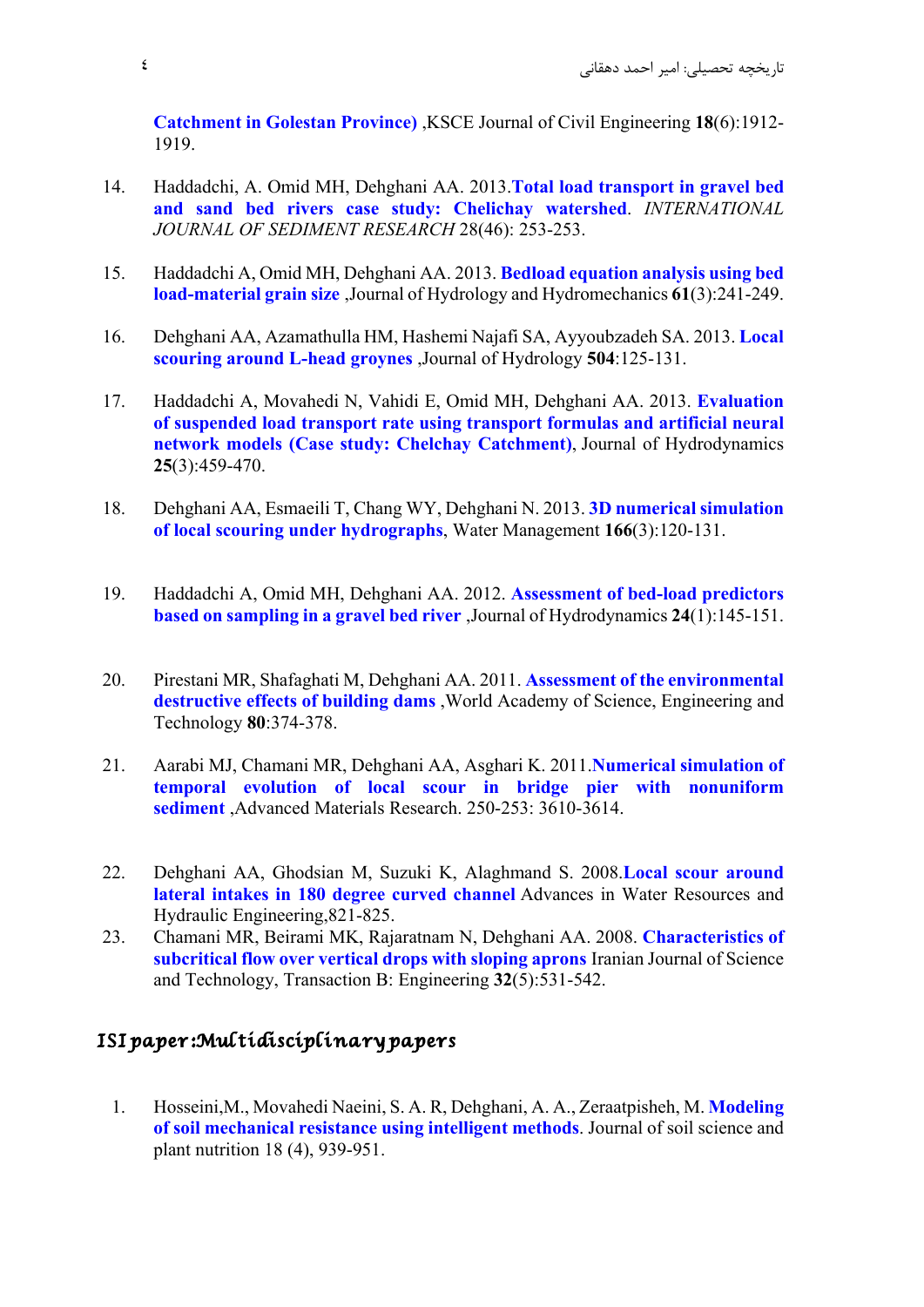- 2. Mohammad Reza Pour, O. Zarindast, N., Mir, N. & Dehghani, A. A. 2017. **Using Fe magnetic nanoparticles for reducing evaporation from water surface in small scale**. DESALINATION AND WATER TREATMENT. 71. 380-387.
- 3. Hosseini M, Movahedi Naeini SA, Dehghani AA, Khaledian Y. 2016. **Estimation of soil mechanical resistance parameter by using particle swarm optimization, genetic algorithm and multiple regression methods** Soil and Tillage Research **157**:32-42 01.
- 4. Bameri A, Khormali F, Kiani F, Dehghani AA. 2015.**Spatial variability of soil organic carbon in different hillslope positions in Toshan area, Golestan Province, Iran: Geostatistical approaches** Journal of Mountain Science **12**(6):1422-1433.
- 5. Saei H, Sharifani MM, Dehghani A, Seifi E, Akbarpour V. 2014. **Description of biomechanical forces and physiological parameters of fruit cracking in pomegranate** ,Scientia Horticulturae **178**:224-230.
- 6. Shahabi Ghahfarrokhi I, Daraei Garmakhany A, Kashaninejad M, Dehghani AA. 2013. **Estimation of peroxidase activity in red cabbage by artificial neural network** ,Quality Assurance and Safety of Crops and Foods **5**(2):163-167.
- 7. Kashiri M, Daraei Garmakhany A, Dehghani AA. 2012. **Modelling of sorghum soaking using artificial neural networks (MLP)** ,Quality Assurance and Safety of Crops and Foods **4**(4):179-184.
- 8. Aghajani N, Kashaninejad M, Dehghani AA, Daraei Garmakhany A. 2012.**Comparison between artificial neural networks and mathematical models for moisture ratio estimation in two varieties of green malt** ,Quality Assurance and Safety of Crops and Foods **4**(2):93-101.
- 9. Norouzi M, Ayoubi S, Jalalian A, Khademi H, Dehghani AA. 2010. **Predicting rainfed wheat quality and quantity by artificial neural network using terrain and soil characteristics** Acta Agriculturae Scandinavica Section B: Soil and Plant Science **60**(4):341-352.
- 10. Khalilmoghadam B, Afyuni M, Abbaspour KC, Jalalian A, Dehghani AA, Schulin R. 2009. **Estimation of surface shear strength in Zagros region of Iran - A comparison of artificial neural networks and multiple-linear regression models** Geoderma **153**(1-2):29-36.
- 11. Kashaninejad M, Dehghani AA, Kashiri M. 2009. **Modeling of wheat soaking using two artificial neural networks (MLP and RBF)** Journal of Food Engineering **91**(4):602-607.
- 12. Dehghani AA, Mohammadi ZB, Maghsoudlou Y, Mahoonak AS. 2012.**Intelligent Estimation of the Canola Oil Stability Using Artificial Neural Networks** ,Food and Bioprocess Technology **5**(2):533-540.

# **مقالات علمي پژوهشي در مجلات معتبر داخلي (مقالات علمي پژوهشي)**

- .1 جعفر خاندوزي ، اميراحمد دهقاني، مهدي مفتاح هلقي ، عبدالرضا ظهيري ، خليل قرباني.1399. تعيين سرعت تبادلي جريان عمودي در سطح تماس بستر رودخانه زيارت و محيط متخلخل زير آن. نشريه مهندسي عمران اميركبير. مقاله پذيرفته شده و آماده انتشار.
- .2 موحدي، ن. ؛ دهقاني، ا. ا. ؛ اشميت، ك. ترات، ت. مفتاح هلقي. م. .1399 مقايسه تبادلات هايپريك در خيزاب- گوداب دو بعدي و سه بعدي. نشريه مهندسي عمران اميركبير. 52(8).13-31: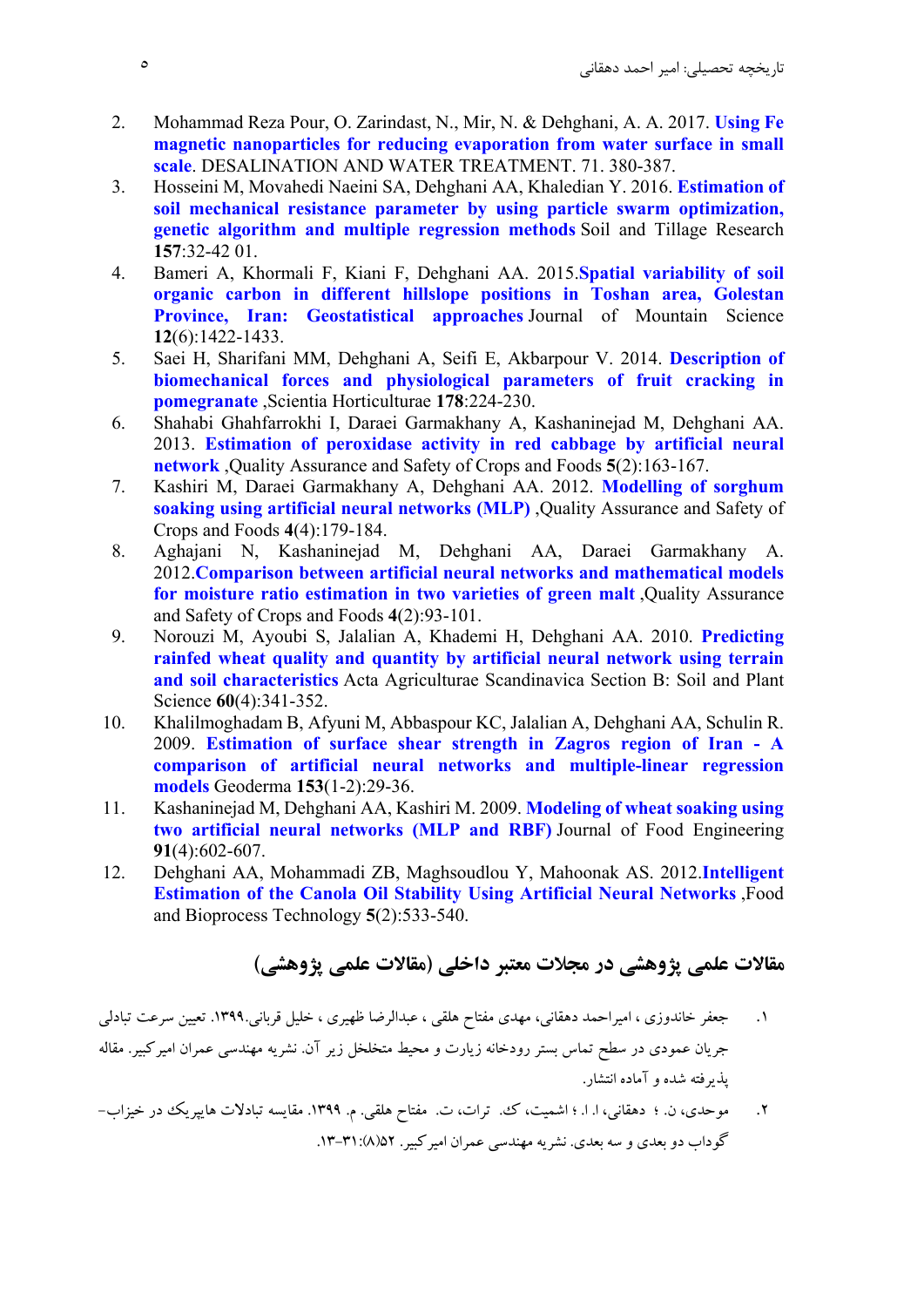تاريخچه تحصيلي: امير احمد دهقاني ٦

- .3 تيموري، ر. ؛ دهقاني، ا. ا. .1399 ارزيابي معادلات برآورد بار بستر در رودخانههاي استان گلستان با استفاده از نرم افزار توسعه يافته STE. نشريه مهندسي عمران اميركبير. 52(11).6-20:
- .4 مهلا تجري ، اميراحمد دهقاني، مهدي مفتاح هلقي. .1399 استفاده از صفحات مستغرق و بازشدگي جانبي در رسوبشويي رسوبات بالادست سرريزهاي نوك اردكي، نشريه دانش آب و خاك. ١٣٢:(٣)٣٠-١٢١.
- ۵. مهلا تجري ، اميراحمد دهقاني، مهدي مفتاح هلقي. ١٣٩٨. شبيه سازي الگوي رسوب گذاري در بالادست سرريز نوك اردكي با به كارگيري صفحات مستغرق. مهندسي عمران فردوسي (دانشكده مهندسي). 32(3).98-82:
- .6 عادل اثني عشري ، اميراحمد دهقاني،علي اكبراختري. .1398 مطالعه هيدروليك جريان در تبديلهاي تدريجي عريض شونده در كانالهاي روباز. مهندسي عمران و محيط زيست دانشگاه تبريز. 49(95).1-11:
- .7 موحدي، ن. ؛ دهقاني، ا. ا. ؛ اشميت، ك. ترات، ن. مفتاح هلقي. م. .1398 بررسي آزمايشگاهي و عددي تبادلات هايپريك در حضور فرم بستر خيزاب و چالاب. اكوهيدرولوژي. 6(1): 191-204 .
- .8 جمالي، س،. دهقاني، ا. ا. ، ظهيري، ع. ر،. اشميت، ك. ترات، ن. .1398 بررسي آزمايشگاهي اندركنش آب سطحي و زيرسطحي در پشتة رسوبي مياني. اكوهيدرولوژي. 6(2): 339-323 .
- .9 مفتاح هلقي، م،. ابارشي، ف،. دهقاني، ا. ا،. قرباني، خ. .1397 ارزيابي عملكرد آبخوان تحت تأثير سناريوهاي مختلف اقليمي (مطالعه موردي: حوضه آبريز قرهسو). نشريه آبياري و زهكشي ايران. ١١(۵): ١١٩٣–١١۴٠.
- .10 ضيايي فر، س،. مفتاح هلقي، م،. مسعوديان، م. و دهقاني، ا.ا. .1397 تحليل هيدروليكي چرخش سرريز-دريچه نيم استوانه اي با شدت باز شدگي ثابت. نشريه آبياري و زهكشي ايران. ٢((٣): ٧٠٩-٧٢١.
- .11 اثني عشري، ع،. اختري، ع.ا،.دهقاني، ا. اوبنكداري، ح.1397. بررسي آزمايشگاهي وعددي تاثير طول تبديل برميزان تلفات انرژي در تبديلهاي تدريجي كانالهاي روباز در جريان زيربحراني. علوم و مهندسي آبياري. ۶۱(۲): ۵۹-۴۵.
- .12 تجري، م،. دهقاني، ا. ا و مفتاح هلقي، م.1397. تعيين ضريب آبگذري سرريزنوك اردكي با بكارگيري دريچه جانبي در شبكه هاي آبياري. نشريه آبياري و زهكشي ايران. ١٢ (٢):٢٢٣-٣٠٩.
- .13 شعباني، ا،. ظهيري، ع،. مفتاح هلقي، م. و دهقاني، ا. ا. .1397 بررسي آزمايشگاهي ضريب دبي در سازه تركيبي سرريز مركب-روزنه. نشريه پژوهشهاي حفاظت آب و خاك، 25(3).209-224:
- .14 كريمي، م،. ظهيري، ع،. مفتاح هلقي، م. و دهقاني، ا.ا.1397. مدل رياضي دو بعدي براي شبيه سازي جريان و انتقال رسوب در مقاطع مركب مستقيم. نشريه آبياري و زهكشي ايران4.(12).930-942:
- .15 قزلباش، ز،. ذاكري نيا، م،. هزارجريبي، ا. و دهقاني، ا. ا.1397. تخمين ضريب يكنواختي توزيع آب در آبياري باراني با استفاده از روشهاي داده كاوي. فصلنامه علمي پژوهشي مهندسي آبياري و آب8.(32).157-172:
- .16 حسين پور، س،. دهقاني، ا. ا،. ظهيري، ع،. شوريان، م. و مفتاح هلقي، م.1397. تلفيق استفاده از مدل برنامه ريزي منابع آب MODSIM و الگوريتم فراكاوشي PSO در تعيين حجم بهينهي مخازن آب شرب ( مطالعه موردي: شهر گرگان). مجله مهندسی منابع آب. ۱۱: ۷۱–۸۲
- .17 ظهيري، ع،. قلي نژاد، ج. و دهقاني، ا. ا.1397. محاسبه توزيع عرضي انتقال رسوب در رودها با استفاده از مدل رياضي شبه دو بعدي ( مطالعه موردي: رود قره سو). فصلنامه علمي - پژوهشي مهندسي منابع آب11.(38).83-94:
- .<br>18. احسان قاسمي، عبدالرضا ظهيري ، مهدي مفتاح هلقي، اميراحمد دهقاني. ١٣٩۶.كنترل آبشستگي موضعي پايه پل با استفاده از مواد نانو ساختار.دانش آب و خاك27. (3): .79-91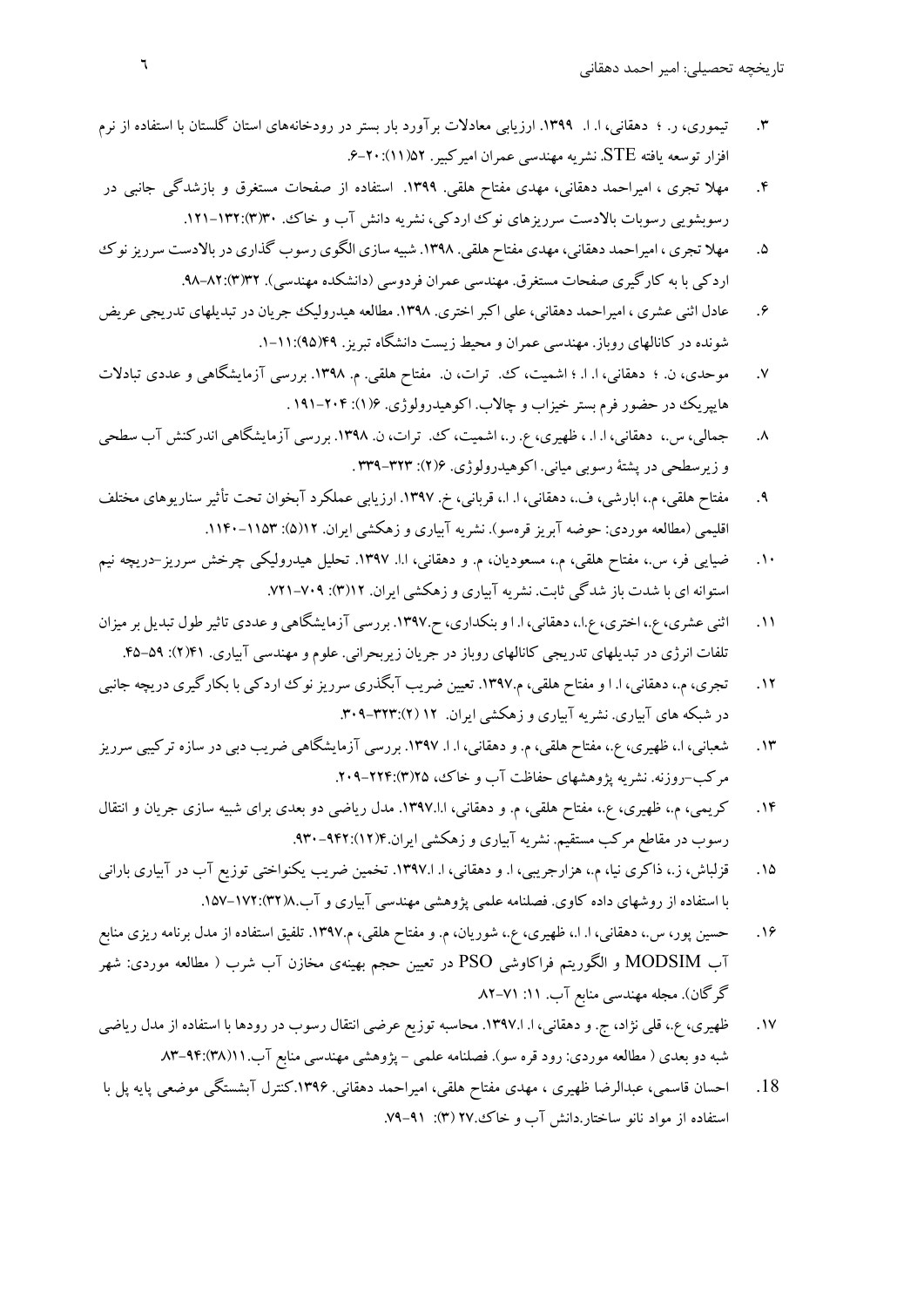- .19 محنت كش، ع. م،. ايوبي، ش. ا. و دهقاني. ا. ا. .1396 تعيين عوامل موثردر توليد گندم ديم به كمك آناليز حساسيت در زاگرس، نشريه پژوهشهاي زراعي ايران، 15 (2).257-266:
- .20 محنت كش، ع. م،. ايوبي، ش. ا،. جلاليان، ا. ودهقاني. ا. ا. .1395 مقايسهمدل هاي رگرسيون چند متغيره خطي و شبكه هاي عصبي مصنوعي براي برآورد عملكرد گندم ديم در مناطقي از زاگرس مركزي، نشريه زراعت ديم ايران، 5  $.142 - 119$ :(2)
- .21 رحيمي، ل،. دهقاني، ا. و قرباتي، خ. و .1395 مقايسه روند تغييرات دبي كل، دبي پايه و پارامترهاي كيفي آب در ايستگاه ارازكوسه. پژوهشنامه مديريت حوزه آبخيز. دوره ۷، شماره ۱۳، ۸۳-۹۱.
- .22 نعيمي كلورزي،ز، قرباني، خ،. سالاري جزي،م. ودهقاني، ا.ا. و .1395 برآورد جريان ماهانه در حوضه هاي فاقد آمار با استفاده از پارامترهاي اقليمي و فيزيوگرافي حوضه. پژوهشهاي حفاظت آب و خاك23.(3).224-207:
- ٢٣. اختري، ع.. اثني عشري، ع.، دهقاني، ا. و بنكداري، ع. و ١٣٩٥. بررسي عددي تأثير عدد فرود ورودي بر الگوي جريان در تبديل هاي عريض شونده تدريجي دركانالهاي روباز. نشريه دانش آب و خاك. دوره ۲۶، شماره ۶٫۲، زمستان ۱۳۹۵، صفحه .108-97
- .24 سميرا حسينپور، اميراحمد دهقاني،عبدالرضا ظهيري، مجتبي شوريان، مهدي مفتاح هلقي.و .1395 مديريت آب شهري با استفاده از مدل برنامهريزي منابع آب (MODSIM) (مطالعه موردي: شهرگرگان). پژوهشهاي حفاظت آب و خاك. دوره ۲۲، شماره ۵، دي و بهمن ۱۳۹۴، صفحه ۱۵۳–۱۶۹.
- .25 نعيمي كلورزي زهرا، قرباني خليل، ميثم سالاريجزي و امير احمد دهقاني. و .1395 بررسي تأثير پارامترهاي فيزيوگرافي و اقليمي حوضه در شبيه سازي جريان فصلي رودخانه. مجله اكوهيدرولوژي. سال سوم، شماره ۴، صفحه.555-545
- ۲۶. محمدرضا پهلوان(اد، اميراحمد دهقاني، علي شهرياري، عليرضا اكبري مقدم و خداداد دهمرده. و ١٣٩٥. پيش پيني تغييرات مكاني شوري و رس خاك با استاده از روشهاي زمينآمار و شبكه عصبي مصنوعي. نشريه مديريت خاك و توليد پايدار. دوره ۶، شماره ۱، صفحه ۲۴۷-۲۵۴.
- .27 مرادي، ع،. حشمتي، غ،. و دهقاني، ا.ا. و .1395 تحليل مفهوم هاي برگشت پذيري، آسيب پذيري و نيرومندي بوم شناختي در مديريت بوم نظامهاي مرتعي.مجله پژوهشهاي راهبردي در علوم كشاورزي و منابع طبيعي1.(2).148-133:
- ۲۸. مرادي، ع.، حشمتي، غ.، و دهقاني، ا.ا. و ۱۳۹۵. معرفي مهمترين ويژگيهاي ساختاري و عملكردي در برگشت پذيري اكولوژيكي مراتع كوهسري نيمه خشك (مطالعه موردي: مراتع سميرم).نشريه حفاظت زيست بوم گياهان. 4(8)146-:  $170$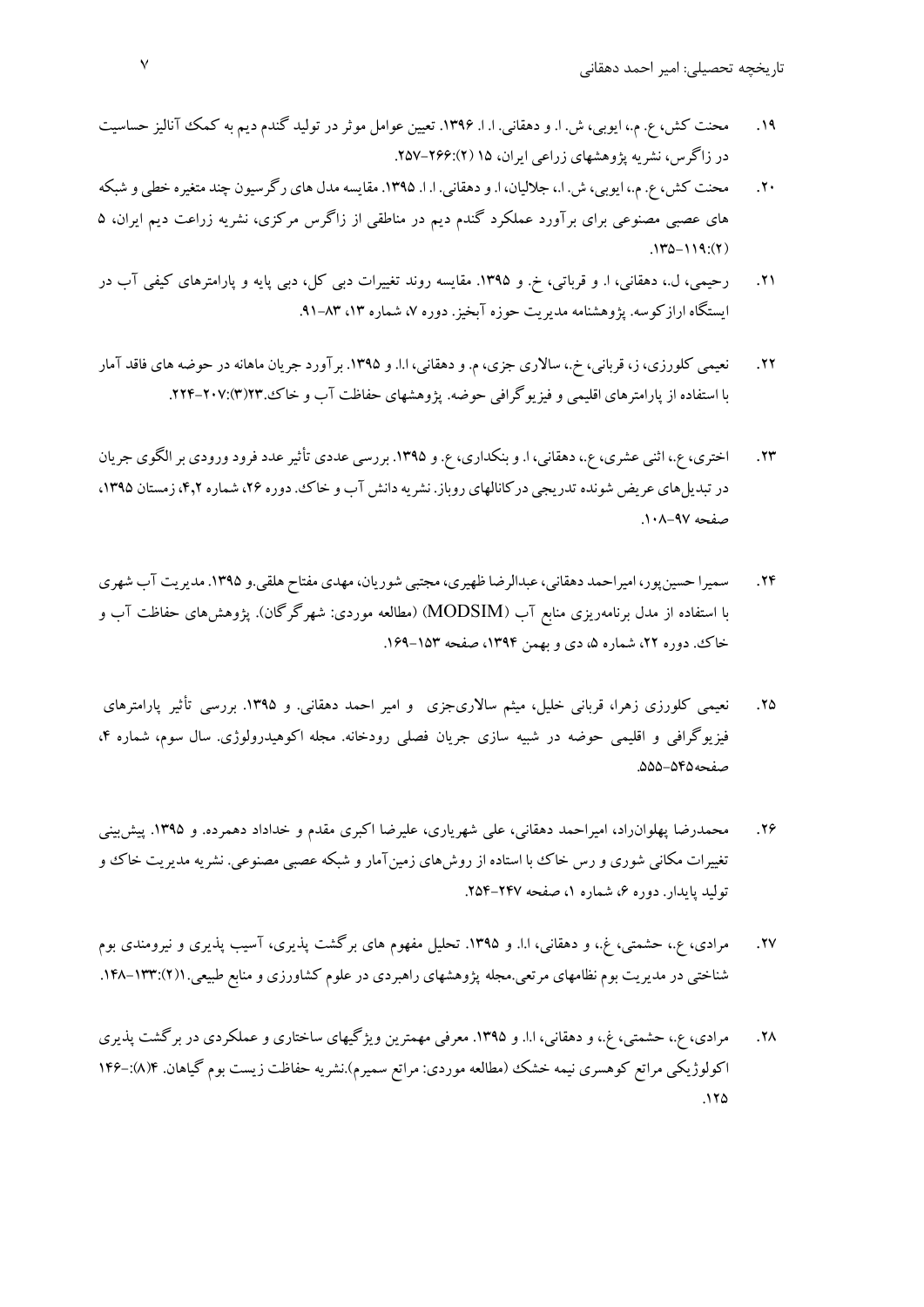- ٢٩. رحيمي، ل.، دهقاني، ا.ا. و قرباني، خ. ١٣٩٥. مقايسه روند تغييرات دبي كل، دبي پايه و پارامترهاي كيفي آب در ايستگاه ارازكوسه. پژوهشنامه مديريت حوزه آبخيز7.(13).83-91:
- .30 خليلي مقدم، ب,،.افيوني، م،. جلاليان، ا. عباس پور، ك. و دهقاني ا. ا. .1394كاربرد روش هاي رگرسيوني و شبكه هاي عصبي به منظور تخمين هدايت هيدروليكي اشباع خاك منطقه زاگرس مركزي. علوم آب و خاك (علوم و فنون كشاورزي و منابع طبيعي). 19(71).227-217:
- .31 محمد آماني،م،. علي نجفي نژاد، ع،. دهقاني، ا.ا. و مارامايي، م.ق. .1394 مكان يابي سدهاي كوتاه خاكي با استفاده از معيارهاي حذفي و تحليل سلسله مراتبي(مطالعه موردي :حوضه آبخيز كال آجي، استان گلستان). پژوهش هاي حفاظت آب و خاك (علوم كشاورزي و منابع طبيعي). دوره ۲۲، شماره ۱، صفحه ۲۳۱–۲۴۹
- .32 عامري، م،. احمدي، ا. و دهقاني، ا.ا. .1394 تعيين ضريب دبي سرريزهاي جانبي لبه تيز مركب مثلثي -مستطيلي. پژوهش های حفاظت آب و خاك (علوم كشاورزی و منابع طبیعی). دوره ۲۲، شماره ۳، صفحه ۱۰۵– ۱۲۰
- ٣٣. بديع زاده، س.، بهرهمند، ع.، دهقاني، ا.ا. و نورا، ن. ١٣٩۴. مديريت سيلاب شهري از طريق شبيه سازي رواناب سطحي در شهر گرگان، استان گلستان SWMM با استفاده از مدل. پژوهش هاي حفاظت آب و خاك (علوم كشاورزي و منابع طبيعي). دوره ٢٢، شماره ۴، صفحه ١۵۵–١٧٠.
- .34 اشكو، ز،. احمدي، ا. و دهقاني، ا.ا. .1394 مطالعه آزمايشگاهي اثر تمايل بلوك ها بر مشخصات پرش هيدروليكي در حوضچه آرامش USBR تيپ سه. پژوهش هاي حفاظت آب و خاك (علوم كشاورزي و منابع طبيعي). دوره ۲۲، شماره ۴، صفحه ۲۳۱–۲۴۲.
- ۳۵. كاهه، م.، دهقاني، ا.ا.، كاهه، م.، و ظهيري، ع. ١٣٩۴. شبيه سازي هيدروليك جريان در سازه تركيبي سرريز -دريچه با استفاده از نرم افزار D3Flow. پژوهش هاي حفاظت آب و خاك (علوم كشاورزي و منابع طبيعي). دوره ،22 شماره ،1 صفحه .129-111
- ۳۶. سلامتي، س.، دهقاني، ا.ا.، مفتاح هلقي، م.، و ظهيري، م. ۱۳۹۴. تخمين ضريب آبگذري سازه تركيبي سرريز -دريچه با استفاده از روش برنامه ريزي ژنتيكي. پژوهش هاي حفاظت آب و خاك (علوم كشاورزي و منابع طبيعي). دوره ۲۲، شماره ۲، صفحه ۲۵۵-۲۶۳
- .37 زاهديان فر، ف،. قرباني، خ،. مفتاح هلقي، م،. عبدالحسيني، م. و دهقاني، ا.ا. .1394 تحليل فراواني براساس روشهاي تئوري مقادير حدي (مطالعه موردي: ايستگاه هيدرومتري ارازكوسه، گلستان). پژوهش هاي حفاظت آب و خاك (علوم كشاورزي و منابع طبيعي). دوره ٢٢، شماره ٣، صفحه ١٢١–١٣۵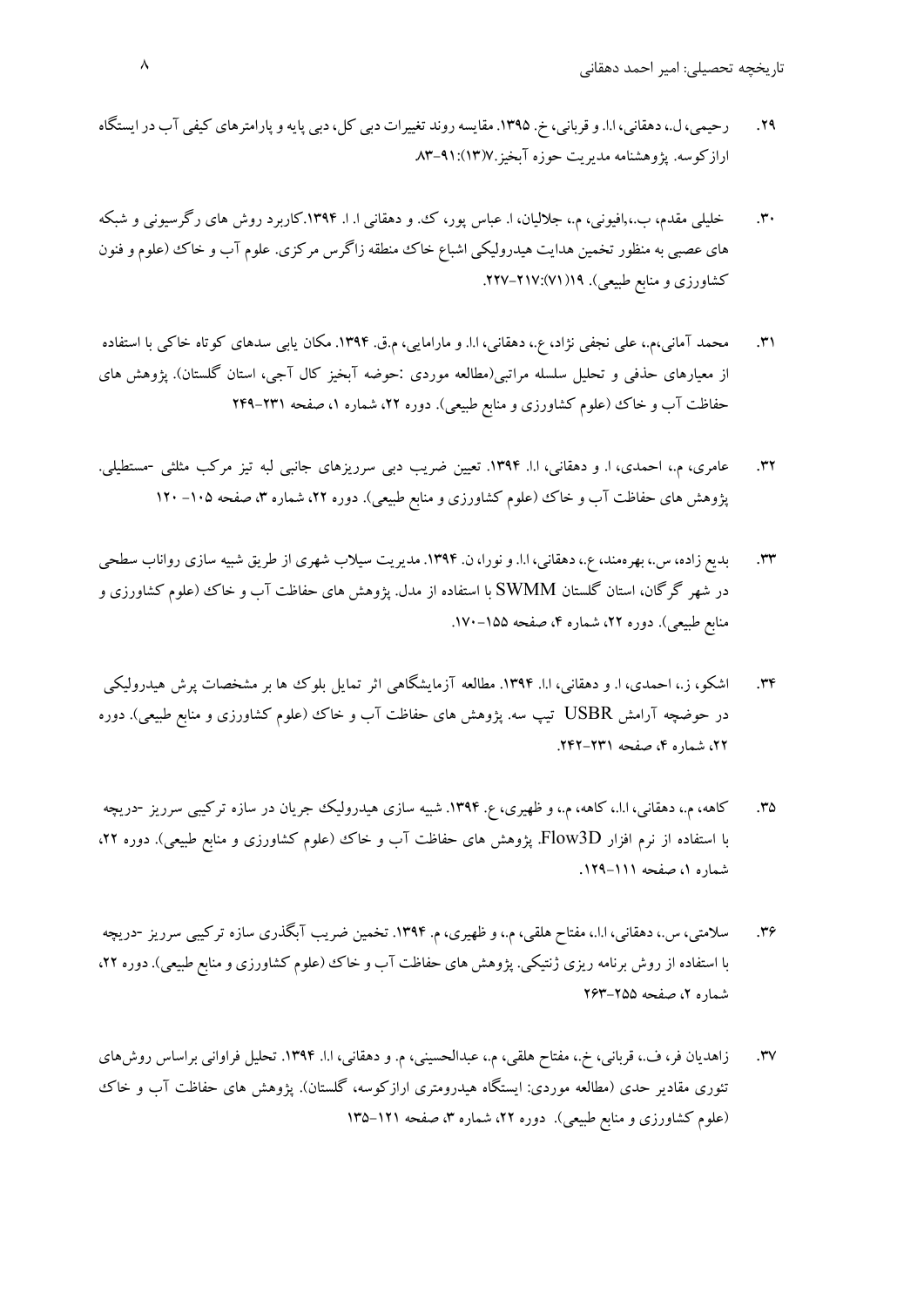- .38 طوفاني، پ،. فاخري فرد، ا. و دهقاني ا. ا.1394. پيش بيني بارندگي ماهانه با استفاده مستقيم از موجك و شبكه عصبي موجكي. مرتع و آبخيزداري (منابع طبيعي ايران). 68(3).571-553:
- ۳۹. فقيه مهرباني ، م.،مفتاح هلقي، م. ، دهقاني ا. ا. ومسكار،ه.۱۳۹۳. شبيه سازي عددي رسوب گذاري سد مخزني ستارخان با استفاده از مدل.3.0 Gstars . پژوهش هاي حفاظت آب و خاك (علوم كشاورزي و منابع طبيعي).21(۴):–۲۸۷ .296
- .40 يوسفي جوردهي، ا. سوداگر، م،. بهمني، م،.حسيني، س. ع،. دهقاني، ا.ا. ,يزداني، م. ع. .1393 اثرات توليد مثلي فيتواستروژن هاي جنيستين و اكوال موجود در سويا بر فيل ماهي ماده پرورشي. مجله تحقيقات دامپزشكي ايران (دانشگاه شيراز). 15(3).271-266:
- .41 رحيمي، ل،. دهقاني، ا.ا. و قرباني، خ. و عبدالحسيني، م. 1393 تحليل مقايسه اي مدل هاي سري هاي زماني داده هاي دبي كل، دبي پايه و جريان سطحي (مطالعه موردي: ايستگاه هيدرومتري ارازكوسه). پژوهش هاي حفاظت آب و خاك (علوم كشاورزي و منابع طبيعي)21.(3).55-77:
- .42 فرزانه ابارشي، مهدي مفتاح هلقي ، هادي ثاني خاني و اميراحمد دهقاني ,مقايسه عملكرد سه روش هوشمند به منظور پيش بيني نوسانات سطح ايستابي(مطالعه موردي: دشت زرين گل ,(نشريه پژوهش هاي حفاظت آب و خاك, ,1393 شماره (21 (1)), .163-180
- .43 موحدي، ن،. دهقاني ا. ا. .، ظهيري. ع. ر. و اعرابي،م.ج. .1393 عملكرد آبپايه در كاهش آبشستگي اطراف گروه پايه ، نشريه پژوهش هاي حفاظت آب و خاك، (٢١ (۶)), ٢٠٥-١٩١.
- .44 موحدي، ن،. دهقاني ا. ا. ، اعرابي،م.ج. و ظهيري. ع. ر. .1393 بررسي آزمايشگاهي آبشستگي موضعي اطراف گروه پايه هاي دوتايي مجاور هم با پي پيوسته، نشريه پژوهش هاي حفاظت آب و خاك، (٢١ (١)), ٢١٥-١٩٩.
- .45 طهماسبي نسب،م. ودهقاني، ا. ا.1393. ارزيابي دقت روشهاي مرسومبرآوردنرخ انتقال باربستربا استفاده ازدادههاي ميداني ,نشريه آبياري و زهكشي ايران. (١٨(١)), ١٢٤-١١۶.
- .46 رحيمي، ل. ،دهقاني، ا،.عبدالحسيني،م.وقرباني، خ. .1393 تحليل فراوان سيلاب با استفاده ازتوابع مفصل ارشميدسي بر مبناي سري حداكثر سالانه ,مجله آبياري و زهكشي ايران، (٨ (٣-۴)), ٣٥٥-٣٥٣.
- .47 رحيمي، ل. ، دهقاني، ا،. قرباني، خ و عبدالحسيني، م. .1393 ,بررسي روند تغييرات دبي كل و دبي پايه ايستگاه هيدرومتري ارازكوسه (حوضه آبخيز گرگان رود استان گلستان ,(نشريه پژوهش هاي حفاظت آب و خاك, ,1393 شماره (21 (2)), .173-189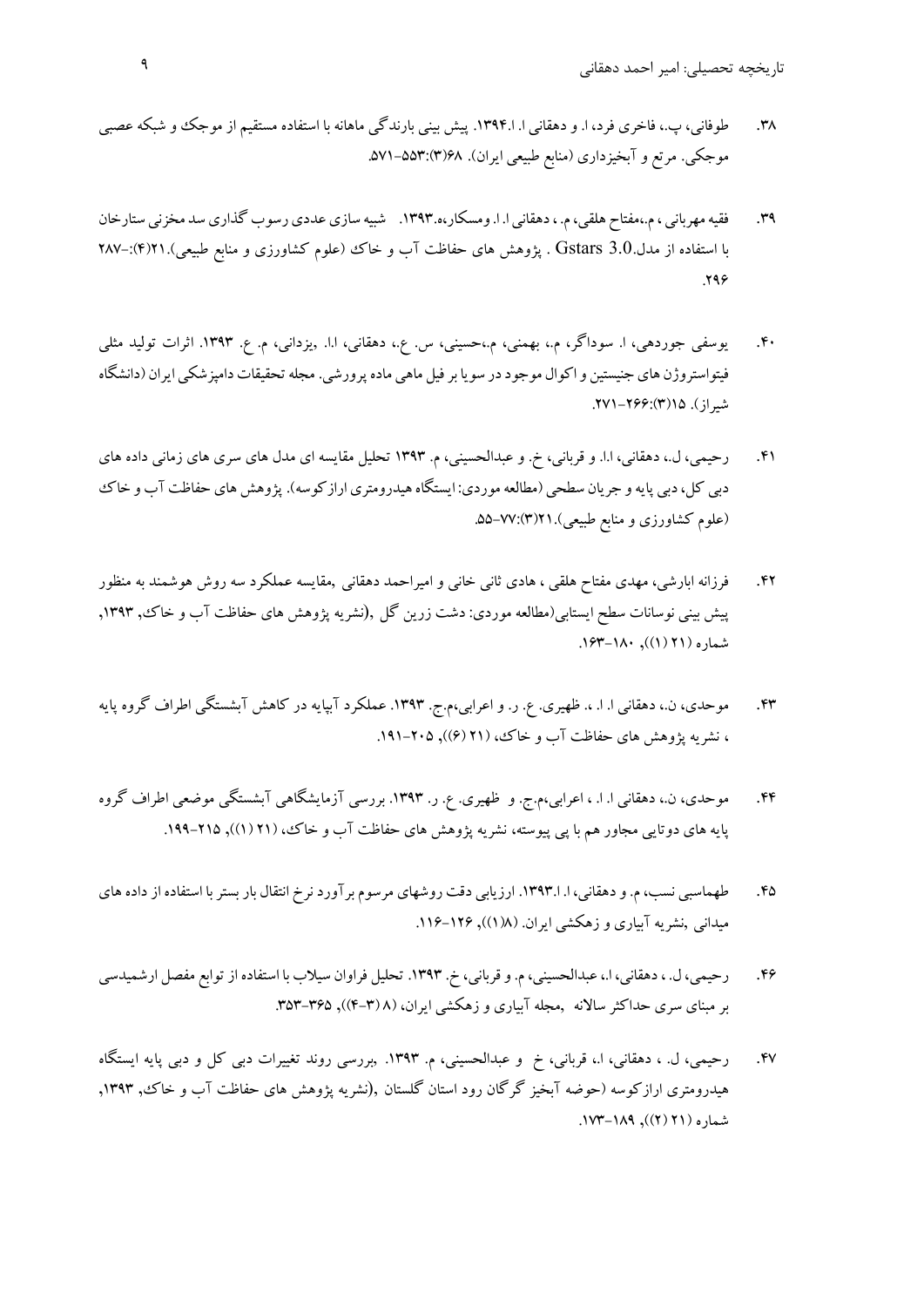- .48 تمدني كناري، س. ، حسام، م. ، دهقاني، ا. ا. و مفتاح هلقي، م. .1393 بررسي تغييرات زماني و تأثير خشك سالي بر غلظت نيترات آب زيرزميني در چاه هاي آب شرب (مطالعه موردي: شهر گرگان و حومه ,(نشريه پژوهش هاي حفاظت  $\Lambda$ آب و خاك, ، (11 (۱)), ۱۰۳- $\Lambda$
- .49 باقري، س،. ظهيري، ع. قباديان، ر. دهقاني، ا.ا. و مفتاح هلقي، م.1392. بررسي آزمايشگاهي ضريب دبي سرريزهاي جانبي لبه تيز مركب ,پژوهش هاي حفاظت آب و خاك (علوم كشاورزي و منابع طبيعي) , ((١)٢٠), ١٥٠-١٣٣.
- .50 اقبالي، پ،. دهقاني ا. ا،. , ارونقي، ه. ومفتاح هلقي، م. .1392بررسي تاثيرتراز قرارگيري و شكل فونداسيون برمقدار آب شستگي اطراف پايه پل ,پژوهش هاي حفاظت آب و خاك (علوم كشاورزي و منابع طبيعي)، ( (4)20), 273- **٢٨٢**
- .51 ملك نژاديزدي،م،.دهقاني. ا. ا. شهابي،م. .1392 بررسي ضريب اصطكاك دارسي ويسباخ درون محيط متخلخل پاره سنگي در جريان حاوي رسوب ,پژوهش هاي حفاظت آب و خاك (علوم كشاورزي و منابع طبيعي)، ((4)20), 99-  $.177$
- ۵۲. صادقي، ز.، دهقاني، ا. ا..، ظهيري، ع.ر. و منتصري، ح., ۱۳۹۲. ضريب آب گذري الماني سرريزهاي جانبي لبه تيز مستطيلي واقع در قوس ۱۸۰درجه رودخانه در حالت جريان آزاد ,نشريه پژوهش هاي حفاظت آب و خاك, (۲۰(۶)),  $.62 - 84$
- .53 تمسكني، ا،. ذاكري نيا، م،. هزارجريبي، ا. و دهقاني، ا. ا. .1392مقايسه روشهاي جداسازي دبي پايه از هيدروگراف روزانه جريان (مطالعه موردي حوضه بالادست سد بوستان در استان گلستان ,) نشريه پژوهش هاي حفاظت آب و خاك, ١٣٩٢, (٢٠ (٤)), ١٢٥-١٢٧
- ۵۴. عبدي دهكردي، م. ، دهقاني، ا. ا. مفتاح هلقي، م. كاهه، م. حسام، م. و دهقاني، ن. ۱۳۹۲. استفاده از الگوريتم خوشهبندي فازي در تعيين ميزان رسوبات بارمعلق روزانه (مطالعه موردي: حوزه آبخيز كسيليان ,(مجله علوم و فنون كشاورزي و منابع طبيعي، علوم آب و خاك. (18 (68)), 122-130
- ۵۵. كاهه،م. و دهقاني، ا. ۱۳۹۲. شبيه سازي عددي پرش هيدروليكي بر روي سطوح موج دار ,نشريه پژوهش هاي حفاظت آب و خاك، (20 (5)), .41-60
- .56 قره خاني، م. دهقاني ا. ا. ,قره خاني، ا،. جبرائيلي، ش. وقرباني، م.1391,. استخراج تركيبات فنلي از برگ هاي درخت اكاليپتوس (Dehn camaldulensis Eucalyptus. (به كمكمايكروويو وپيش گويي روند استخراج با استفاده از شبكه هاي عصبي مصنوعي ,پژوهش هاي علوم گياهي ((4)7), .70-80
- .57 نبي زاده، م. مساعدي، ا. ,دهقانيف ا. ا.1391. بررسي كارايي منطق فازي در پيش بيني جريان روزانه رودخانه ,مرتع و آبخيزداري (منابع طبيعي ايران) ((4)65), .569-580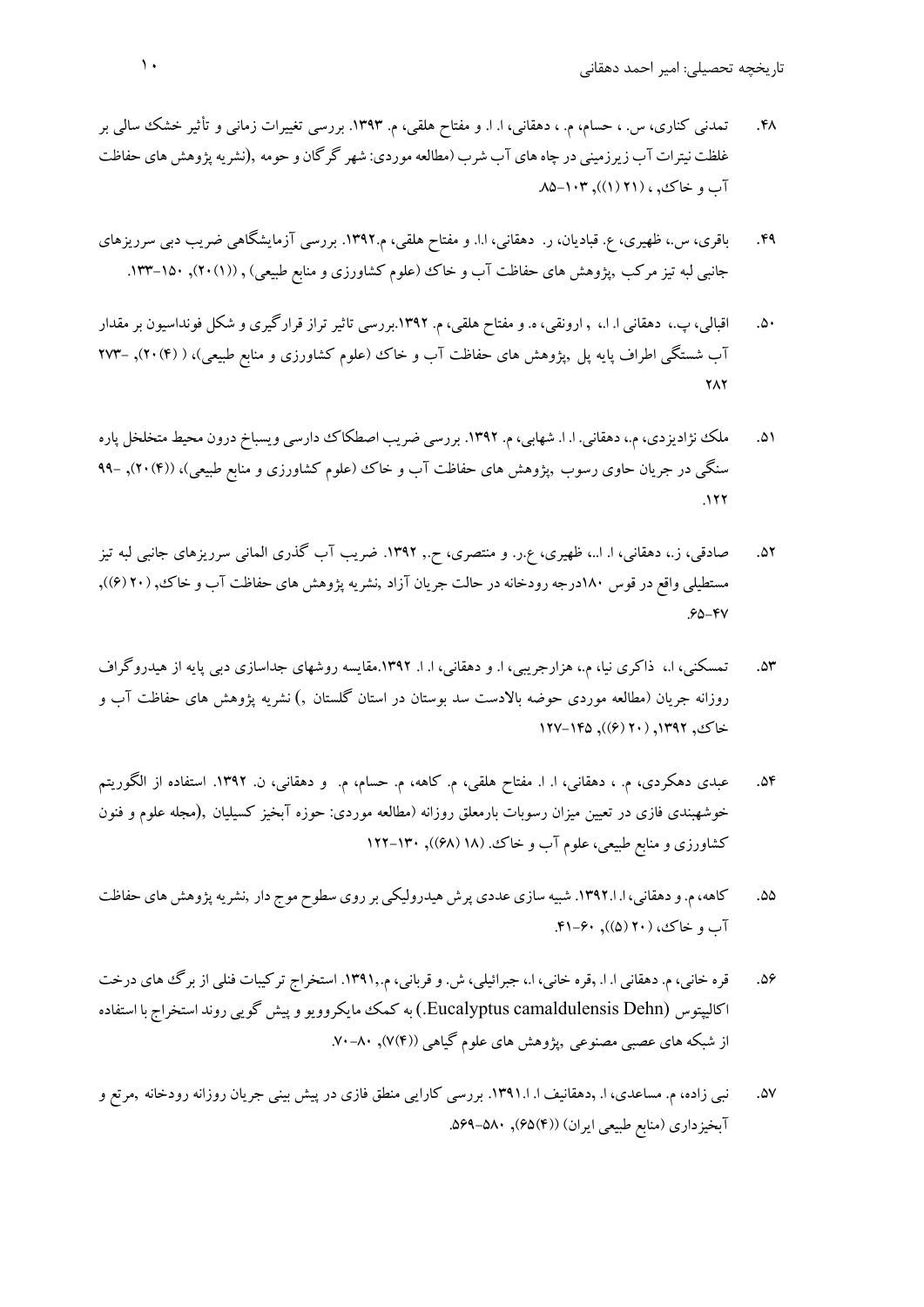- ۵۸. قلي نژاد، ج. ,ظهيريف ع. ر. ,دهقاني، ا. ا. ١٣٩١. ,شبيه سازي يك و شبه دوبعدي جريان هاي سيلابي در رودخانه ها (مطالعه موردي: رودخانه گرگان رود ايستگاه هيدرومتري آق قلا ,(پژوهش هاي حفاظت آب و خاك (علوم كشاورزي و منابع طبيعي ((١٩), ١٠٣-١١٩.
- .59 صادقي، ز,. دهقاني، ا. ا. ,قدسيان، م. ,ظهيري، ع. ر. و منتصريف ح. بررسي ضريب آب گذري سرريز لبه تيز در آب گير جانبي واقع در قوس 180 درجه ,پژوهش هاي حفاظت آب و خاك (علوم كشاورزي و منابع طبيعي)، ((4)19),  $.66 - 84$
- .60 ظهيري، ع. ر. ,دهقاني، ا. ا. ,هزارجريبي. ا. .1391 تعيين رابطه دبي- اشل براي مقاطع مركب آزمايشگاهي و صحرايي با استفاده از الگوريتم ژنتيك ,پژوهش هاي حفاظت آب و خاك (علوم كشاورزي و منابع طبيعي)، ((2)19), 179- .192
- .61 ظهيري، ع،.عبدالمجيدي، ح. ,قرباني كوهي خيلي، س. ودهقاني، ا. ا.1391. شبيه سازي پروفيل عرضي سرعت جريان دررودخانه ها به روش اجزا محدود (مطالعه موردي: ايستگاه برنطين دررودخانه ميناب ,(پژوهش هاي حفاظت آب و خاك (علوم كشاورزي و منابع طبيعي) ((١٩(٢), ٧٩-۶٣.
- .62 بامري، ا. ,خرمالي، ف،. ,كياني، ف. ,دهقاني، ا. ا. تغييرات مكاني كربن آلي خاك در موقعيت هاي مختلف شيب در اراضي شيب دار لسي منطقه توشن استان گلستان ,پژوهش هاي حفاظت آب و خاك (علوم كشاورزي و منابع طبيعي),  $FT-FT, (19(7))$
- .63 شريفان، ح,. دهقاني، ا. ا,.كريمي راد، ا. .1391 ,ارائه ضريب اصلاحي براي روش هارگريوز- ساماني به منظوربرآورد تبخير- تعرق گياه مرجع (مطالعه موردي: ايستگاه سينوپتيك گرگان ,(پژوهش هاي حفاظت آب و خاك (علوم كشاورزي و منابع طبيعي) , ((١٩(٣), ٢٢٧-٢٣۶.
- .64 دهقاني، ا. ا،. اسماعيلي، ت. و صادقي،ز.1391. استفاده از حل جريان ماندگاربراي شبيه سازي عمق آبشستگي موضعي اطراف پايه هاي استوانه اي در شرايط ناماندگار ,پژوهش هاي حفاظت آب و خاك (علوم كشاورزي و منابع طبيعي)  $.171-99, (19(7))$ ,
- .65 نصرتي كاريزك، ف،. موحدي ناييني، س. ع. هزارجريبي،. ا. روشني، ق. و دهقاني، ا. ا.1391,. استفاده از شبكه هاي عصبي مصنوعي براي برآورد هدايت هيدروليكي اشباع از ويژگي هاي زوديافت خاك ,مجله الكترونيك مديريت خاك و توليد پايدار ((٢(١), ١١٠-٩۵.
- .66 دياني، م،. جعفري، س. ,خليل مقدم، ب. و دهقاني، ا. ا. .1391 پهنه بندي خطر شور و سديمي شدن خاك سطحي با استفاده از زمين آمار (مطالعه موردي: اراضي غرب رودخانه كارون در استان خوزستان ,(پژوهش هاي آبخيزداري (پژوهش و سازندگي), (94پياپي), 86-95 .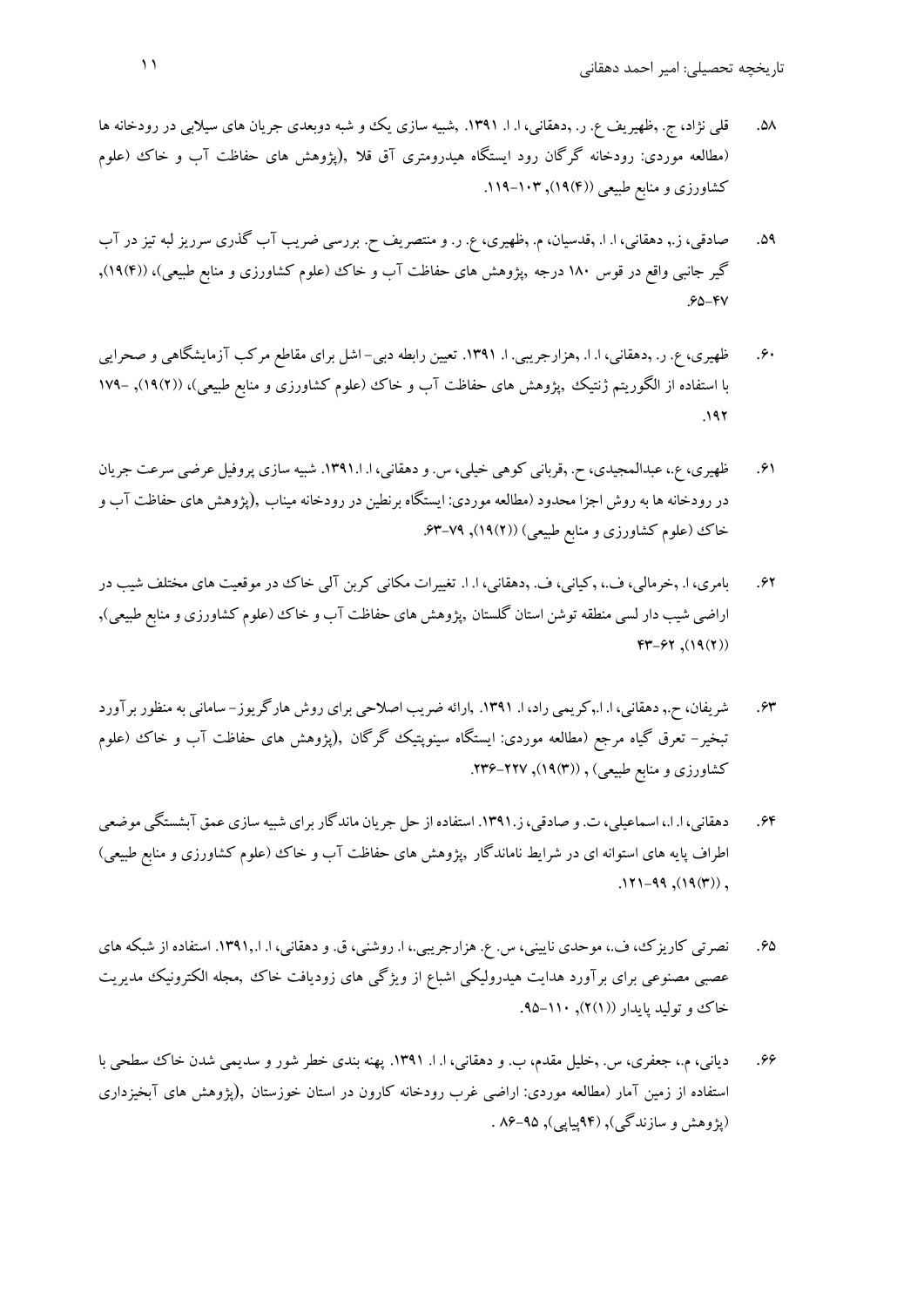- 67 . نبي زاده، م.، ,مساعدي، ا.، ,حسام، م.، ,دهقاني، ا. ا. ١٣٩١. مقايسه عملكرد مدل هاي مبتني بر منطق فازي در پيش بيني آبدهي روزانه رودخانه ليقوان ,پژوهش هاي حفاظت آب و خاك (علوم كشاورزي و منابع طبيعي), ((١٩(١), –١١٧  $.146$
- .68 نبي زاده، م،. ,مساعدي، ا،. ,حسام، م،. ,دهقاني، ا. ا،. ذاكري نيا، م. و مفتاح هلقي، م. پيش بيني جريان رودخانه با استفاده از سامانهاستنتاج فازي (FIS (و سامانهاستنتاج فازي- عصبي تطبيقي ,(ANFIS (علومومهندسي آبخيزداري  $V-V^2, (IV(\Delta))$ , ۱۴-
- .69 پهلواني، ح. ,بهره مند. ع. ر. دهقاني،. ا. ا,. سعدالدين، ا. 1390 ,ارزيابي كارايي مدل هاي شبكه عصبي مصنوعي در تخمين هوشمند هيدروگراف سيل دررودخانه جعفرآباد گرگان ,پژوهش هاي حفاظت آب و خاك (علوم كشاورزي و منابع طبيعي) ,((1)18), .231-240
- .70 مفتاح هلقي،م،. ,دهقاني، ا. ا. ,مساعدي، ا. ,اسلامي، ح.ر. .1390 تعيين كمبود حجم بهينهمخزن سد وشمگيردر سيستم بهره برداري چندسدي ,پژوهش هاي حفاظت آب و خاك (علوم كشاورزي و منابع طبيعي), ((١٨(١), ٢٣٠-٢١٥.
- .71 ظهيري، ع. ر. ,شفاعي بجستان، م. و دهقاني، ا. ا.1390. ,برآورد حجم رسوب ناشي از جريان هاي گل آلود در مخزن سد دز ,پژوهش هاي حفاظت آب و خاك (علوم كشاورزي و منابع طبيعي) ، ((1)18), .143-161
- .72 قبايي سوق، م،. مساعدي،. ا. و دهقاني، ا. ا.1390. مدل سازي هوشمند تابش خورشيدي با استفاده از آزمون گاما و مقايسه با معادلات تجربي واسنجي شده در كرمانشاه ,پژوهش هاي حفاظت آب و خاك (علوم كشاورزي و منابع طبيعي), ((4)18), 185-208
- .73 هزارجريبي، ا. ,دهقاني، ا. ا. ,حسام،. م. ,شريفان، ح. .1390 تخمين يكنواختي توزيع آب در آبياري باراني با استفاده از روش بهينه سازي الگوريتم ژنتيك ,پژوهش هاي حفاظت آب و خاك (علوم كشاورزي و منابع طبيعي), ((١٨٨۴),  $. 144 - 179$
- .74 نوروزي، ب. ,باراني، غ. ع. ,مفتاح هلقي، م. ,دهقاني، ا. ا1390. ,بهينه سازي بهره برداري از يك سيستم چند مخزنه به روش الگوريتم ژنتيك چند جمعيتي مطالعه موردي (سدهاي گلستان و وشمگير ,(پژوهش هاي حفاظت آب و خاك (علوم كشاورزي و منابع طبيعي) , ((4)18), 43-62 .
- .75 حدادچي، آ. ,اميد، م. ح. ,دهقاني، ا. ا. .1390 ارزيابي معادلات تجربي برآورد دبي بار بستر در رودخانه كوهستاني با بستر شنبي (مطالعه موردي: رودخانه چهل چاي در استان گلستان ,(پژوهش هاي حفاظت آب و خاك (علوم كشاورزي و منابع طبيعي)، ((3)18), 165-149 .
- .76 زنگانه، م. ا,.مساعدي، ا,.مفتاح هلقي، م,.دهقاني، ا. ا.1390. تعيين مناسب ترين روش برآورد دبي انتقال رسوبات معلق در ايستگاه ارازكوسه حوضه گرگان رود ,پژوهش هاي حفاظت آب و خاك (علوم كشاورزي و منابع طبيعي),  $\Lambda\Delta - 1 \cdot \tau$ ,  $(1\Lambda(Y))$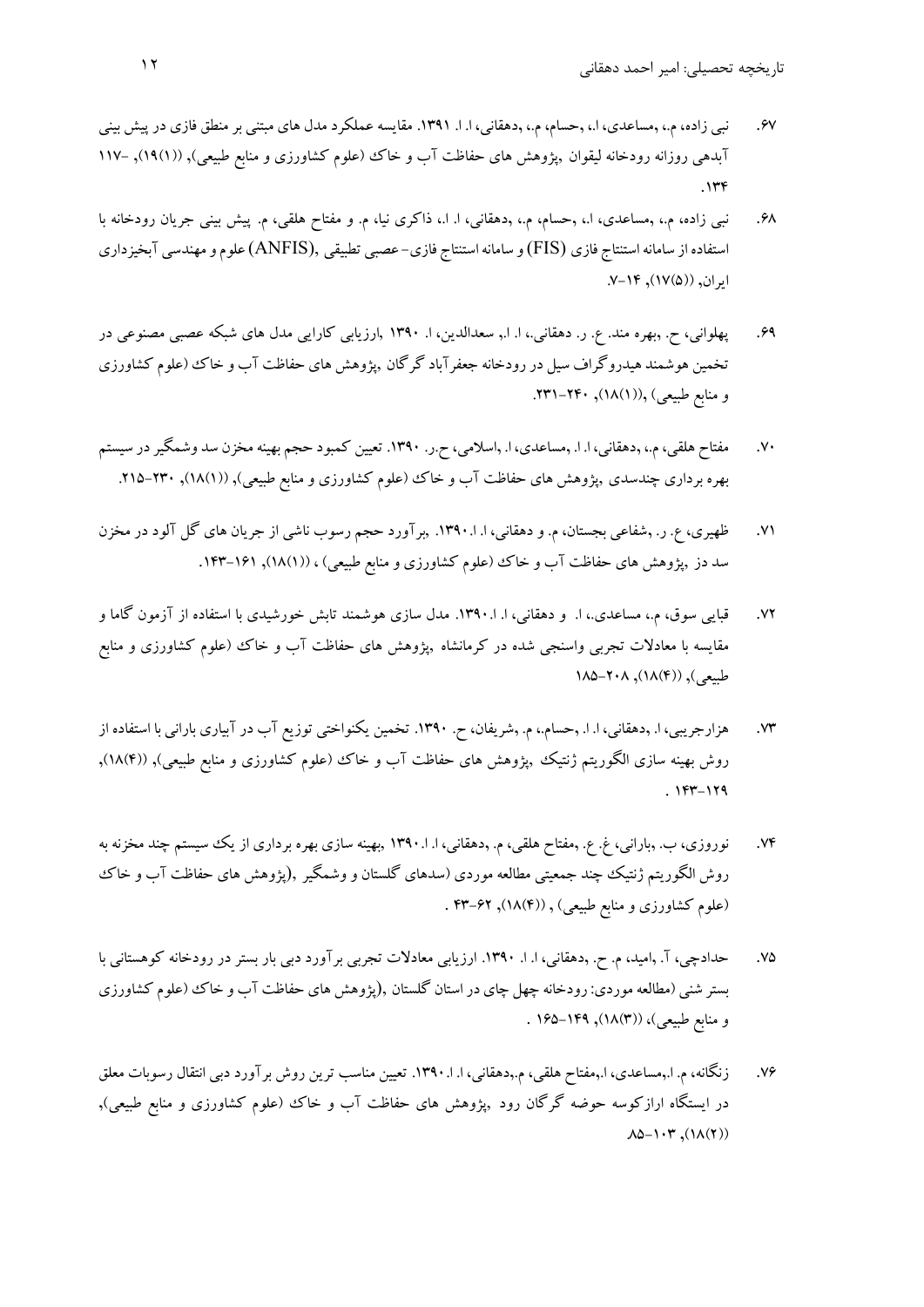- .77 خليلي مقدم، ب,،.افيوني، م،. جلاليان، ا. عباس پور، ك. و دهقاني ا. ا. .1390 تخمين مقاومت برشي خاك با استفاده از توابع انتقالي و توابع پيش بيني فضايي خاك ,آب و خاك (علوم و صنايع كشاورزي), ((١٥٤١), ١٨٧-١٨٧ .
- .78 كرمان نژاد، ج،. فتحي مقدم، م،. دهقاني، ا. ا. و محموديان، م.1390. ,بررسي رابطه تخلخل با حداكثر عمق آبشستگي آبشكن هاي L شكل نفوذپذير با زبانه به سمت بالا دست و پايين دست در شرايط آب زلال ,آب و خاك (علوم و صنايع كشاورزي).((٢٥(٢), ٣١٤-٣١٤.
- ٧٩. دهقاني، ا. ا.. پيري، م.، حسام، م. و دهقاني، ن.١٣٨٩. ,تخمين تبخير روزانه از تشت تبخير با استفاده از سه شبكه عصبي پرسپترون چندلايه، تابع پايه شعاعي و الماني ,پژوهش هاي حفاظت آب و خاك (علوم كشاورزي و منابع طبيعي),  $.9V-F9, (1V(7))$
- ۸۰. پيري، م.، حسام، م.، ,دهقانيف ا. ا. و مفتاح هلقي، م.١٣٨٩. مطالعه آزمايشگاهي تاثير استفاده از روش هاي فيزيكي و شيميايي، بر كاهش تبخيراز سطح آب ,پژوهش هاي حفاظت آب و خاك (علوم كشاورزي ومنابع طبيعي), ((4)17),  $.105 - 191$
- .81 پهلواني، ح. ,بهره مندف ع. ودهقاني، ا. ا.1389. ,ارزيابي تاثير سيگنال هاي مختلف ورودي برميزان كارايي مدل هاي شبكه عصبي مصنوعي در شبيه سازي هوشمند آبنمود سيل ,مجله علوم و مهندسي آبخيزداري ايران, (((٢(١١), .44-۴۵.
- .82 دهقاني، ا. ا،. ملك محمدي، م،. هزارجريبي، ا.1389. تخمين رسوب معلق رودخانه بهشت آباد با استفاده از شبكه عصبي مصنوعي ,پژوهش هاي حفاظت آب و خاك (علوم كشاورزي و منابع طبيعي), ((١٧(١), ١٤٨-١٥٩.
- .83 محتشم م،. ,دهقاني، ا. ا،. ,اكبرپور. ا. ,مفتاح هلقي،م. واعتباري، ب.1389. ,پيش بيني سطح ايستابي با استفاده از شبكه عصبي مصنوعي (مطالعه موردي: دشت بيرجند ,(مجله آبياري وزهكشي ايران,((1)14), .1-10
- .84 پيري، م،. حسامف م,.دهقانيف ا. ا،. ,مفتاح هلقي،م. وغزلي، ع. ا. ,بررسي تاثيراستفاده از الكل هاي سنگين بر كاهش تبخير از سطح مخازن آب ,علوم كشاورزي و منابع طبيعي,((١۶(٢), ٢٩٣-٢٨۴.
- ۸۵. مفتاح هلقي، م.، ,عزيزي، ا.، دهقاني، ا. ا.، الحسيني، ن١٣٨٨. استهلاك انرژي جريان در سرريزهاي پلكاني توري سنگي با به كارگيري صفحات نفوذناپذير ,علوم كشاورزي و منابع طبيعي, ((2)16), 234-241
- .86 منتصري، ح،. قدسيان،م،. ,دهقاني،. ا. ا. 1388 ,مطالعهآزمايشگاهي ميدان جريان اطراف صفحات مستغرق مقابل دهانه آبگير جانبي در كانال U شكل ,علوم كشاورزي و منابع طبيعي، ((2)16), 221-233
- .87 دهقاني، ا. ا. ,برزعلي، م،. ,فضل اولي،. ر. و ضياتباراحمدي، م. 1388 ,مطالعه آزمايشگاهي آبشستگي موضعي اطراف سري آبشكن هاي L شكل ,پژوهش هاي حفاظت آب و خاك (علوم كشاورزي و منابع طبيعي),((3)16), 141-162
- .88 اسماعيلي، ت. ,خرقاني. س. دهقاني. ا. ا.1388. مطالعه عددي سه بعدي آبشستگي اطراف پايه پل ها تحت جريان هاي غير ماندگار اصل مقاله ,تحقيقات علوم آب، ((1)1), 19-28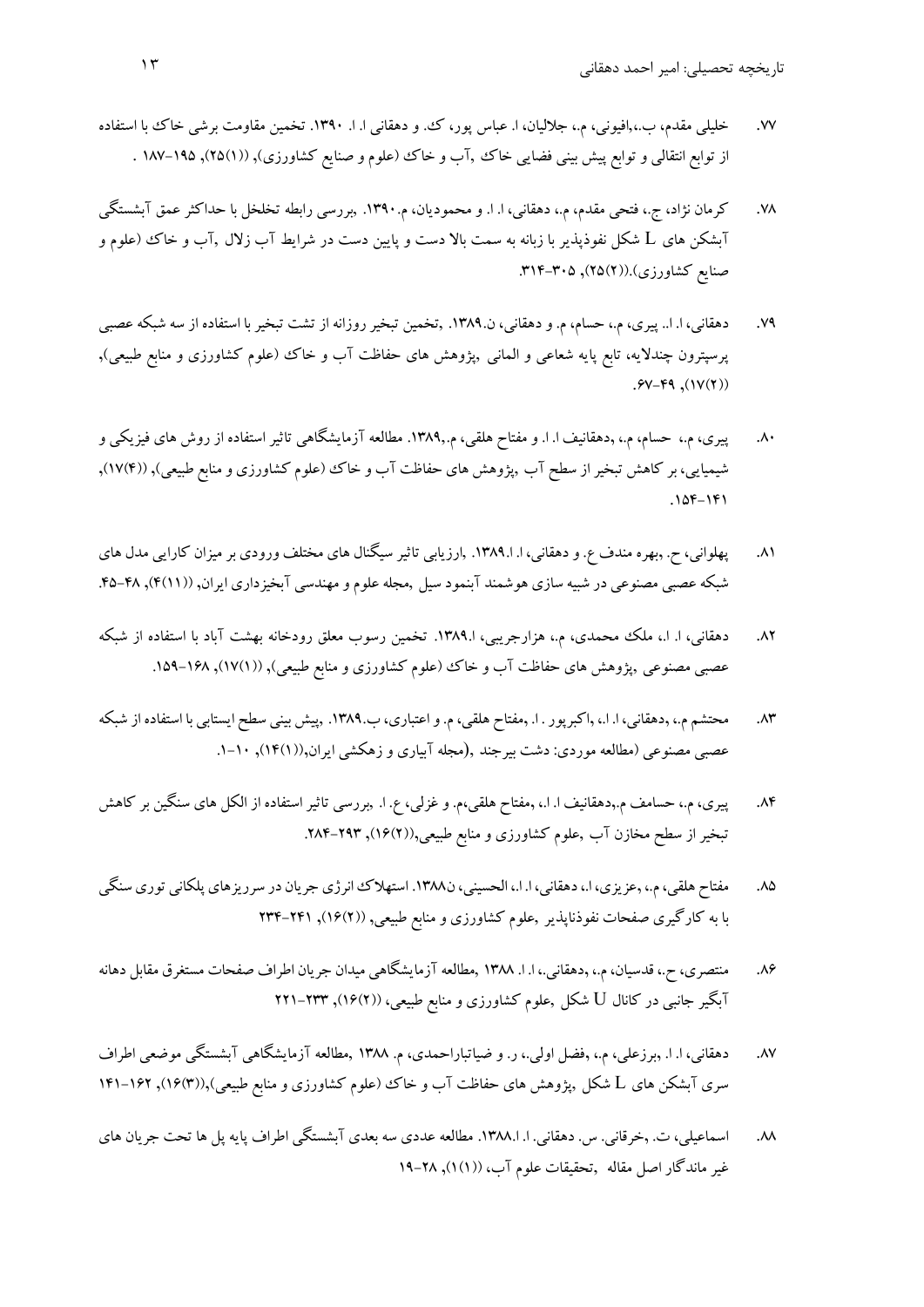- .89 قنبري، ف. ,شتايي جويباري، ش. ,دهقاني، ا. ا. و ايوبي، ش.1388. برآورد مشخصه تراكم درختان جنگل با استفاده از آناليز زمين و شبكه عصبي مصنوعي ,علوم و فناوري چوب و جنگل (علوم كشاورزي و منابع طبيعي) ((١۶), ٢٢–٢٥
- ۹۰. دهقاني، ا. ا.، ,عسگري. م. ,مساعدي، ا. ۱۳۸۸، مقايسه سه روش شبكه عصبي مصنوعي، سيستم استنتاجي فازي، عصبي تطبيقي و زمين آمار در ميان يابي سطح آب زيرزميني (مطالعه موردي دشت قزوين ,(علوم كشاورزي و منابع طبيعي,  $(19(1)$ ,  $19(1)$
- .91 دهقاني، ا. ا. ,زنگانه، م. ا. ,مساعدي، ا. و كوهستاني، ن. ,مقايسه تخمين بار معلق به دو روش منحني سنجه رسوب و شبكه عصبي مصنوعي (مطالعه موردي رودخانه دوغ استان گلستان , (علوم كشاورزي و منابع طبيعي, ((-1الف)16), .276-266
- ۹۲. دهقاني، ا. ا., هاشمي نجفي، س.ف. ,ايوب زاده، س.ع. و مشكاتي شهميرزادي، م. ا. ١٣٨٨. تخمين هوشمند حداكثر عمق آب شستگي اطراف آب شكن هاي Lشكل با استفاده از شبكه هاي عصبي مصنوعي و سيستم استنتاج فازي - عصبي ,پژوهش هاي حفاظت آب و خاك (علوم كشاورزي و منابع طبيعي), ((١/١٤١), ١٤١-١۴٣.
- .93 عيوضي، م،. مساعدي، ا. و دهقاني، ا. ا. .1388 مقايسه روش هاي مختلف پيش بيني شاخص خشك سالي ,SPI پژوهش های حفاظت آب و خاك (علوم كشاورزی و منابع طبیعی), ((١۶/٢), ١۶٧-١۴۵.
- .94 دهقاني، ا. ا. ,مشكاتي شهميرزادي، م. ا1388. ,تخمين ضريب آب گذري دريچه هاي قطاعي با استفاده از روش جستجوي ژنتيكي ,پژوهش هاي حفاظت آب و خاك (علوم كشاورزي و منابع طبيعي),((١۶(٢), ١۴۴–١٣١.
- .95 هاشمي نجفي، س. ف. ,ايوب زاده، س. ع. و دهقاني، ا. ا. .1387 بررسي آزمايشگاهي عمق آب شستگي اطراف آب شكن هاي L شكل در شرايط آب زلال ,علوم كشاورزي و منابع طبيعي,((1)15), .192-203
- .96 منتصري، ح. ,قدسيان، م. ,شفيعي فر، م. و صالحي نيشابوري، س.ع.ا. و دهقاني ا.ا.1387. مطالعه آزمايشگاهي ميدان جريان و آبشستگي در قوس 180 درجه با حضور آبگير جانبي ,علوم كشاورزي و منابع طبيعي, ((2)15), .225-240
- .97 بيرامي، م. ك. ,دهقاني، ا. ا. و چمني، م. ر. طراحي مقاطع بهينه سرريزهاي لبه پهن و تعيين ضريب دبي جريان ,علوم كشاورزي و منابع طبيعي. ((١٥/١), ١۴٩-١٣٨.
- .98 دهقاني، ا. ا. ,قدسيان، م. ,صالحي نيشابوري، س. ع. ا. ,شفيعي فر، م.1386. ,بررسي تغييرات بستر كانالهاي آبرفتي در قوس 180 درجه ,هيدروليك, ((2)), .1-16
- ۹۹. دهقاني، ا. ا.، منتظر، غ. ع. ,نصيري، ف. و قدسيان، م. ١٣٨۵. استفاده از الگوريتم ژنتيكي و شبكه عصبي مصنوعي براي بهينه سازي مقاطع سدهاي وزني بتني اصل مقاله ,فني و مهندسي مدرس, (((ويژه نامه مهندسي عمران)25 )), 99-11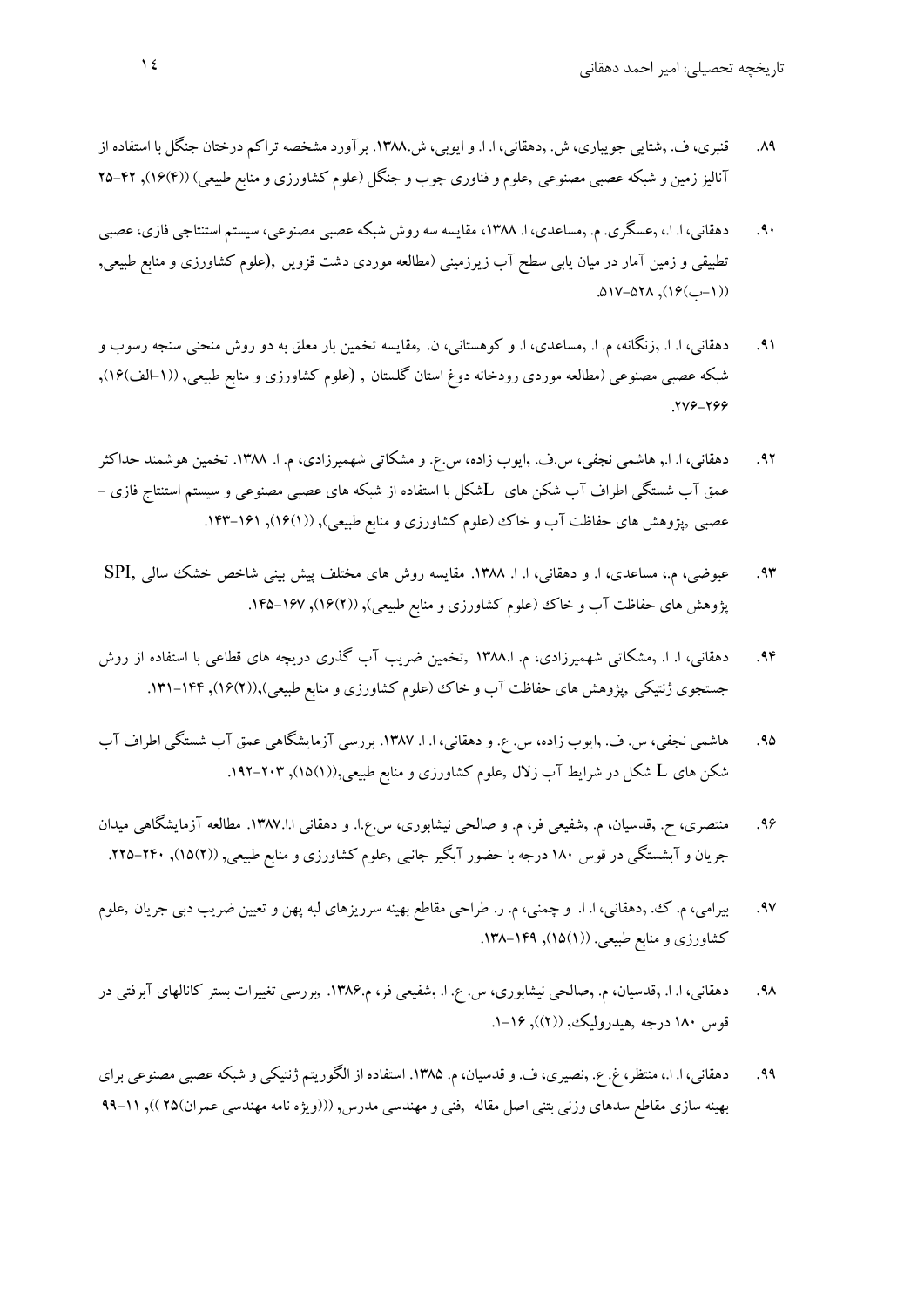## **ج- مقالات چاپ شده در كنفرانسها**

## **داخلي:**

- .1 شعباني، ا،. ظهيري، ع،. مفتاح هلقي،م،.دهقاني، ا. .1395 بررسي تأثيرزاويهرأس سرريزمثلثي بر ضريب دبي در سرريز مركب (مثلي-مستطيلي). اولين همايش ملي مديريت آب با رويكرد مصرف بهينه آب در بخش كشاورزي.
- .2 محبي كندسري،م،. مفتاح هلقي،م. دهقاني، ا. و ظهيري, ع. .1395 بررسي آزمايشگاهي ضريب آبگذري سازه سرريز- دريچه لبه تيزمثلثي در پلان به كمك برنامه ريزي بيان ژني. پنجمين همايش سراسري كشاورزي و منابع طبيعي پايدار.
- .3 محبي كندسري،م،. مفتاح هلقي، م. دهقاني، ا. و ظهيري, ع. .1395 بررسي آزمايشگاهي ضريب آبگذري سازه سرريز لبه تيزمثلثي در پلان. پنجمين همايش سراسري كشاورزي و منابع طبيعي پايدار.
- .4 آل نبي، ن،. دهقاني، ا،. مفتاح هلقي، م. و ظهيري، ع. .1395 بررسي اثر قوس در ضريب آبگذري سرريز هاي كليد پيانويي در جريان آزاد. كنفرانس سراسري تحقيق در علوم كشاورزي، منابع طبيعي و محيط زيست.
- .5 آل نبي، ن،. دهقاني، ا،. مفتاح هلقي، م. و ظهيري، ع. .1395 بررسي تأثير نسبت عرض كليد ورودي به خروجي در ضريب آبگذري سرريزهاي كليد پيانويي قوسي در جريان آزاد. كنفرانس سراسري تحقيق در علوم كشاورزي، منابع طبيعي و محيط زيست.
- .6 اسفندياري، م،. ظهيري، ع،. دهقاني، ا.ا،. ذاكرينيا، م. .1395 ارزيابي عملكرد ايستگاههاي پمپاژ اراضي تحت پوشش مزرعه نمونه ارتش و شركت تعاوني روستايي پيوند. همايش ملي آب و سازههاي هيدروليكي.
- .7 عالمي، ع،.دهقاني، ا،. ظهيري، ع،. كبيري، ع. .1395 محاسبه ضريب آبگذري سرريزهاي كليدپيانويي در حالت جريان مستغرق. كنفرانس سراسري تحقيق در علوم كشاورزي، منابع طبيعي و محيط زيست.
- .8 عالمي، ع،. دهقاني، ا،. ظهيري، ع،. كبيري، ع. .1395 مشاهدات آزمايشگاهي جريان عبوري از سرريز كليدپيانويي قوسي شكل. كنفرانس سراسري تحقيق در علوم كشاورزي، منابع طبيعي و محيط زيست
- .9 محمدرضا مظفريان امير احمد دهقاني احسان جهانگيري مهدي تازيكه، .1395تاثير درصدهاي مختلف زئوليت برمقاومت فشاري بتن. دومين كنفرانس ملي مهندسي عمران، معماري و توسعه شهري.
- .10 مريم بخشي عبدالرضا ظهيري امير احمد دهقاني هدي طوفاني موقر . .1394 مدل سازي آبشستگي پايين دست سرزيرهاي قوس محوري با استفاده از نرم افزارD3FLOW . اولين همايش مديريت تقاضا و بهره وري مصرف آب
- .11 مريم بخشي عبدالرضا ظهيري امير احمد دهقاني هدي طوفاني موقر. .1394 مدل سازي آبشستگي پايين دست سرريزهاي با قوس محوري پايين دست با قراردادن بلوك بتني با استفاده از نرم افزارD3FLOW ، اولين همايش مديريت تقاضا و بهره وري مصرف آب
- .12 اكبرانزاني عبدالرضا ظهيري اميراحمد دهقاني مهدي مفتاح هلقي، بررسي مشخصات هيدروليكي جريان برروي سرريزلبه تيز قوسي در پلان.1394. سيزدهمين همايش سراسري آبياري و كاهش تبخير.
- .13 ام البني محمد رضاپور نوشين مير امير احمد دهقاني ناهيد زرين دست .بررسي روشهاي كاهش تبخير از سطح آب.1394. سومين همايش ملي انجمنهاي علمي دانشجويي رشتههاي كشاورزي و منابع طبيعي
- .14 مجتبي عامري احمد احمدي امير احمد دهقاني . .1393 تعيين ضريب دبي سرريز جانبي لبه تيز مركب. هشتمين كنگره ملي مهندسي عمران.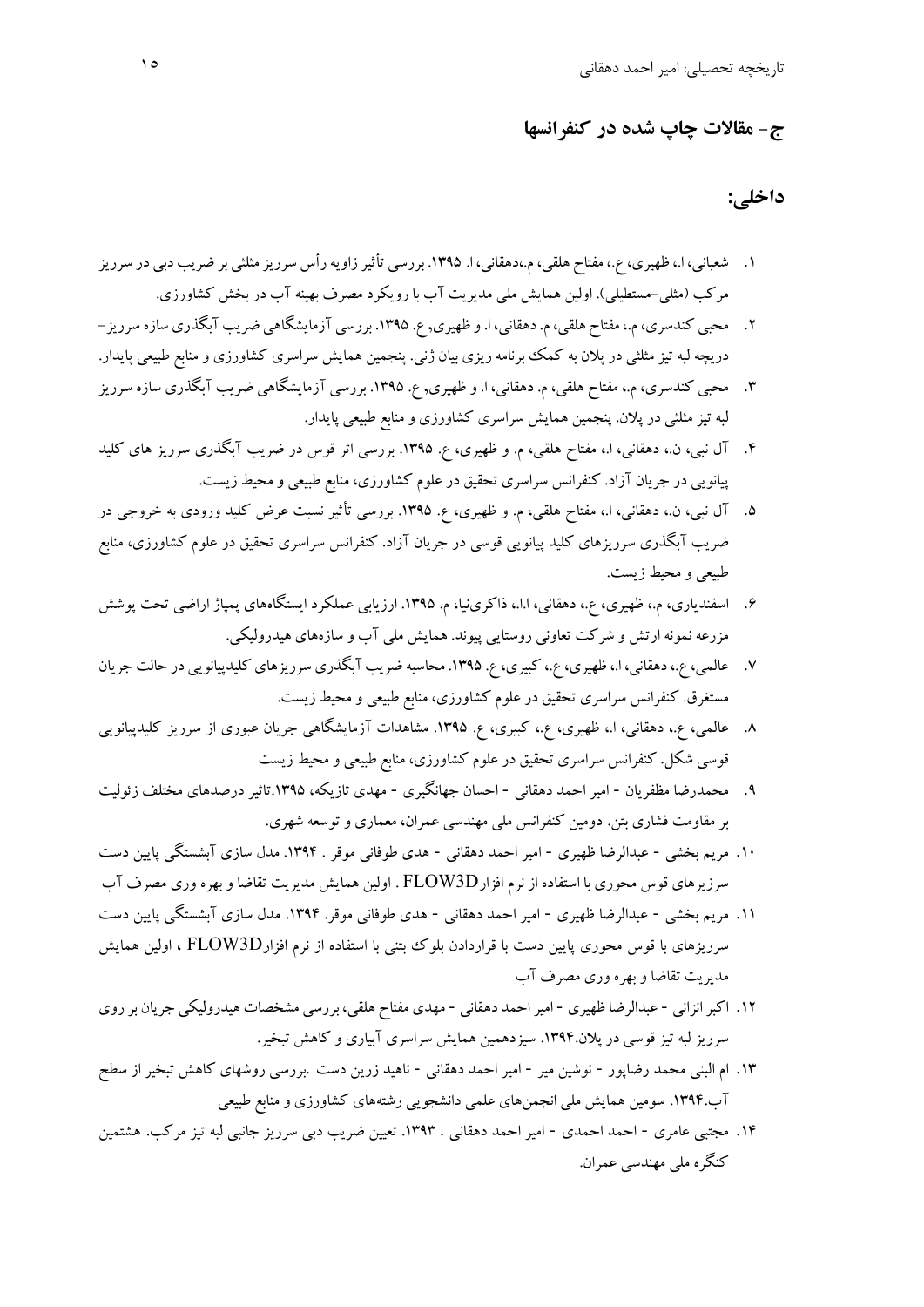- .15 اعظم فلاح خليل قرباني امير احمد دهقاني جواد بذرافشان. تاثير متغيرهاي اقليمي پيوند از دور بر خشكسالي هواشناسي با استفاده از رگرسيون چند متغييره و شبكه عصبي. .1393 دومين همايش ملي بحران آب (تغيير اقليم، آب و محيط زيست)
- ۱۶. اعظم فلاح خليل قرباني امير احمد دهقاني جواد بذرافشان. ۱۳۹۳بررسي ميزان همبستگي بين متغيير هاي اقليمي پيوند از دور با شاخص خشكسالي SPI به روش رگرسيون درختي. دومين همايش ملي بحران آب (تغييراقليم، آب و محيط زيست
- .17 مجتبي بياباني مير كوهي رسول دانشفراز امير احمد دهقاني رضا احمدي. .1393 مديريت سيلاب در واحدهاي هيدرولوژيكي حوضه آبخيز(با تاكيد بر ارائه ي روابط همبستگي براي تعيين مناسب دبي اوج سيلاب (اولين همايش ملي عمران، معماري و توسعه پايدار.
- .18 محسن عباسي امير احمد دهقاني عليرضا طبرسا . .1393اثر پارامترهاي دما و رطوبت بر ميزان ضريب حداكثر مصرف ماهانه آب شرب مطالعه موردي شهر گرگان. كنفرانس بين المللي توسعه پايدار، راهكارها و چالش ها با محوريت كشاورزي ، منابع طبيعي، محيط زيست و گردشگري
- .19 يوسفي مانيا- موحدي نائيني عليرضا شمس آبادي حسينعلي دهقاني اميراحمد, امكان سنجي استفاده از استات آمونيوم در پيش بيني عملكرد گندم در برخي مزارع ديم با استفاده از شبكه عصبي مصنوعي , دومين همايش ملي توسعه پايدار كشاورزي و محيط زيست سالم, ,1392 ايران, همدان.
- .20 شفيعي سيدامين- موحدي نائيني سيدعليرضا دهقاني اميراحمد روشني قربانعلي, برآوردپتاسيم قابل استفاده باعصاره گير تترافنيل بران سديم برمبناي ميزان سطح ويژه خاكهاي استان گلستان به كمك شبكه عصبي مصنوعي, دومين همايش ملي توسعه پايدار كشاورزي و محيط زيست سالم, ,1392 ايران, همدان
- .21 شفيعي سيدامين- موحدي نائيني سيدعليرضا دهقاني اميراحمد روشني قربانعلي, برآوردپتاسيم قابل استفاده باعصاره گيرتترافنيل بران سديم بصورت تابعي ازوضعيت دانه بندي و رس با شبكه عصبي مصنوعي درخاك هاي استان گلستان, دومين همايش ملي توسعه پايدار كشاورزي و محيط زيست سالم, ,1392 ايران, همدان
- .22 شفيعي سيدامين- موحدي نائيني سيدعليرضا دهقاني اميراحمد روشني قربانعلي, برآوردرابطه ي پتاسيم قابل استفاده باعصاره گير تترافنيل بران سديم با ميزان رسدموجوددرخاك به كمك شبكه عصبي مصنوعي درخاكهاي استان گلستان, دومين همايش ملي توسعه پايدار كشاورزي و محيط زيست سالم, ,1392 ايران, همدان
- ۲۳. تيموري اسمعيل-باراني غلامعباس -دهقاني اميراحمد , بررسي تاثير اشكال هندسي در كانال هاي مركب با مدل رياضي SKM در جريان ثانويه, همايش ملي عمران و توسعه پايدار با محوريت كاهش خطرپذيري در بلاياي طبيعي, ,1392 ايران, مشهد
- .24 رحيمي ليلا دهقاني اميراحمد- قرباني خليل- عبدالحسيني محمد, بررسي روند تغييرات دبي پايه ايستگاه هيدرومتري ارازكوسه (حوزه آبخيز گرگانرود استان گلستان, اولين كنفرانس ملي هيدرولوژي مناطق نيمه خشك, ,1392 ايران, سنندج
- .25 ابارشي فرزانه-مفتاح هلقي مهدي- دهقاني اميراحمد كابلي عبدالرضا, تحليل حساسيت تراز آب زيرزميني دشت زرينگل به ضرايب هيدروديناميكي آبخوان با استفاده از مدل رياضي, هشتمين همايش انجمن زمين شناسي مهندسي و محيط زيست ايران, ,1392 ايران, مشهد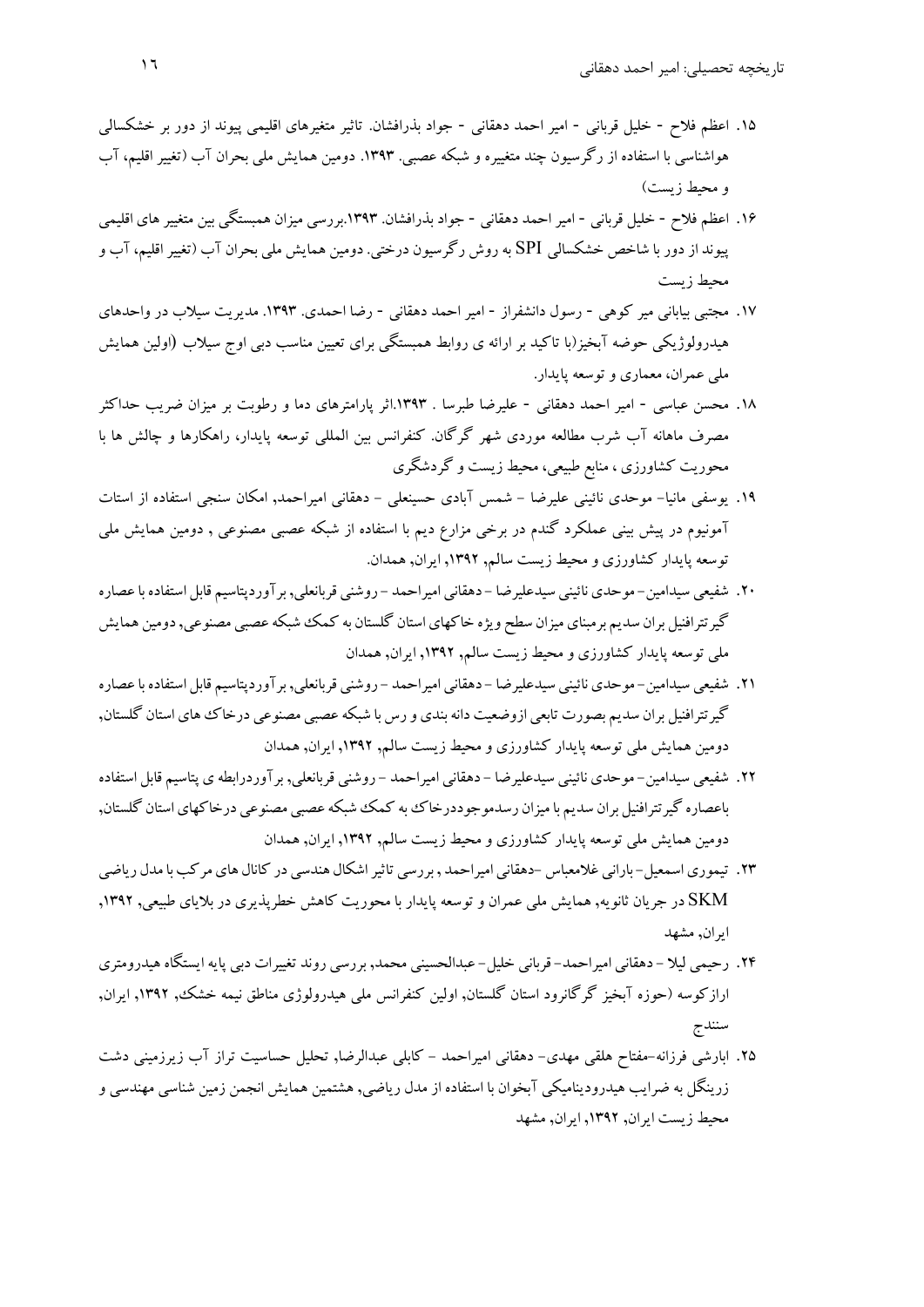- ۲۶. رحيمي ليلا -دهقاني اميراحمد- قرباني خليل- عبدالحسيني محمد, تعيين مدل سري زماني دبي پايه ايستگاه هيدرومتري ارازكوسه (حوزه آبخيز گرگانرود استان گلستان), اولين كنفرانس ملي هيدرولوژي مناطق نيمه خشك, ,1392 ايران, سنندج
- .27 ولي نژاد فاطمه- قرباني خليل ذاكري نيا مهدي- دهقاني اميراحمد, تهيه نقشه شوري خاك با استفاده از روشهاي درونيابي (مطالعه موردي: منطقه نومل), اولين همايش ملي بحران آب, ,1392 ايران, اصفهان
- .28 تاجيك جلايري فاطمه دهقاني اميراحمد مفتاح هلقيمهدي ظهيري عبدالرضا, شبيه سازي آبشستگي اطراف آبشكن هاي T -شكل متقارن با طول جان مختلف, هفتمين كنگره ملي مهندسي عمران, ,1392 ايران, زاهدان
- .29 قوچي سمانه- ظهيري عبدالرضا مفتاح هلقي مهدي دهقاني اميراحمد, شبيه سازي دوبعدي توزيع سرعت جريان دركانالهاي مستطيلي بااستفاده ازتئوري چيو, همايش ملي مهندسي عمران كاربردي ودستاوردهاي نوين, ,1392 ايران, كرج
- .30 خوشتراش محمد پيرستاني محمدرضا- دهقاني اميراحمد, شبيه سازي عددي الگوي جريان اطراف آبشكن T شكل در كانال مستقيم با استفاده از مدل SSIIM Fulltext , همايش ملي مهندسي عمران كاربردي و دستاوردهاي نوين, ,1392 ايران, كرج
- .31 لطفي عبدالرحيم- دانشفراز رسول- دهقاني اميراحمد, نقش ارتفاع سازه هاي كنترل سيل در كاهش پيك سيلاب (مطالعه موردي رودخانه زيارت گرگان), كنفرانس ملي مديريت سيلاب, ,1392 ايران, تهران
- ٣٢. شفيعي سيدامين- موحدي نائيني سيدعليرضا دهقاني اميراحمد روشني قربانعلي, مطالعه وضعيت بعدفر كتالي جرمي وشبيه سازي رابطه آن با پتاسيم قابل استفاده با عصاره گيرتترافنيل بران سديم بوسيله شبكه عصبي مصنوعي, دومين همايش ملي توسعه پايدار كشاورزي و محيط زيست سالم, ,1392 ايران, همدان
- .33 سمانه قوچي عبدالرضا ظهيري مهدي مفتاح هلقي اميراحمد دهقاني, معرفي مدل عددي توزيع دو بعدي سرعت جريان در مجاري روباز, همايش ملي مهندسي عمران كاربردي و دستاوردهاي نوين, ,1392 ايران, كرج
- .34 خوشتراش محمد پيرستاني محمدرضا- دهقاني اميراحمد, مقايسهآبشستگي اطراف آبشكن هاي T شكل با طول هاي متفاوت, همايش ملي مهندسي عمران كاربردي و دستاوردهاي نوين, ,1392 ايران, كرج
- .35 قرباني خليل- دهقاني اميراحمد گنجي زاده حميد, مقايسه روش هاي مختلف بازسازي داده هاي گمشده دبي ماهانه ايستگاه پايين دست براساس آمار خود ايستگاه و ايستگاه هاي بالادست, اولين همايش ملي بحران آب, ,1392 ايران, اصفهان
- .36 اقبالي پروين دهقاني اميراحمد- ارونقي هادي مفتاح هلقي مهدي, بررسي آزمايشگاهي آبشستگي اطراف پايه ي پل استوانه اي غيريكنواخت, نهمين سمينار بين المللي مهندسي رودخانه, ,1391 ايران, اهواز
- .37 كياكجوري روجا- پيرستاني محمدرضا دهقاني اميراحمد, بررسي عددي ميزان آبشستگي دراثرتغييرات دبي پائين دست جت مستغرق مايل با استفاده از مدلSSIIM, نهمين سمينار بين المللي مهندسي رودخانه, ,1391 ايران, اهواز
- .38 صفارتلوري مونا مفتاح هلقي مهدي- دهقاني اميراحمد يخكشي محمدابراهيم, بهره برداري بهينه از سيستم تك مخزني سد بوستان, همايش ملي علوم مهندسي آب و فاضلاب, ,1391 ايران, كرمان
- .39 صفارتلوري مونا مفتاح هلقي مهدي- دهقاني اميراحمد يخكشي محمدابراهيم, بهره برداري بهينه از سيستم سه مخزني (مطالعه موردي: سدهاي بوستان، گلستان و وشمگير از استان گلستان), همايش ملي علوم مهندسي آب و فاضلاب, ,1391 ايران, كرمان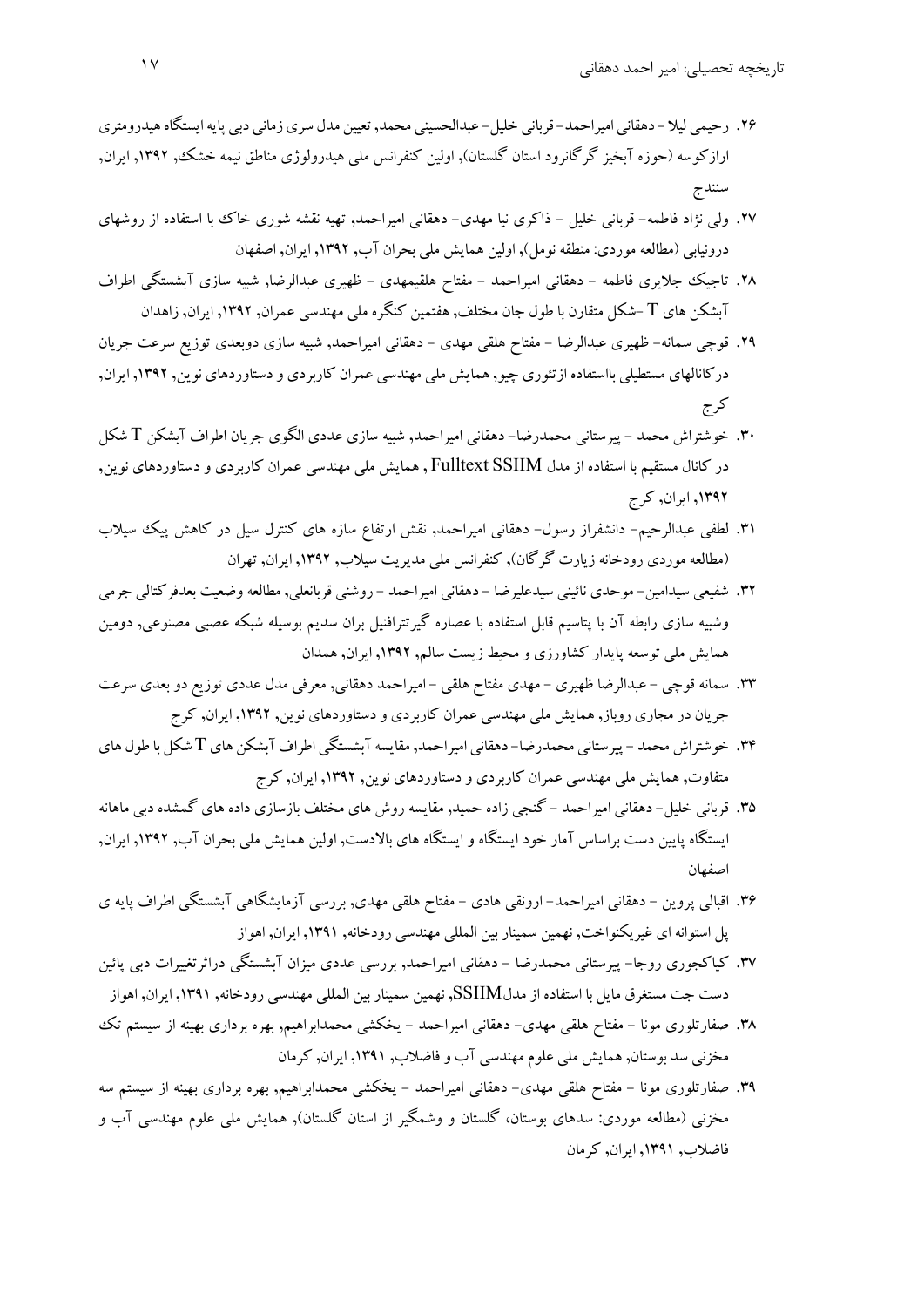- .40 صفارتلوري مونا -دهقاني اميراحمد , پيش بيني تغييرات كيفيت آب رودخانه شصت كلاته با استفاده از شبكه عصبي مصنوعي, اولين همايش ملي جريان و آلودگي آب, ,1391 ايران, تهران
- .41 موحدي نشاط- دهقاني اميراحمد- اعرابي محمدجواد- ظهيري عبدالرضا, تاثير فاصله بين پايه ها برتوسعه زماني آبشستگي موضعي درگروه پايه هاي دوتايي عمود برمسير جريان, يازهمين كنفرانس هيدروليك ايران, ,1391 ايران, اروميه
- .42 معصومي مهينه پيرستاني محمدرضا- دهقاني اميراحمد, شبيه سازي سه بعدي عددي آبشستگي حول سري آب شكن هاي L شكل با دبي هاي مختلف به وسيله نرم افزار SSIIM, نهمين كنگره بين المللي مهندسي عمران, ,1391 ايران, اصفهان
- .43 قارزي ربابه- نجفي نژاد علي- دهقاني اميراحمد فيله كش اسماعيل, مكان يابي سد زيرزميني به كمك GIS در آبخيزبفره سبزوار, دومين كنفرانس برنامه ريزي و مديريت محيط زيست, ,1391 ايران, تهران
- .44 دهقاني اميراحمد- گنجي زاده حميد- گنجي زاده رضا, شبيه سازي و پيش بيني كيفيت آب سطحي با استفاده ازمدل شبكه عصبي مصنوعي مطالعه موردي رودخانه زيارت استان گلستان, نهمين سمينار بين المللي مهندسي رودخانه, ١٣٩١, ايران, اهواز
- ۴۵. صادقي زهرا, دهقاني اميراحمد، ظهيري عبدالرضا, منتصري حسين, اثر ارتفاع آستانه ورودي بر ضريب آبگذري آبگير جانبي در كانالUشكل, پنجمين كنفرانس سراسري آبخيزداري و مديريت منابع آب و خاك كشور, ,1390 ايران, كرمان
- .46 صادقي زهرا, دهقاني اميراحمد، ظهيري عبدالرضا, منتصري حسين, اثرزاويهانحراف برنسبت دبي انحرافي ابگير جانبي واقع در قوس 180 درجه, چهارمين كنفرانس مديريت منابع آب ايران , ,1390 ايران, تهران
- .47 مهاجراني اكرم دهقاني اميراحمد, ارائه رابطه ضريب ديمارچي دريچه هاي كشويي جانبي با استفاده از روش جستجوي ژنتيكي, چهارمين كنفرانس مديريت منابع آب ايران, ,1390 ايران, تهران
- ۴۸. عبدالمجيدي حسن حسام موسى- هزارجريبي ابوطالب- دهقاني امير احمد, ارزيابي اقتصادي شيرين سازي آب درياي خزر به روش اسمز معكوس، جهت مصرف شرب استان گلستان, كنفرانس ملي بهره برداري از آب دريا, ۱۳۹۰, ايران, كرمان
- ۴۹. قلي نژاد جواد ظهيري عبدالرضا- دهقاني اميراحمد, ارزيابي دقت روشهاي محاسبهي دبي جريان در كانالهاي پيچانرود با مقطع مركب, پنجمين كنفرانس سراسري آبخيزداري و مديريت منابع آب و خاك كشور, ,1390 ايران, كرمان
- ۵۰. قلي نژاد جواد ظهيري عبدالرضا دهقاني اميراحمد مهدوي احسان, ارزيابي عملكرد روشهاي يك بعدي در برآورد دبي جريان كانال هاي با مقطع مركب, اولين كنفرانس ملي عمران و توسعه, ,1390 ايران, رشت
- .51 فرزادمنش سميه -هزارجريبي ابوطالب -دهقاني اميراحمد ذاكري نيا مهدي, ارزيابي يكنواختي توزيع آب درآبياري باراني در مقادير مختلف فشار كاركرد و فواصل آبپاش, پنجمين كنفرانس سراسري آبخيزداري و مديريت منابع آب و خاك كشور, ,1390 ايران, كرمان
- .52 جعفرقلي لنا ظهيري عبدالرضا دهقاني اميراحمد مفتاح هلقي مهدي, استخراج رابطه بهينه تخمين عمق آبشستگي پايه پل ناشي از تجمع اجسام شناور, اولين كنفرانس بين المللي و سومين كنفرانس ملي سد و نيروگاههاي برق آبي, ,1390 ايران, تهران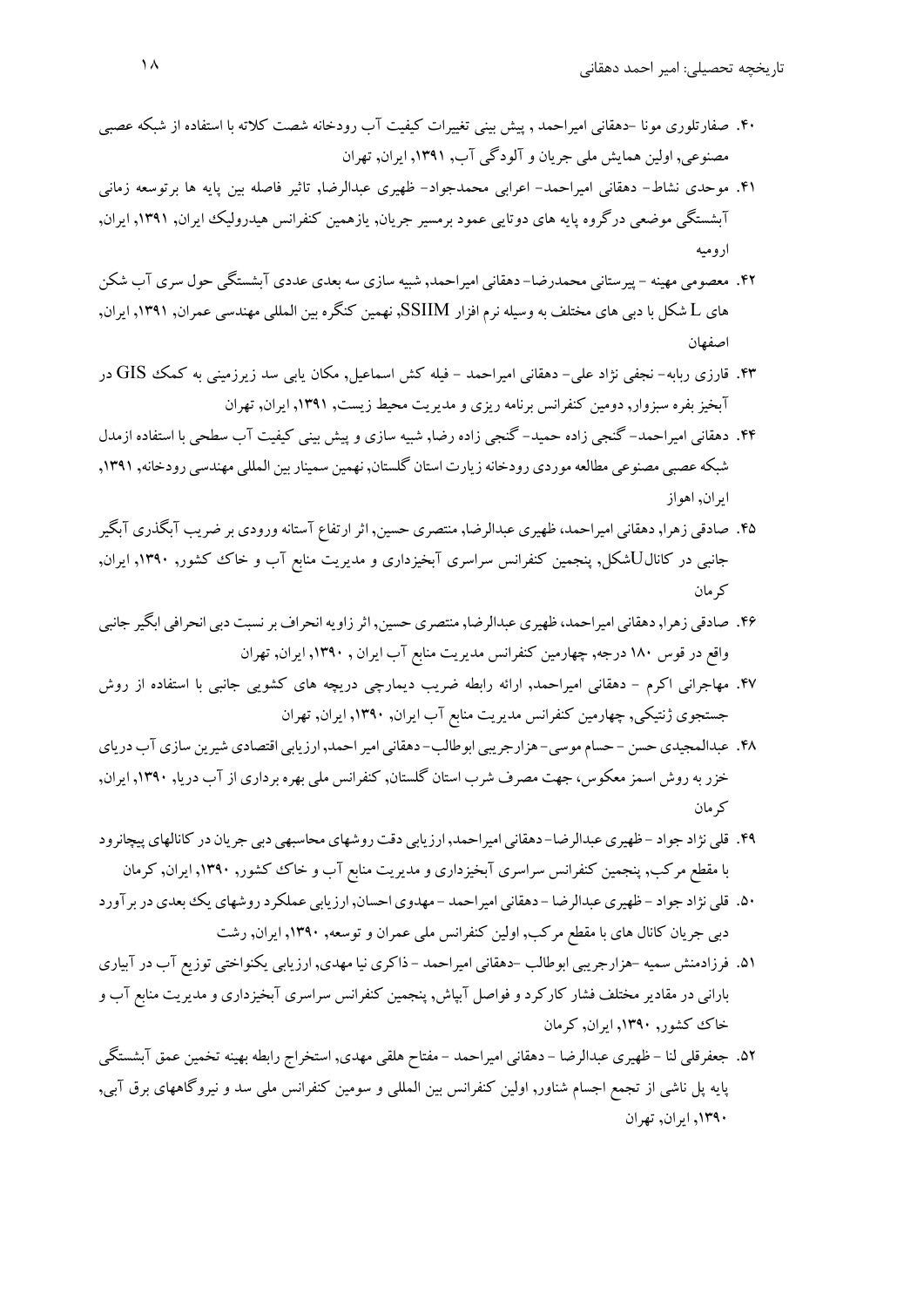- ۵۳. دهقاني اميراحمد -نبي زاده مرتضي- ظهيري عبدالرضا رضايي كلانتري منصور, استفاده از مدل فازي عصبي تطبيقي در تخمين هيدروگراف سيل مطالعه موردي :رودخانه تجن, همايش منطقه اي دانش محوري در مديريت پايدار كشاورزي و منابع طبيعي, ,1390 ايران, گرگان
- .54 صادقي زهرا دهقاني اميراحمد- جعفرقلي لنا ميرعلايي سيدداود, استفاده از ميكرومدل براي بررسي آزمايشگاهي عمق آبشستگي اطراف آبشكن Lشكل, ششمين كنگره ملي مهندسي عمران, ,1390 ايران, سمنان
- .55 قلي نژاد جواد ظهيري عبدالرضا دهقاني اميراحمد , برآورد توزيع عرضي زبري مانينگ در رودخانه هاي سيلابي با استفاده از مدل شبه دوبعدي توزيع عرضي سرعت, پنجمين كنفرانس سراسري آبخيزداري و مديريت منابع آب و خاك كشور, ,1390 ايران, كرمان
- .56 قلي نژاد جواد ظهيري عبدالرضا دهقاني اميراحمد مهدوي احسان, برآورد دبي جريان با استفاده از روابط بدون بعد در رودخانه سيلابي , همايش ملي سازه، راه، معماري, ,1390 ايران, چالوس
- .57 طالبي وركلايي بنت الهدي- شريفان حسين- دهقاني اميراحمد مفتاح هلقي مهدي, . براورد بارش موثر ونياز آب مصرفي براي كشت گندم و برنج درشهرستان ساري, ششمين همايش ملي ايده هاي نو در كشاورزي, ,1390 ايران, خوراسگان
- ۵۸. فلاح گلنشيني نجمه السادات- ظهيري عبدالرضا مفتاح هلقي مهدي- دهقاني اميراحمد, بررسي آزمايشگاه تأثير تغيير طول توده شاخ و برگ انباشته شده جلوي پايه پل بر حداكثر عمق آبشستگي, اولين كنفرانس بين المللي و سومين كنفرانس ملي سد و نيروگاههاي برق آبي, ,1390 ايران, تهران
- .59 مختاري ناهيد- اميراحمد دهقاني حسام موسي -فرهاديان اصفهاني حسين , بررسي آزمايشگاهي آبشستگي پيرامون آبشكنT شكل نامتقارن در شرايط مستغرق, اولين كنفرانس بين المللي و سومين كنفرانس ملي سد ونيروگاههاي برق آبي, ,1390 ايران, تهران
- .60 مختاري ناهيد- اميراحمد دهقاني حسام موسي -فرهاديان اصفهاني حسين, بررسي آزمايشگاهي آبشستگي پيرامون آبشكن $\rm T$  شكل نامتقارنو مقايسه آن با آبشكن هاى  $L$  شكل, اولين كنفرانس بين المللي و سومين كنفرانس ملي سد و نيروگاههاي برق آبي, ,1390 ايران, تهران
- .61 شهابي محبوبه طالب بيدختي ناصر -دهقاني اميراحمد تلوري عبدالرسول, بررسي آزمايشگاهي اثر انقباض جريان بر حفره آبشستگي پائين دست سازه تركيبي سرريز-دريچه, ششمين كنگره ملي مهندسي عمران, ,1390 ايران, سمنان
- .62 شجاعي بهاره سادات دهقاني اميراحمد مفتاح هلقي مهدي شريفان حسين, بررسي آزمايشگاهي اثر طول آبشكن شكل نامتقارن بر ميزان آبشستگي در شرايط غيرمستغرق, اولين كنفرانس بين المللي و سومين كنفرانس ملي سد و  $\rm T$ نيروگاههاي برق آبي, ,1390 ايران, تهران
- .63 مختاري ناهيد- اميراحمد دهقاني حسام موسي -فرهاديان اصفهاني حسين, بررسي آزمايشگاهي اثر طول بالادست آبشكنT شكل نامتقارن برميزان آبشستگي در شرايط مستغرق, پنجمين كنفرانس سراسري آبخيزداري ومديريت منابع آب و خاك كشور, ,1390 ايران, كرمان
- .64 فلاح گلنشيني نجمه السادات- ظهيري عبدالرضا مفتاح هلقي مهدي- دهقاني اميراحمد, بررسي آزمايشگاهي تاثير طول گسترش توده شاخ و برگ انباشته شده جلوي پايه پل بر حداكثر عمق آبشستگي , پنجمين كنفرانس سراسري آبخيزداري و مديريت منابع آب و خاك كشور, ,1390 ايران, كرمان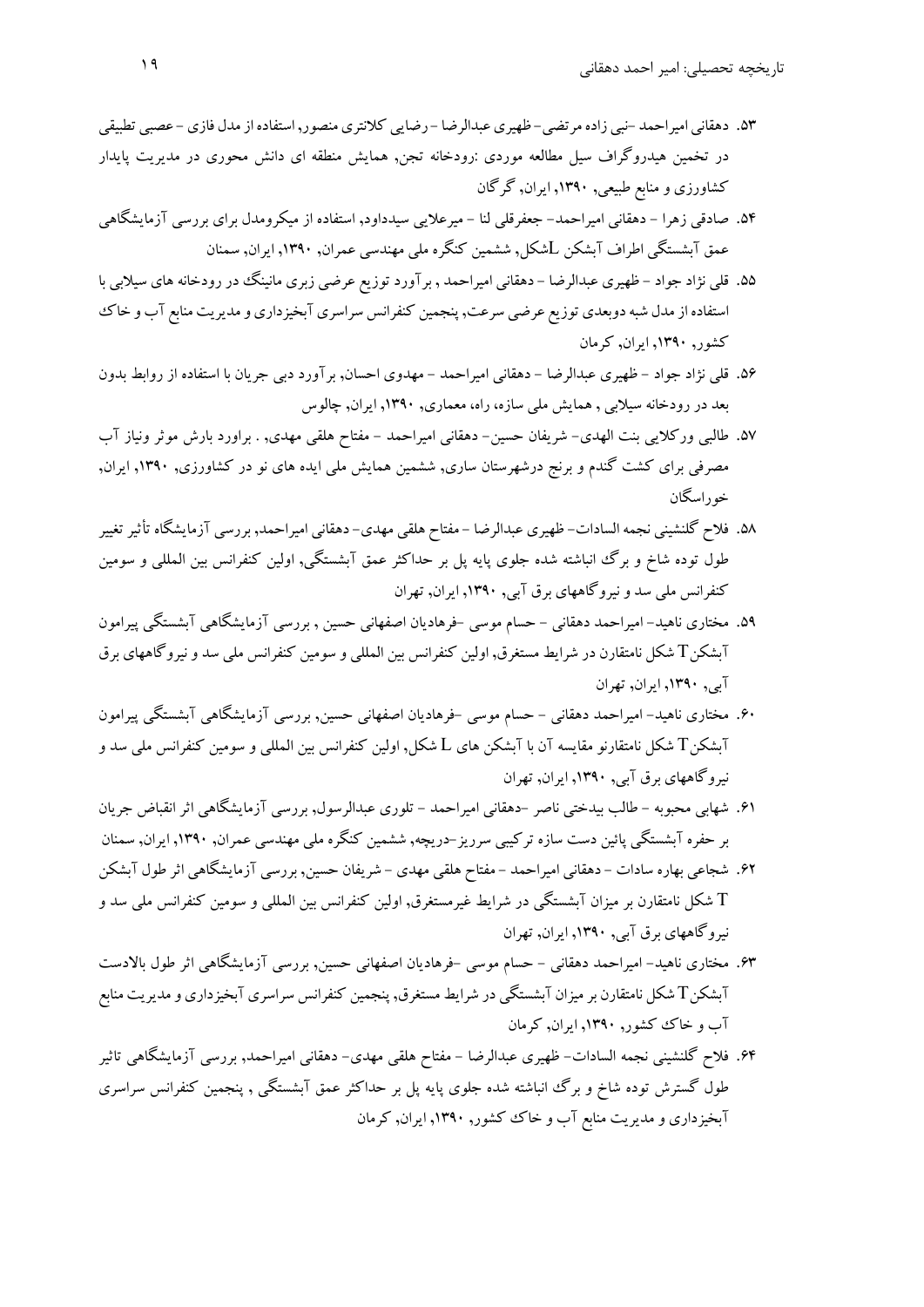- .65 مرتضوي وحيده- ظهيري عبدالرضا-دهقاني اميراحمد- مفتاح هلقي مهدي, بررسي آزمايشگاهي تاثير مشخصات هندسي پايه برعمق بيشينه آبشستگي موضعي پايه پل, اولين كنفرانس بين المللي و سومين كنفرانس ملي سد و نيروگاههاي برق آبي, ,1390 ايران, تهران
- .66 فلاح گلنشيني نجمه السادات- ظهيري عبدالرضا مفتاح هلقي مهدي- دهقاني اميراحمد, بررسي آزمايشگاهي تأثير عمق آب بر حداكثر عمق آبشستگي پايه پل در شرايط حضور توده شاخ و برگ، اولين كنفرانس بين المللي و سومين كنفرانس ملي سد و نيروگاههاي برق آبي, ,1390 ايران, تهران
- .67 مرتضوي وحيده- ظهيري عبدالرضا-دهقاني اميراحمد- مفتاح هلقي مهدي, بررسي آزمايشگاهي عمق بيشينهآبشستگي پايه پل در شرايط جريان غيردائمي, اولين كنفرانس بين المللي و سومين كنفرانس ملي سد و نيروگاههاي برق آبي, ,1390 ايران, تهران
- .68 قلي نژاد جواد ظهيري عبدالرضا دهقاني اميراحمد, بررسي اثرپوشش گياهي دشتهاي سيلابي برهيدروليك جريان در كانالهاي مركب, پنجمين كنفرانس سراسري آبخيزداري و مديريت منابع آب و خاك كشور, ,1390 ايران, كرمان
- .69 جعفرقلي لنا ظهيري عبدالرضا دهقاني اميراحمد مفتاح هلقي مهدي, بررسي اثرتجمع اجسام شناور (شاخهوبرگ درختان) بر عمق آبشستگي پايه پلها, پنجمين كنفرانس سراسري آبخيزداري و مديريت منابع آب و خاك كشور, ,1390 ايران, كرمان
- .70 شهابي محبوبه طالب بيدختي ناصر -دهقاني اميراحمد تلوري عبدالرسول, بررسي اثرارتفاع آب روي سرريزبرحفره آبشستگي پايين دست سازه تركيبي سرريز - دريچه, چهارمين كنفرانس مديريت منابع آب ايران, ,1390 ايران, تهران
- .<br>۷۱ فرزادمنش سميه -هزارجريبي ابوطالب -دهقاني اميراحمد ذاكري نيا مهدي, بررسي تاثير ارتفاع پايه، آرايش و فواصل آبپاش بر ضريب يكنواختي توزيع آب در آبياري باراني, پنجمين كنفرانس سراسري آبخيزداري و مديريت منابع آب و خاك كشور, ,1390 ايران, كرمان
- .72 قلي نژاد جواد ظهيري عبدالرضا- دهقاني اميراحمد, بررسي تاثير جريان ثانويه برروي هيدروليكجريان در رودخانه هاي سيلابي, همايش ملي سازه، راه، معماري, ,1390 ايران, چالوس
- .73 ظهيري عبدالرضا- حسين شريفان تمدني كناري سارا- دهقاني اميراحمد, بررسي تأثير بهينهسازي ضرايب روش ماسكينگام در رونديابي سيل در كانال مركب, اولين كنفرانس بين المللي و سومين كنفرانس ملي سد و نيروگاههاي برق آبي, ,1390 ايران, تهران
- .74 قلي نژاد جواد ظهيري عبدالرضا دهقاني اميراحمد مهدوي احسان, بررسي تأثير پوشش گياهي بر هيدروليك جريان در دشت هاي سيلابي, اولين كنفرانس ملي عمران و توسعه, ,1390 ايران, رشت
- .75 طالبي وركلايي بنت الهدي- شريفان حسين- دهقاني اميراحمد مفتاح هلقي مهدي, بررسي روش مديريتي بهره برداري بهينه از منابع آب در مقابله با كم آبي, همايش منطقه اي دانش محوري در مديريت پايدار كشاورزي و منابع طبيعي, ,1390 ايران, گرگان
- .76 قلي نژاد جواد ظهيري عبدالرضا- دهقاني اميراحمد, بررسي عملكرد روابط توزيع دبي جريان در رودخانه هاي سيلابي, پنجمين كنفرانس سراسري آبخيزداري ومديريت منابع آب و خاك كشور, ,1390 ايران, كرمان
- .77 محتشم محسن دهقاني اميراحمد- اكبرپور ابوالفضل- مفتاح هلقي مهدي, پيش بيني سطح ايستابي در ابخوان با بكارگيري نرم افزار GMS مطالعه موردي: آبخوان بيرجند Fulltext سرفصل مربوط: بهره برداري ومديريت آبهاي زيرزميني, چهارمين كنفرانس مديريت منابع آب ايران, ,1390 ايران, تهران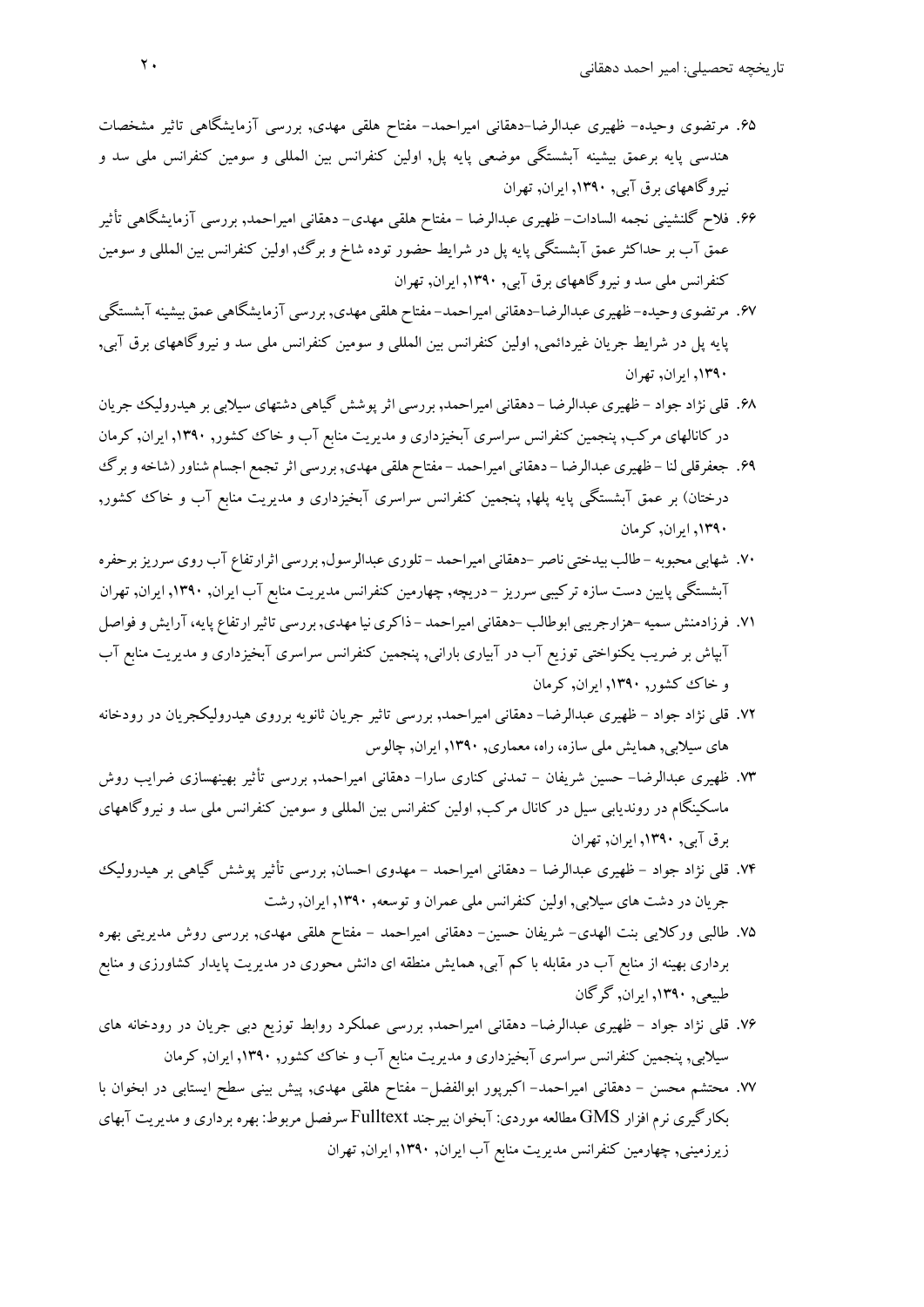- .78 موحدي نشاط- دهقاني اميراحمد ظهيري عبدالرضا-اعرابي محمدجوادا, تخمين حداكثر عمق آبشستگي تكيه گاه پل با وجود طوق با استفاده از شبكه عصبي مصنوعي, پنجمين كنفرانس سراسري آبخيزداري و مديريت منابع آب و خاك كشور, ,1390 ايران, كرمان
- .79 عبدي دهكردي مهري مفتاح هلقي مهدي دهقاني اميراحمد حسام موسي, تعيين مناسبترين روش برآورد دبي انتقال رسوبات بارمعلق روزانه در حوزه معرف كسيليان, اولين كنفرانس بين المللي و سومين كنفرانس ملي سد و نيروگاههاي برق آبي, ,1390 ايران, تهران
- ۸۰. تمدني كناري سارا حسام موسى دهقاني اميراحمد –مفتاح هلقي مهدي , تعيين مناسبترين روش زمين آمار در مطالعه كيفي آبهاي زيرزميني, پنجمين كنفرانس سراسري آبخيزداري و مديريت منابع آب و خاك كشور, ,1390 ايران, كرمان
- .81 شجاعي بهاره سادات دهقاني اميراحمد مفتاح هلقي مهدي شريفان حسين, تغيير توپوگرافي اطراف آبشكن T شكل نامتقارن در شرايط غير مستغرق, پنجمين كنفرانس سراسري آبخيزداري و مديريت منابع آب و خاك كشور, ,1390 ايران, كرمان
- .82 ساداتي سيدمرتضي- حسام موسي دهقاني اميراحمد -بهروزكوهنجاني سياوش , تهيه مدل مفهومي آب زيرزميني آبخوان دشت سروستان با استفاده از GMS, ششمين همايش ملي ايدههاي نو در كشاورزي, ,1390 ايران, خوراسگان
- ۸۳. عبدي دهكردي مهري –مفتاح هلقي مهدي –دهقاني اميراحمد حسام موسي, در نظر گرفتن تركيبات مختلف ورودي جهت تخمين رسوبات بارمعلق روزانه با استفاده از الگوريتم خوشهبندي فازي, اولين كنفرانس بين المللي و سومين كنفرانس ملي سد و نيروگاههاي برق آبي, ,1390 ايران, تهران
- .84 معصومي مهينه پيرستاني محمدرضا- دهقاني اميراحمد, شبيه سازي عددي اثر تغييرات دبي و فاصله بر حداكثر عمق آبشستگي بستر حول سري آبشكن L شكل بوسيله نرم افزار SSIIM, سومين همايش ملي مهندسي عمران, ,1390 ايران, خميني شهر
- ۸۵. هو شمند محمدمهدي- گيوه چي محمد- دهقاني اميراحمد عزيزيان غلامرضا, مقايسه عملكر د روش هاي شبكه عصبي مصنوعي و سيستم استنتاج تطبيقي فازي-عصبي در تخمين حداكثر عمق آبشستگي پايه پل, ششمين كنگره ملي مهندسي عمران, ,1390 ايران, سمنان
- .86 رحمتي فروغ حسام موسي دهقاني اميراحمد شريفان حسين, شبيهسازي رواناب ناشي از باران و ذوب برف در حوضه هاي كوهستاني برفگير به كمك مدل SRM, پنجمين كنفرانس سراسري آبخيزداري و مديريت منابع آب و خاك كشور, ,1390 ايران, كرمان
- .87 معصومي مهينه پيرستاني محمدرضا- دهقاني اميراحمد, شبيهسازي عددي حداكثر عمق آبشستگي حول سري آبشكنL شكل به وسيله نرمافزار SSIIM, اولين كنفرانس بين المللي و سومين كنفرانس ملي سد و نيروگاههاي برق آبي, ,1390 ايران, تهران
- .88 قلي نژاد جواد ظهيري عبدالرضا- دهقاني اميراحمد, شبيهسازي يك بعدي توزيع عرضي سرعت در رودخانههاي سيلابي, دهمين كنفرانس هيدروليك ايران, ,1390 ايران, رشت
- .89 عبدي دهكردي مهري مفتاح هلقي مهدي دهقاني اميراحمد حسامموسي, كاربردالگوريتم ژنتيكدربهينه سازي ضرائب معادله ي سنجه ي رسوب, پنجمين كنفرانس سراسري آبخيزداري ومديريت منابع آب و خاك كشور, ,1390 ايران, كرمان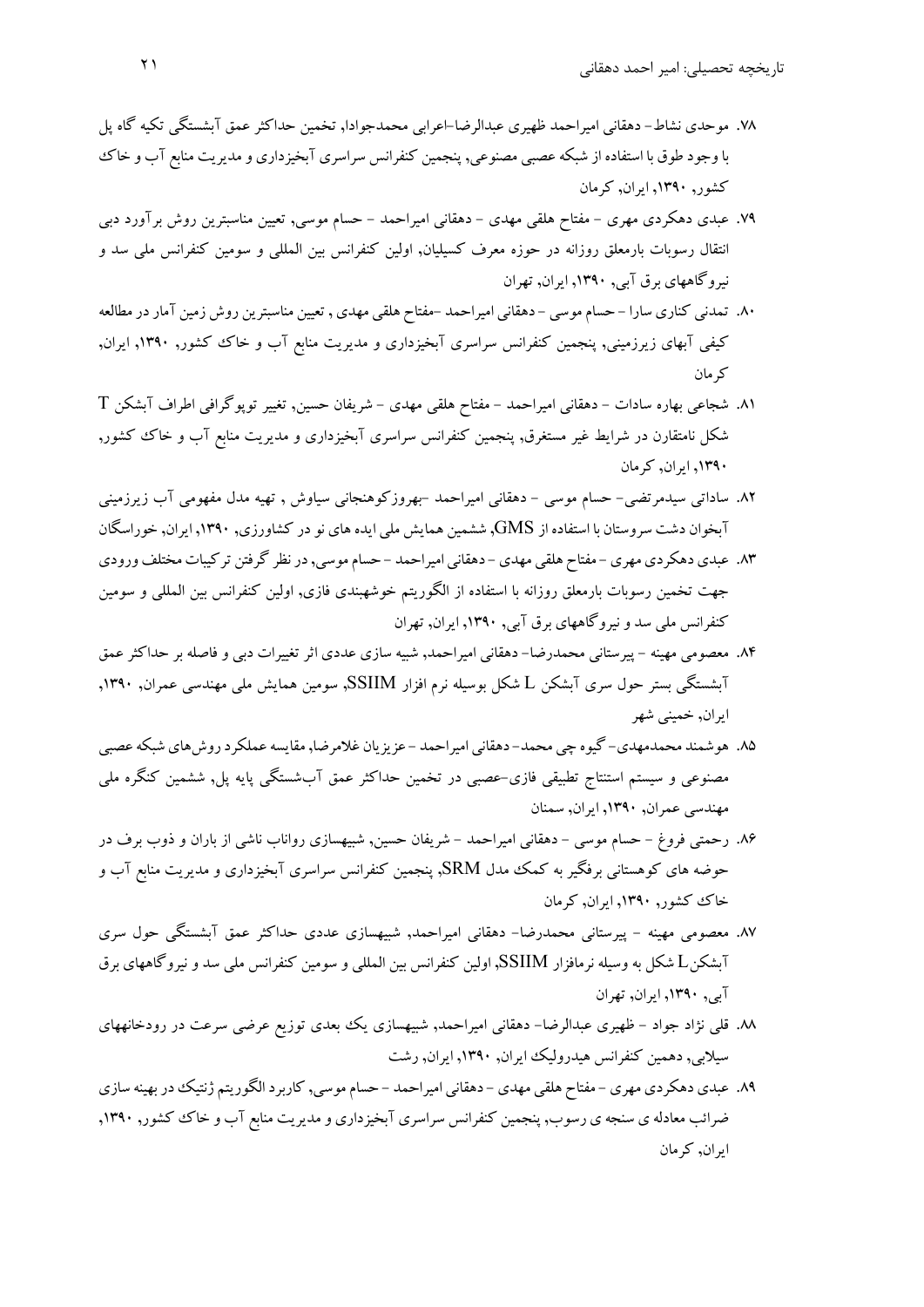- ۹۰. صفاري شهلا مفتاح هلقي مهدي- دهقاني اميراحمد ذاكري نيا مهدي, مطالعه و مروري بر الگوريتم اتوماتاي سلولي و كاربرد آن در مهندسي منابع آب, دومين كنفرانس ملي پژوهشهاي كاربردي منابع آب ايران, ,1390 ايران, زنجان
- .91 عبدي دهكردي مهري مفتاح هلقي مهدي دهقاني اميراحمد حسام موسي, مقايسه دوروش منحنيسنجه رسوب و شبكه عصبي مصنوعي در تخمين رسوبات بارمعلق روزانه, اولين كنفرانس بين المللي و سومين كنفرانس ملي سد و نيروگاههاي برق آبي, ,1390 ايران, تهران
- .92 مهاجراني اكرم دهقاني اميراحمد- ظهيري عبدالرضا باطني محي الدين, ارائه رابطه ضريب آبگذري الماني دريچه هاي كشويي جانبي در حالت جريان مستغرق , سومين همايش ملي مديريت شبكه هاي آبياري و زهكشي, ١٣٨٩, ايران, اهواز
- ۹۳. مهاجراني اكرم دهقاني اميراحمد قدسيان مسعود ظهيري عبدالرضا, ارائه رابطه ضريب ابگذري الماني دريچه هاي كشويي جانبي با استفاده از روش جستجوي ژنتيكي, اولين همايش ملي مديريت منابع آب اراضي ساحلي, ١٣٨٩, ايران, ساري
- .94 عبدالمجيدي حسن حسام موسي- هزارجريبي ابوطالب- دهقاني امير احمد, ارزيابي فني شيرين سازي آب درياي خزر به منظور مصرف شرب استان گلستان , اولين همايش ملي مديريت منابع آب اراضي ساحلي, ,1389 ايران, ساري
- .95 قرباني سلمان -مفتاح هلقي مهدي دهقاني اميراحمد ايزدپناه عبدالمجيد, استفاده از كاني هاي رسي در منشأيابي رسوبات (مطالعه موردي : رودخانه لولم در استان گلستان), دومين كنفرانس سراسري مديريت جامع منابع آب, ,1389 ايران, كرمان
- .96 كوهستاني نسرين مفتاح هلقي مهدي دهقاني اميراحمد- يخكشي محمدابراهيم, بررسي تراز سطح اب زيرزميني در سه حالت ترسالي ، خشكسالي و نرمال مطالعه موردي: حوزه نرماب استان گلستان, اولين همايش ملي مديريت منابع آب اراضي ساحلي, ,1389 ايران, ساري
- .97 دهقاني اميراحمد- ظهيري عبدالرضا خرمالي فرهاد -احمدي رضا , بررسي عوامل فرسايش ورسوبگذاري رودخانه ها؛ مطالعه موردي رودخانه هاي استان گلستان, نخستين كنفرانس پژوهشهاي كاربردي منابع آب ايران, ,1389 ايران, كرمانشاه
- .98 ملك نژاديزدي محمد دهقاني اميراحمد داودي محمدهادي مفتاح هلقي مهدي, بكارگيري سيستم استنتاج فازي عصبي تطبيقي در تحليل هيدروليكي جريان در محيط متخلخل پاره سنگي , نهمين كنفرانس هيدروليك ايران, ١٣٨٩, ايران, تهران
- .99 كوهستاني نسرين مفتاح هلقي مهدي دهقاني اميراحمد- يخكشي محمدابراهيم, بيلان اب زيرزميني بهعنوان ابزاري براي مديريت منابع آب مطالعه موردي حوزه نرماب استان گلستان, اولين همايش ملي مديريت منابع آب اراضي ساحلي, ,1389 ايران, ساري
- .100دهقاني اميراحمد- نبي زاده مرتضي, پيش بيني جريان روزانه رودخانه با استفاده از سيستم استنتاج فازي عصبي تطبيقي, نهمين كنفرانس هيدروليك ايران, ,1389 ايران, تهران
- .101طوفاني پريوش مساعدي ابوالفضل فاخري فرد احمد- دهقاني اميراحمد, پيش بيني سيگنال بارش هاي ماهانه با استفاده از تئوري موجك ها , اولين كنفرانس بين المللي مدلسازي گياه، آب، خاك و هوا, ,1389 ايران, كرمان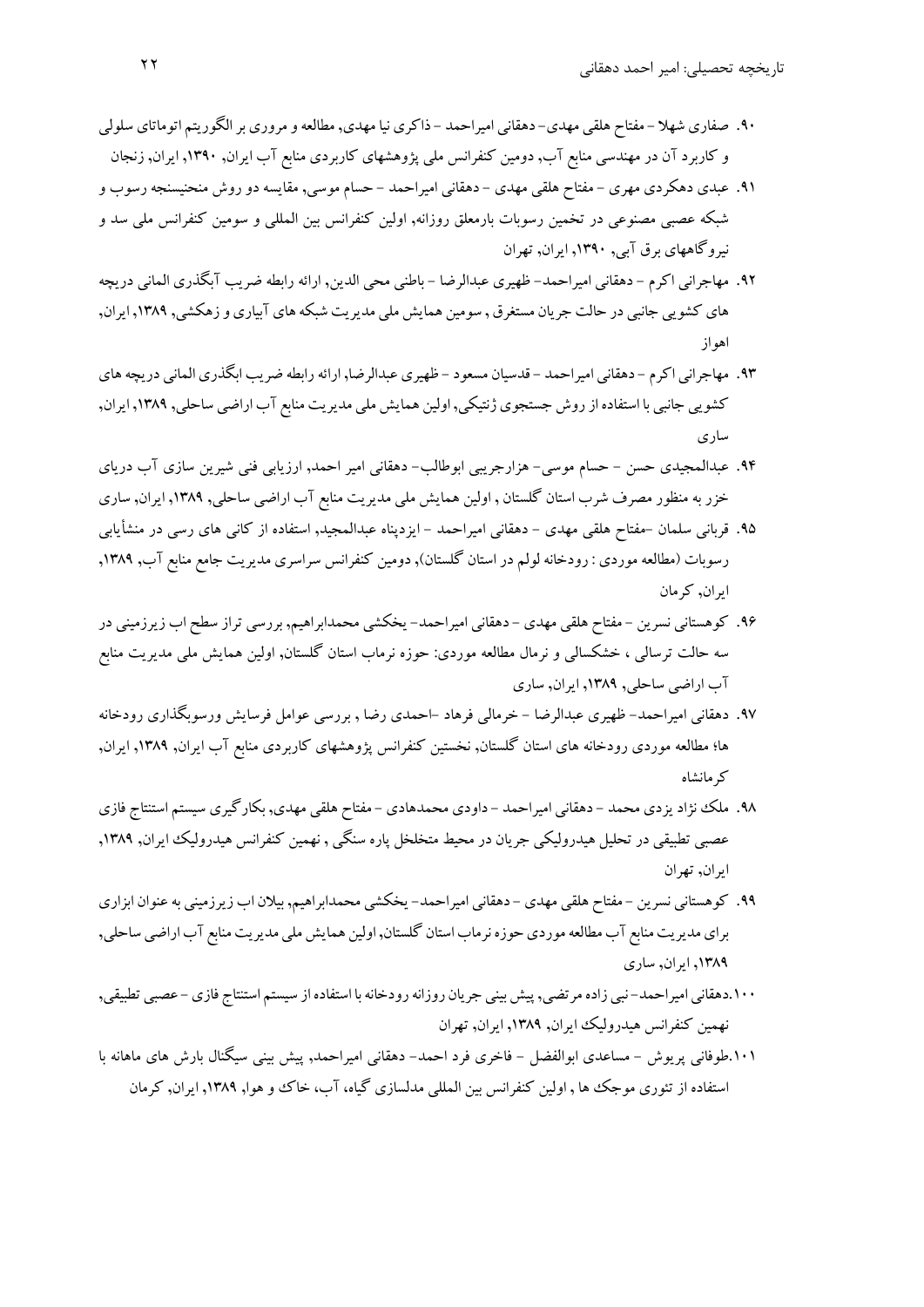- .102نبي زاده مرتضي مساعدي ابوالفضل- حسام موسي- دهقاني اميراحمد, پيشبيني جريان رودخانه با استفاده از سيستم استنتاج فازي(FIS (و سيستم استنتاج فازي- عصبي تطبيقي (ANFIS(, ششمين همايش ملي علوم و مهندسي آبخيزداري ايران, ,1389 ايران, نور
- .103فرهنگي فرشته-موحدي ناييني سيدعليرضا- دهقاني اميراحمد-مشايخي كامبيز , تامين بهينه عنصر پتاسيم در گياهان روغني كشت شده در خاكهاي رسي با سطح ويژه بالا, همايش ملي دستاوردهاي نوين در توليد گياهان با منشاء روغني, ,1389 ايران, بجنورد
- .104ملك نژاد يزدي محمد دهقاني اميراحمد داودي محمدهادي مفتاح هلقي مهدي, تخمين ضريب اصطكاك دارسي ويسباخ در جريانهاي آشفته با استفاده از شبكه عصبي مصنوعي, نخستين كنفرانس پژوهشهاي كاربردي منابع آب ايران, ,1389 ايران, كرمانشاه
- .105ملك نژاد يزدي محمد دهقاني اميراحمد داودي محمدهادي مفتاح هلقي مهدي, تخمين هوشمند حجم حفره آبشستگي ناشي ازرسوبشويي در سدهاي مخزني بااستفاده از شبكه عصبي مصنوعي, چهارمين همايش ملي فرسايش و رسوب, ,1389 ايران, نور
- .106نبي زاده مرتضي مساعدي ابوالفضل- حسام موسي- دهقاني اميراحمد, تعيين بهترين روش پيش بيني جريان رودخانه ليقوان مطالعه موردي حوضه ليقوان چاي، از زيرحوضه هاي درياچه اروميه, اولين همايش ملي مديريت منابع آب اراضي ساحلي, ,1389 ايران, ساري
- .107محبوبه شهابي ناصر طالب بيدختي اميراحمد دهقاني, تعيين ضريب آبگذري دريچههاي شعاعي در حالت جريان آزاد و مستغرق , نخستين كنفرانس پژوهشهاي كاربردي منابع آب ايران, ,1389 ايران, كرمانشاه
- .108صادقي زهرا،دهقاني اميراحمد، ظهيري عبدالرضا،ومنتصري حسين,، تعيين نسبت دبي انحرافي سرريز جانبي در كانال آبگيرواقع در قوس 180 د رجه, دومين كنفرانس سراسري مديريت جامع منابع آب, ,1389 ايران, كرمان
- .109نبي بخش سمانه دهقاني اميراحمد, شبيه سازي 3 بعدي ابشستگي حول ابشكن سركج در Uc/U متفاوت, اولين همايش ملي مديريت منابع آب اراضي ساحلي, ,1389 ايران, ساري
- .110نبي بخش سمانه دهقاني اميراحمد -ا ظهيري عبدالرض حسام موسي, شبيه سازي سه بعدي عددي آبشستگي حول آبشكن هاي سركج با زواياي مختلف, نهمين كنفرانس هيدروليك ايران, ,1389 ايران, تهران
- .111نبي بخش سمانه دهقاني اميراحمد -ا ظهيري عبدالرض حسام موسي, شبيه سازي عددي آبشستگي حول آبشكن سركج با زبانه به سمت بالادست, نخستين كنفرانس پژوهشهاي كاربردي منابع آب ايران, ,1389 ايران, كرمانشاه
- .112معصومي مهينه پيرستاني محمدرضا- دهقاني اميراحمد, شبيه سازي عددي اثرتغييرات توپوگرافي بستردريك سري ابشكن L شكل, اولين همايش ملي مديريت منابع آب اراضي ساحلي, ,1389 ايران, ساري
- .113اصفي سيده سميه- مفتاح هلقي مهدي- دهقاني اميراحمد فضل اولي رامين, شبيه سازي عددي تاثيرزاويه قرار گيري صفحات مستغرق در كاهش آبشستگي پاي پل , دومين كنفرانس سراسري مديريت جامع منابع آب, ,1389 ايران, كرمان
- .114نبي بخش سمانه دهقاني اميراحمد ظهيري عبدالرضا حسامموسي, شبيهسازي عددي آبشستگي اطراف آبشكنهاي سركج, چهارمين همايش ملي فرسايش ورسوب, ,1389 ايران, نور
- .115عبدالمجيدي حسن حسام موسي- هزارجريبي ابوطالب- دهقاني امير احمد, شيرين سازي آب درياي خزر به منظور مصرف شرب استان گلستان با تأكيد بر ملاحظات زيست محيطي, همايش ملي آب پاك, ,1389 ايران, تهران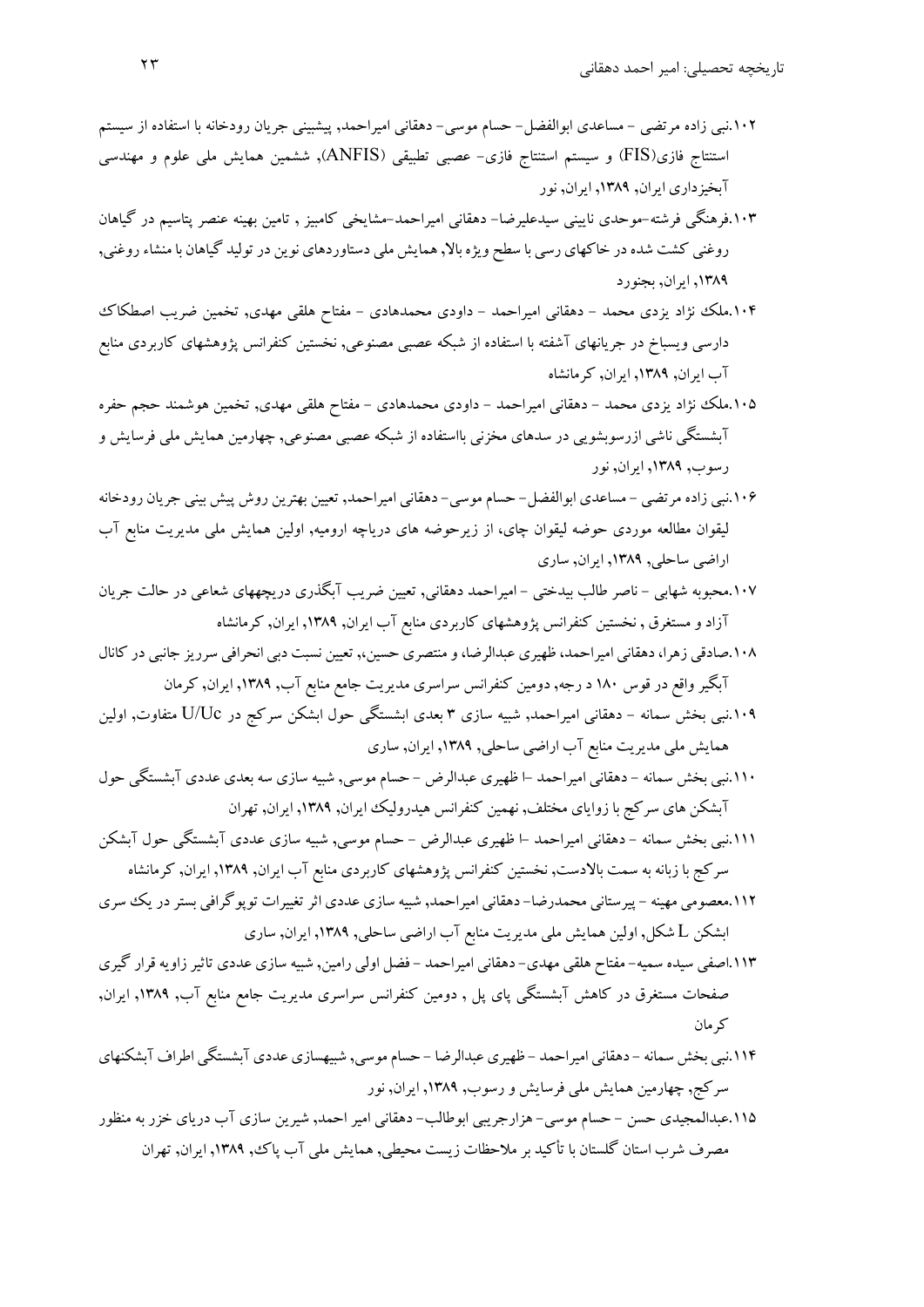- .116اصفي سيده سميه- مفتاح هلقي مهدي- دهقاني اميراحمد فضل اولي رامين, مدلسازي عددي آبشستگي اطراف پايه پلها با بكارگيري صفحات مستغرق, نهمين كنفرانس هيدروليك ايران, ,1389 ايران, تهران
- .117دهقاني اميراحمد- بشيري حميد, مشخصات حفره آبشستگي پائين دست سازه تركيبي دريچه و سرريز, چهارمين همايش ملي فرسايش ورسوب, ,1389 ايران, نور
- .118مساعدي ابوالفضل زنگانه محمد ابراهيم-مفتاح هلقي مهدي -دهقاني امير احمد , ارزيابي روش هاي هيدرولوژيكي بر آورد بار معلق (مطالعه موردي:رودخانه اترك استان گلستان), دهمين سمينار سراسري آبياري و كاهش تبخير, ١٣٨٨, ايران, كرمان
- .119عسكري معصومه- مساعدي ابوالفضل دهقاني اميراحمد مفتاح هلقي مهدي, ارزيابي نتايج حاصل از بهكارگيري روشهاي زمين آمار و شبكه عصبي مصنوعي در ميانيابي سطح آب زيرزميني دشت قزوين, اولين كنفرانس بين المللي مديريت منابع آب, ,1388 ايران, شاهرود
- .120مفتاح هلقي مهدي پيري مهدي -حسام موسي دهقاني اميراحمد, استفاده از سيستم استنتاج فازي-عصبي درتخمين تبخيرروزانه از تشت تبخير , پنجمين همايش ملي علوم و مهندسي آبخيزداري ايران, ,1388 ايران, كرج
- .121عسكري معصومه- مساعدي ابوالفضل دهقاني اميراحمد مفتاح هلقي مهدي, بررسي تغييرات مكاني كيفيت آب زير زميني بوسيله تحليلهاي زمين آماري و سيستم اطلاعات جغرافيايي، مطالعه موردي-دشت قزوين, اولين كنفرانس بين المللي مديريت منابع آب, ,1388 ايران, شاهرود
- .122محمد ابراهيم مشكاتي شهميرزادي امير احمد دهقاني صمد امامقلي زاده ابوالفضل مساعدي, بررسي زماني گسترش مخروط آبشستگي در رسوبشويي هيدروليكي تحت فشار, اولين كنفرانس بين المللي مديريت منابع آب, ,1388 ايران, شاهرود
- .123مساعدي ابوالفضل دهقاني امير احمد -عيوضي معصومه , بررسي طول دوره قابل پيش بيني خشكسالي با استفاده سريهاي زماني, اولين كنفرانس بين المللي مديريت منابع آب, ,1388 ايران, شاهرود
- .124محتشم محسن دهقاني اميراحمد- اكبرپور ابوالفضل- مفتاح هلقي مهدي, پيش بيني سطح ايستابي آب زير زميني با استفاده از شبكه عصبي مصنوعي (مطالعه موردي: دشت بيرجند), هشتمين كنگره بين المللي مهندسي عمران, ,1388 ايران, شيراز
- .125مشكاتي شهميرزادي محمدابراهيم -دهقاني اميراحمد ناصر غلامرضا- امامقليزاده صمد, تاثير ابعاد دريچه تحتاني بر حجم وابعاد مخروط آبشستگي در رسوبشويي تحت فشار, هشتمين سمينار بين المللي مهندسي رودخانه, ,1388 ايران, اهواز
- .126اسماعيلي تايماز خرقاني سعيد دهقاني امير احمد, شبيه سازي عددي آب شستگي موضعي در پايه پل هاي استوانه ايتحت جريان هاي غيردائمي, هشتمين كنگره بين المللي مهندسي عمران, ,1388 ايران, شيراز
- .127كوهستاني نسرين مفتاح هلقي مهدي دهقاني اميراحمد- يخكشي محمدابراهيم, مروري بر روش مديريتي بهرهبرداري تلفيقي از منابع آب سطحي و زيرزميني , دومين كنفرانس سراسري آب, ,1388 ايران, بهبهان
- ۱۲۸.دهقاني اميراحمد,احمدي رضا, تخمين آبدهي حوزه هاي آبخيز فاقد آمار با استفاده از شبكه عصبي مصنوعي (كنفرانس), كنفرانس بين المللي بحران آب , ,1387 ايران, زابل
- .129برزعلي محسن، فضل اولي رامين، دهقاني اميراحمد, مفتاح هلقي، مهدي, اثر فاصله بين آبشكنها بر حداكثر عمق آبشستگي سري آبشكن هاي L – شكل, هفتمين كنفرانس هيدروليك ايران, ,1387 ايران, تهران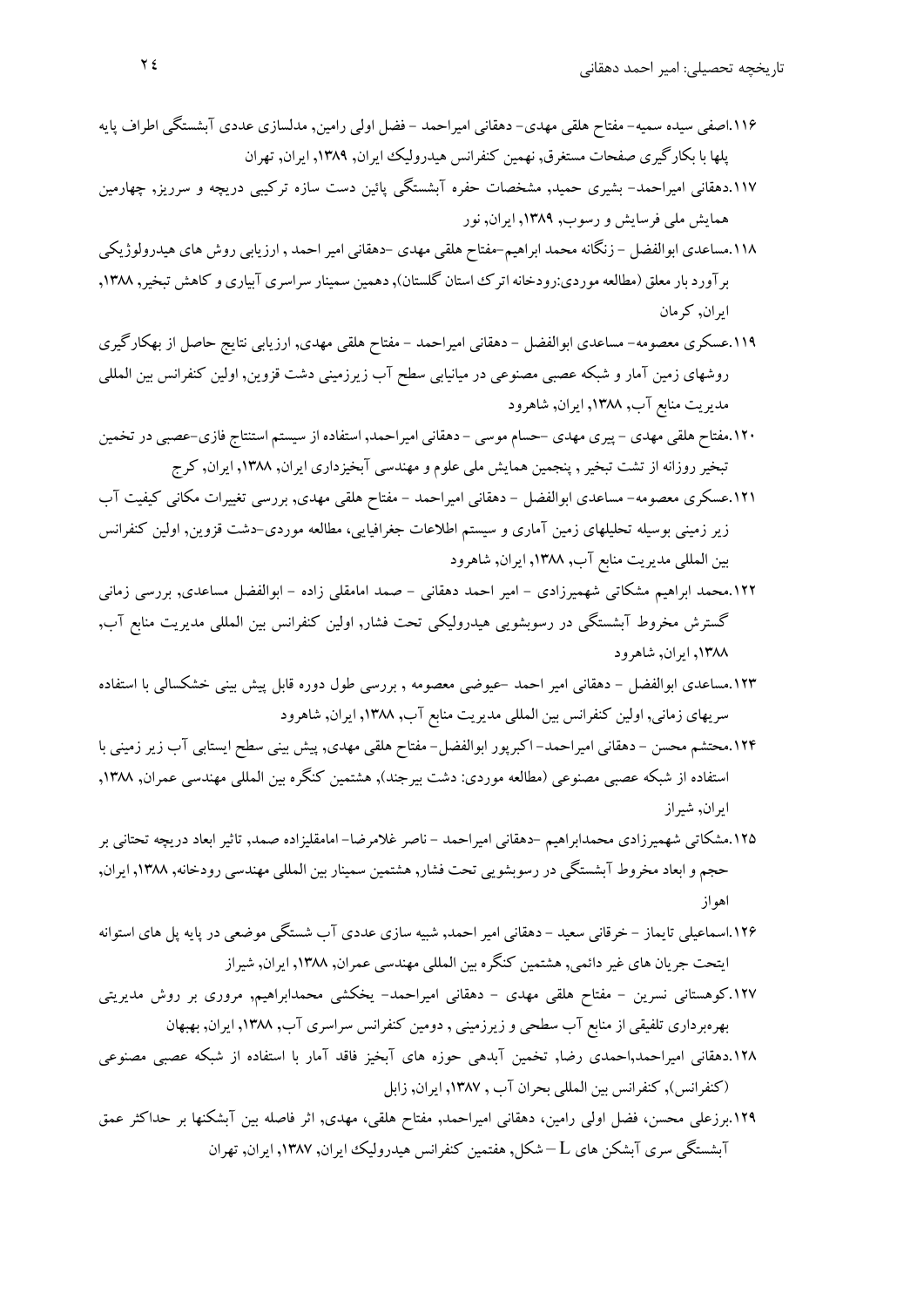- .130پيري مهدي دهقاني امير احمد حسام موسي ظهيري عبدالرضا, استفاده از شبكه هاي عصبي مصنوعي در تخمين تبخيرروزانه از تشت تبخير, دومين همايش ملي مديريت شبكه هاي آبياري و زهكشي, ,1387 ايران, اهواز
- .131هاشمي نجفي سيد فضل االله ايوب زاده سيدعلي دهقاني اميراحمد ازبرمي رسول, برآورد حداكثرعمق آبشستگي اطراف آبشكن L- شكل با استفاده از شبكه عصبي مصنوعي و فازي عصبي, هفتمين كنفرانس هيدروليك ايران, ۱۳۸۷, ايران, تهران
- .132اسكافي نوغاني محسن -دهقاني اميراحمد- مساعدي ابوالفضل, پيش بيني تلفات تبخير با استفاده از شبكه عصبي مصنوعي, سومين كنفرانس مديريت منابع آب, ,1387 ايران, تبريز
- ۱۳۳.امير احمد دهقاني رضا احمدي, تخمين آبدهي حوزههاي آبخيز فاقد آمار با استفاده از شبكه عصبي مصنوعي , اولين كنفرانس بين المللي بحران آب, ,1387 ايران, زابل
- .134حسام موسي- پيري مهدي- دهقاني امير احمد-مفتاح هلقي مهدي , مطالعه آزمايشگاهي تاثير استفاده از الكل هاي سنگين بركاهش تبخيراز مخازن آب, اولين كنفرانس بين المللي بحران آب, ,1387 ايران, زابل
- .135هاشمي نجفي سيدفضل االله- ايوب زاده سيدعلي- دهقاني اميراحمد- ازبرمي رسول, مقايسه آبشستگي آبشكن L شكل و تيغه اي و انتخاب آبشكن مناسب, چهارمين كنگره ملي مهندسي عمران, ,1387 ايران, تهران
- .136فيض اله فرشيد- دهقاني اميراحمد- قدسيان مسعود,- ضريب شدت جريان دريچه جانبي در قوس 180 درجه, ششمين كنفرانس هيدروليك ايران, ,1386 ايران, شهركرد
- ۱۳۷.امامي ياسر، ميرباقري سيد مهدي، دهقاني امير احمد. و قدسيان مسعود., آبشستگي اطراف پايه استوانه اي شكل در يك قوس 180 درجه, هفتمين سمينار بين المللي مهندسي رودخانه, ,1385 ايران, اهواز
- .138فيض اله فرشيد- قدسيان مسعود- دهقاني اميراحمد, بررسي آزمايشگاهي بروي ضريب تخليه جريان همزمان دريچه و سرريز جانبي در خم 180 درجه, هفتمين سمينار بين المللي مهندسي رودخانه, ,1385 ايران, اهواز
- 1٣٩ سلامتيان سيدامين دهقاني اميراحمد قدسيان مسعود, تخمين هوشمند دبي جريان رودخانه با استفاده از شبكه عصبي مصنوعي , اولين همايش منطقه اي بهره برداري از منابع آب حوضه هاي كارون و زاينده رود (فرصتها و چالشها), ,1385 ايران, شهركرد
- .140دهقاني اميراحمد قدسيان مسعود- صالحي نيشابوري علي اكبر-شفيعي فر مهدي , كنترل رسوب ورودي به آبگير جانبي در قوس 180 درجه با استفاده از پره هاي مستغرق, هفتمين كنگره بين المللي مهندسي عمران, ,1385 ايران, تهران
- .141سعيدي نژاد محمدرضا قدسيان مسعود دهقاني اميراحمد ميرعلايي سيدمحمدرضا, اثردانه بندي مصالح بر روي حداكثرعمق آبشستگي اطراف پايه پل با مقطع دايره شكل , پنجمين كنفرانس هيدروليك ايران, ,1384 ايران, كرمان
- .142اميراحمد دهقاني مسعود قدسيان سيدعلي اكبر صالحي نيشابوري محمدرضا پيرستاني, بررسي آزمايشگاهي تغييرات بستردر قوس 180درجه با ابگير جانبي, پنجمين كنفرانس هيدروليك ايران, ,1384 ايران, كرمان
- .143سيد محمد مرتضوي نائيني اميراحمد دهقاني غلامعلي منتظر, بهينه سازي هوشمند مقاطع سدهاي وزني بتني روي پي هاي سنگي با استفاده از الگوريتم بهينه سازي جامعه مورچگان, پنجمين كنفرانس هيدروليك ايران, ,1384 ايران, كرمان
- .144طبيب زاده مريم دهقاني اميراحمد خانجاني محمدجواد- صالحي نيشابوري سيدعلي اكبر , شبيه سازي عددي ميزان آبشستگي اطراف پايه هاي پل با مقطع دايره اي, پنجمين كنفرانس هيدروليك ايران, ,1384 ايران, كرمان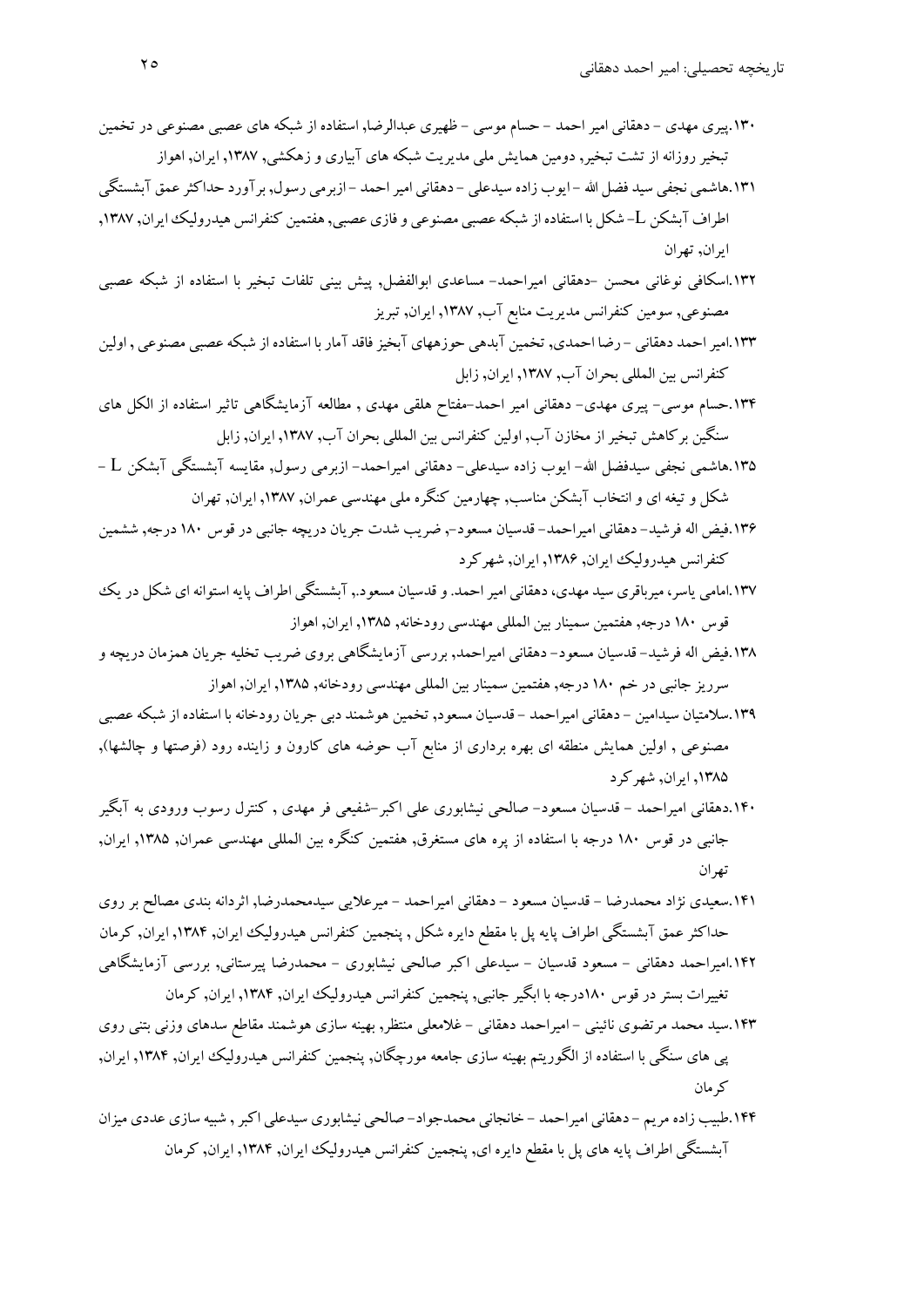- .145دهقاني اميراحمد چمني محمدرضا بيرامي محمدكريم, بررسي آزمايشگاهي جريان زيربحراني در شيب شكن قائم با شيب معكوس كف در پاياب, ششمين كنفرانس بين المللي مهندسي عمران, ,1382 ايران, اصفهان
- .146منتظر غلامعلي- دهقاني اميراحمد فتحي پرويز, تخمين هوشمند دبي جريان زيربحراني در شي بشكن قائم مستطيلي با استفاده از شبكة عصبي مصنوعي, ششمين كنفرانس بين المللي مهندسي عمران, ,1382 ايران, اصفهان
- .147قدسيان مسعود- دهقاني اميراحمد , ضريب آبگذري دريچه هاي كشويي جانبي در كانالهاي انتقال آب, ششمين كنفرانس بين المللي مهندسي عمران, ,1382 ايران, اصفهان
- .148عظيمي، ف،. ظهيري، ع،. مفتاح هلقي، م،.دهقاني، ا. .1395 معرفي طراحي بهينه از حوضچه رسوبگير نوين. دومين همايش بينالمللي و چهارمين همايش ملي معماري، عمران و محيط زيست شهري.
- .149عظيمي، ف،. ظهيري، ع،. مفتاح هلقي، م،.دهقاني، ا. .1395 برآورد راندمان حوضچه رسوبگير نوين. دومين همايش بينالمللي و چهارمين همايش ملي معماري، عمران و محيط زيست شهري.
- .150شعباني، ا،. ظهيري، ع،. مفتاح هلقي، م،.دهقاني، ا. .1395 بررسي آزمايشگاهي ضريب دبي در سازه سرريز مركب ( مثلثي-مستطيلي). دومين همايش بين المللي و چهارمين همايش ملي معماري، عمران و محيط زيست شهري.
- .151رحيميان، ن،. مفتاح هلقي،م،. تاجداري، خ. ودهقاني، ا. .1395 اثرتاريخ نشاكاري برمجموع برداشت آب ازرودخانه محلي در اراضي شاليزاري بالادست شبكه در طول دوره رشد برنج. چهارمين كنفرانس بين المللي پژوهش هاي كاربردي در علوم كشاورزي.
- .152رحيميان، ن،. مفتاح هلقي، م،. تاجداري، خ. و دهقاني، ا. .1395 اثر تاريخ نشاكاري بر زمان وقوع بيشترين كمبود آب در اراضي شاليزاري بالادست شبكه در طول دوره رشد برنج. چهارمين كنفرانس بين المللي پژوهش هاي كاربردي در علوم كشاورزي.
- .153نعيمي كلورزي زهرا، قرباني خليل، ميثم سالاريجزي ودهقاني اميراحمد. .1395 بررسي رابطهبيين مشخصات فيزيكي و اقليمي حوضههاي آبريز با جريان فصلي. اولين همايش بين المللي علوم محيط زيست، كشاورزي وطبيعي. شهريور ٩٥ .همدان.
- .154نعيمي كلورزي زهرا، قرباني خليل، ميثم سالاريجزي و دهقاني اميراحمد. .1395 پيشبيني دبي ماهانه در حوضههاي فاقد آمار با استفاده از پارامترهاي اقليمي و فيزيوگرافي حوضه آبريز. اولين همايش بينالمللي علوم محيط زيست، كشاورزي وطبيعي. شهريور ۹۵، همدان.
- .155نيلوفر نواب رضوي- موسي حسام- عليرضا كياني-اميراحمددهقاني و خليل قرباني. .1395 تعيين شاخص تنش آبي با ذماسنج مادون قرمز بر روي گياه فلفل قلمي سبز ديماز در شرايط اقليمي گرگان. اولين همايش ملي و اولين همايش بينالمللي محيط زيست، منابع طبيعي، كشاورزي وانرژي پاك.
- .156نيلوفر نواب رضوي- موسي حسام- عليرضا كياني-اميراحمددهقاني و خليل قرباني. .1395 تعيين زمان آبياري توسط دماسنج مادون قرمز براي گياه فلفل قلمي. اولين همايش ملي و اولين همايش بينالمللي محيط زيست، منابع طبيعي، كشاورزي وانرژي پاك.

**خارجي:**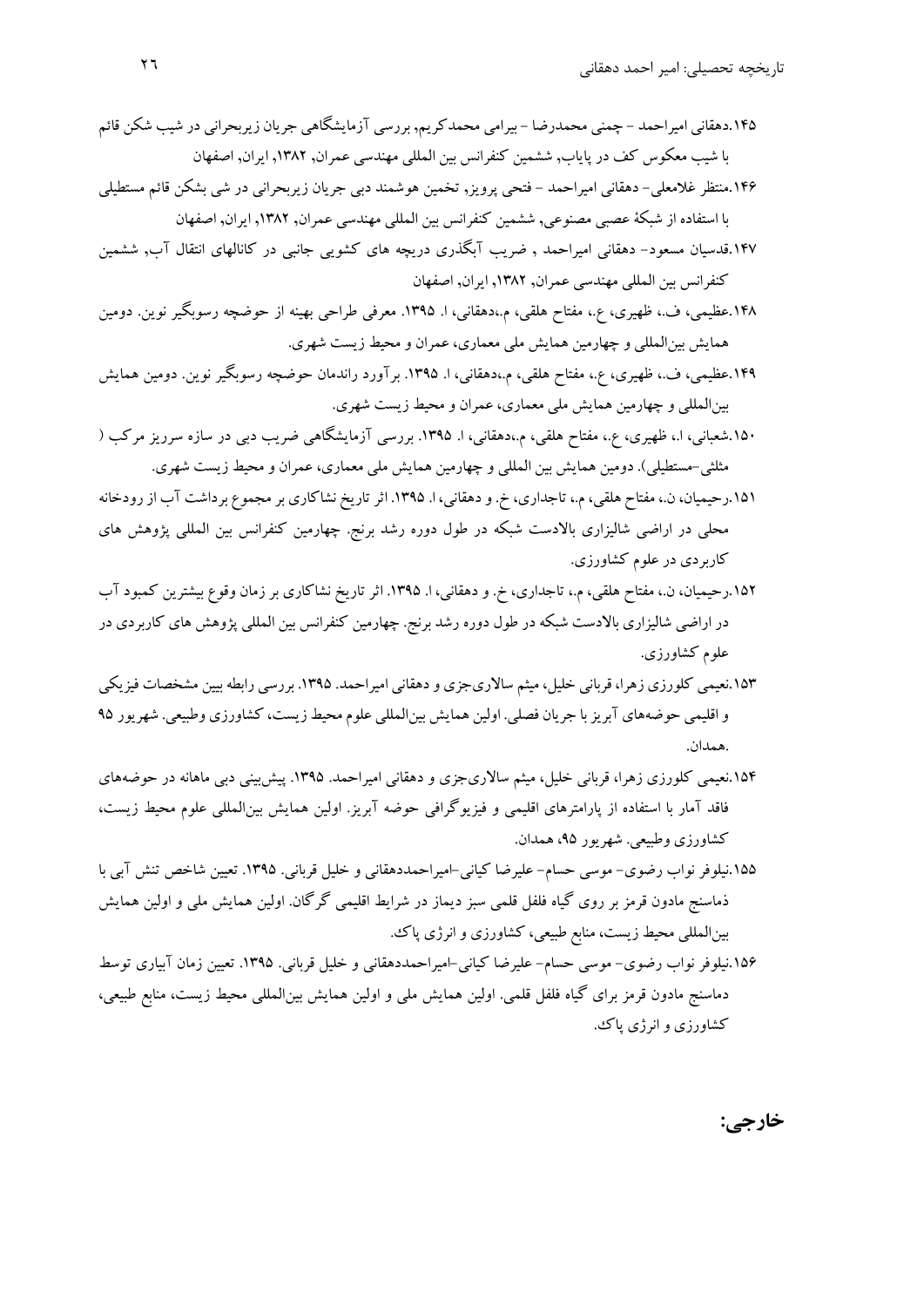- 1. Dehghani, A, A, Ghodsian, M and Fathi, P. Intelligent estimation of length of recirculating flow in sudden expansion by Artificial Neural Network. Ninth International symposium on river sedimentation-(9-ISRS), China, 2004.
- 2. Dehghani, A, A, Ghodsian, M, Neyshabouri, .A, A, and Shafiefar, M. Bed characteristics in 180 channel bend with lateral diversion. XXXI- IAHR-International Congress on water engineering, Korea, 2005.
- 3. Chamani, M, R, Dehghani, A, A, Beirami, M, K. Characteristics of Drop With Sloping Inverts. 17th Canadian hydrotechnical conference, Edmonton, Alberta, 2005.
- 4. Dehghani, A, A, Ghodsian, M, Suzuki, K, and Neyshabouri, A, A. Transport of Sediment into a Channel Intake in River Bends. XXII Latin American Congress on Hydraulic, Giudad Guayana, Venezuela,, 2006.
- 5. Dehghani, A, A, Ghodsian, M, Suzuki, K, and Neyshabouri, A, A. Effect of Sill on local scour at lateral intake in 180 degree curved channel. 3th International Conference on Scour and Erosion, Amesterdam, Netherlands,, 2006.
- 6. Dehghani, A, A, Ghodsian, M, Suzuki, K, and Salamatian, A. Intelligent Estimation of the Maximum Depth of Scour Hole around Bridge Piers in Cohesive Sediment using Artificial Neural Network. 3th International Conference on Scour and Erosion, Amesterdam, Netherlands,, 2006.
- 7. Dehghani, A, A, Ghodsian, M, Suzuki, K, and Salamatian, A. Intelligent Estimation of the Maximum Depth of Scour Hole around Bridge Piers in Cohesive Sediment using Artificial Neural Network. 3th International Conference on Scour and Erosion, Amesterdam, Netherlands,, 2006.
- 8. Dehghani, A, A, Suzuki, K, Hashemi, F, and Salamatian, A Intelligent Estimation of the Discharge Coefficient of Canal Radial Gate Using Artificial Neural Network. IAHR-International Congress on water engineering, Venice, Itally,, 2007.
- 9. Emami, Y, Ghodsian, M, Dehghani, A, A, .Scouring around bridge piers in U shape channel. IAHR-International Congress on water engineering, Venice, Itally, 2007.
- 10. Feyzolah, F, Ghodsian, M, Dehghani, A, A, .Discharge Coefficient of sluice gate in 180 degree channel bend. IAHR-International Congress on water engineering, Venice, Itally,, 2007.
- 11. Pirestani, M, R, Majdzadeh Tabatabai, M, R., Dehghani, A, A and Suzuki, Koichi. Investigation of flow pattern and scouring in lateral intake of bend channels. 2th International Conference on Managing Rivers in the 21 th Centuray: Solutions Towards Sustainable River Basins, Malaysia,, 2007.
- 12. Barzali, M, Fazlola, R, Dehghani, A, A and Ahmadi, M, Experimental Investigation of Local Scouring Around a Series of L-Head Groynes. Advances In Hydro-Science and Engineering, Nagoya, Japan, 2008.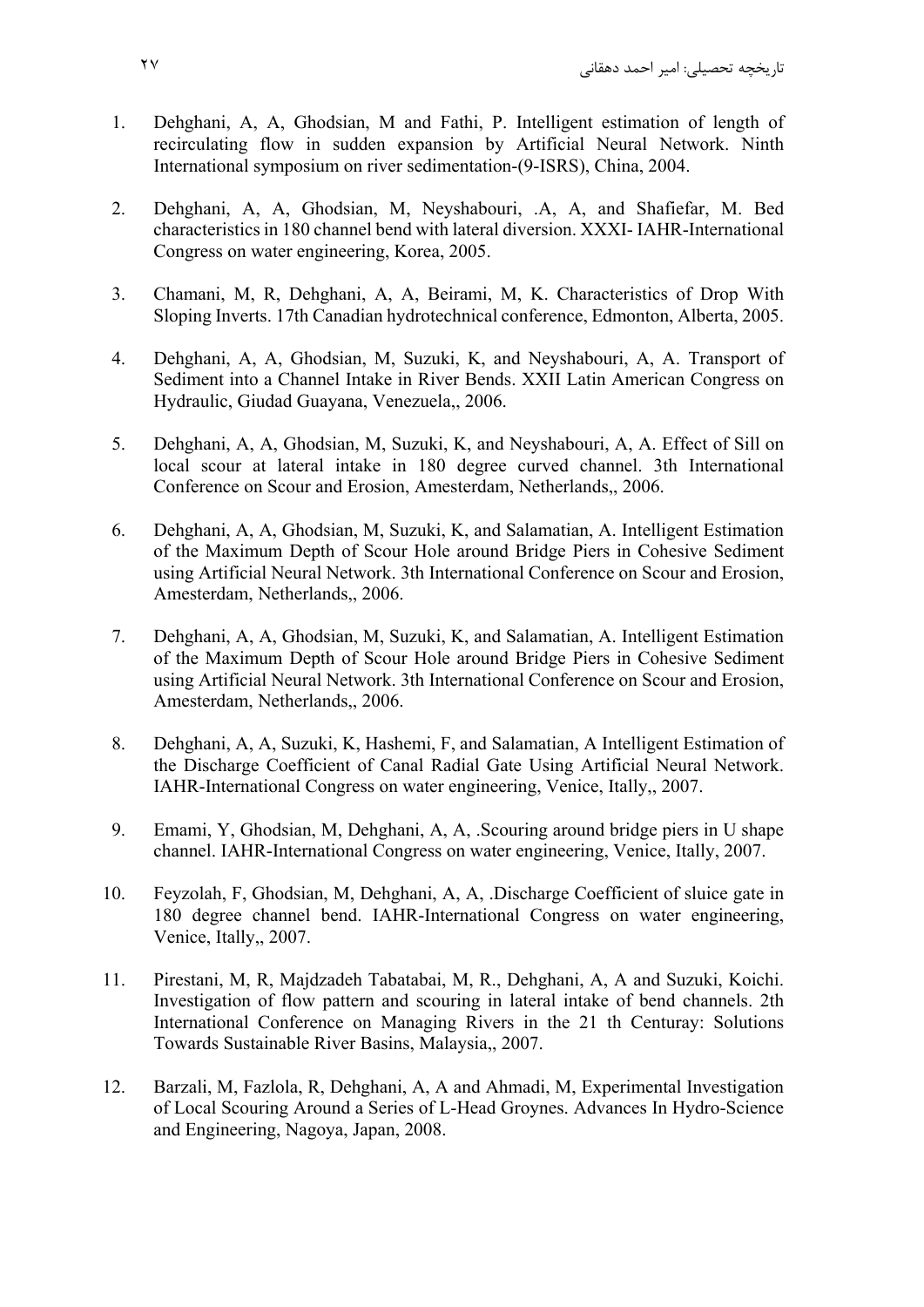- 13. Azizi, A, Meftah, M, Dehghani, A, A and Suzuki, K, Effect of Material Porosity On Energy Dissipation in Gabion Stepped Weirs. Advances In Hydro-Science and Engineering, Nagoya, Japan, 2008.
- 14. Hashemi Najafi, F, Ayyoubzadeh, S. A., Dehghani, A, A and Suzuki, K, Experimental Investigation on Local Scouring Around L-Head Groynes. River Flow 2008, Turky, 2008.
- 15. Feyzolah, F, Ghodsian, M, Dehghani, AA. Experimental investigation on discharge coefficient of side combining structure in 180 bend. River Flow 2008, Turky, 2008.
- 16. Khalili Moghadam, B, Jalali, H, Afyouni, H, Dehghani, A, A, Prediction of the Surface Soil Shear Strength in Semiarid rangeland Using PTFs. Eurosoil congress 2008, Swiss, 2008.
- 17. Khalili Moghadam, B, Jalali, H, Afyouni, H, Dehghani, A, A,. Estimating Saturated Hydraulic Conductivity In Semiarid Rangeland Using Artificial Neural Network. Eurosoil congress 2008, Swiss, 2008.
- 18. Zahiri, A. and Dehghani, A. A. Flow discharge determination in straight compound channels using ANNs. WordAcademy of Science, Engineering and Technology, Civil and Environment Engineering. 2009.Itally.
- 19. Esmaeili, T., Dehghani, A. A. and Zahiri, A. 2009. 3D Numerical Simulation of Scouring Around Bridge Piers (Case Study: Bridge 524 Cross the TananaRiver). WordAcademy of Science, Engineering and Technology, Civil and Environment Engineering. 2009.Itally.
- 20. Meshkati, M., Dehghani, A.a., Naser, G. A., Emamgholizadeh, S. and Mosadei, A.Evolution of Developing Flushing Cone during the Pressurized Flushing in Reservoir Storage. WordAcademy of Science, Engineering and Technology, Civil and Environment Engineering. 2009.Itally.
- 21. Amin Nejad, B., Sanei, M., Sabagh, R., Dehghani, A. A. and Amin Nejad, M., Effect of Space between spur dikes on scour in flood plain.9<sup>th</sup>ICWR.2009. Iran.
- 22. Amin Nejad, B., Sanei, M., Sabagh, R., Dehghani, A. A. Local scour at single abutment in floodplain.9<sup>th</sup>ICWR.2009. Iran.
- 23. Meshkati, M., Dehghani, A.A., Naser, G. A., Emamgholizadeh, S. and Mosadei. Experimental Investigation of Pressure Flushing Technique in Reservoir Storage. Proceeding of the 5th IASME/WSEAS International Conference on Water Resources, Hydraulics & Hydrology (WHH 10) Water and Geoscience. England.
- 24. Meshkati, M., Dehghani, A.A., Bashiri, H., Local Scouring due to Flow Jet at Downstream of Rectangular Sharp-Crested Weirs. Proceeding of the 5<sup>th</sup> IASME/WSEAS International Conference on Water Resources, Hydraulics & Hydrology (WHH 10) Water and Geoscience. England.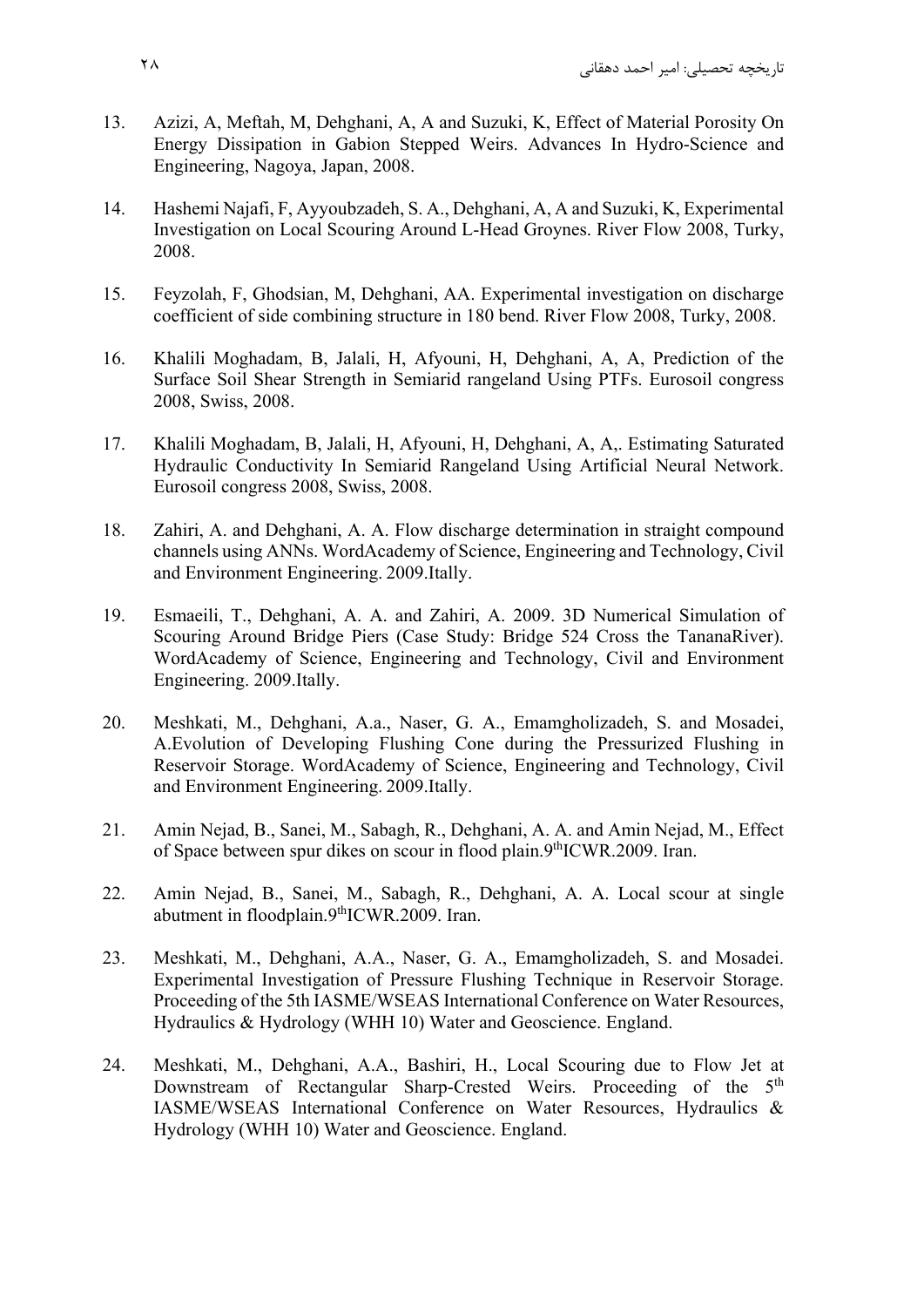- 25. Dehghani, A. a. and Sharifan, A. Inteligent estimation of daily evapotranspiration using ANN. Europian Geosciences Union General Assembly 2009. Austria.
- 26. Meshkati, M., Dehghani, A.A., Bashiri, H. and Ahadpour, A. Experimental Investigation of Scouring in Downstream of Combined flow overWeirs and below Gates. 33rd IAHR Congress: Water Engineering for a Sustainable Environment, Canada.
- 27. Dehghani, A. A., Esmaeili, T., Kharaghani, S. and Pirestani, M. R. Numerical simulation of scour depth evolution around bridge piers under unsteady flow condition. 33rd IAHR Congress: Water Engineering for a Sustainable Environment, Canada.
- 28. Dehghani, A. A., Barzali, M., Suzuki, K. and fazlola, R. Temporal Evolution of Scouring Around a Series of L-head Groynes. 33rd IAHR Congress: Water Engineering for a Sustainable Environment, Canada.
- 29. Meshkati Shahmirzadi, M. E., Dehghani, A. A., Sumi, T., Naser, G.A. and Ahadpour, A., 2010, " Study of scour half-cone characteristics in front of a sediment flushing outlet of a reservoir ", Riverflow 2010, Bundesanstalt für Wasserbau, Germany, 1267- 1273.
- 30. Bashiri, H., Dehghani, A. A., Dehghani, N. 2010, "Downstream Scour of Combined Flow Over Weirs and Below Gates ", Riverflow 2010, Bundesanstalt für Wasserbau, Germany, 1260-1266.
- 31. Meshkati Shahmirzadi, M. E., Dehghani, A. A., Sumi, T. and Naser, G.A. 2010, "The effect of sediment deposited thickness on dimensions of pressure flushing cone",  $11<sup>th</sup>$ international symposium on river sedimentation (ISRS), Stellenbosch, South Africa, P. 150.
- 32. Movahedi, N., Dehghani, A.A., Zahiri, A.R., Aarabi, M.J., and Esmaeili, T. "Reduction of local scour around side-by-side piers using bed sill." 12<sup>th</sup> International Symposium on River Sedimentation. 2013, Kyoto, Japan.
- 33. Ghorbani, F., Dehghani, A.A., Movahedi, N., Zahiri, A.R., and Meftah Halaghi, M. "Effect of sill structure on evolution of scour hole around side-by-side piers."  $36<sup>th</sup>$ IAHR Word Congress. 2015, Hague, Netherlands.
- 34. Robatjazi, S., Dehghani, A.A., Meftah Halaghi, M.., Zahiri, A.R., and Movahedi, N. "Effect of sill structure on scour pattern around tandem piers." 11<sup>th</sup> ISE 2016, Melbourne, Australia.
- 35. Movahedi, N., Zahiri, A., and Dehghani, A.A. "Prediction of bed load transport rate using Shiono and Knight Model." 13<sup>th</sup> International Symposium on River Sedimentation. 2016. Stuttgart, Germany.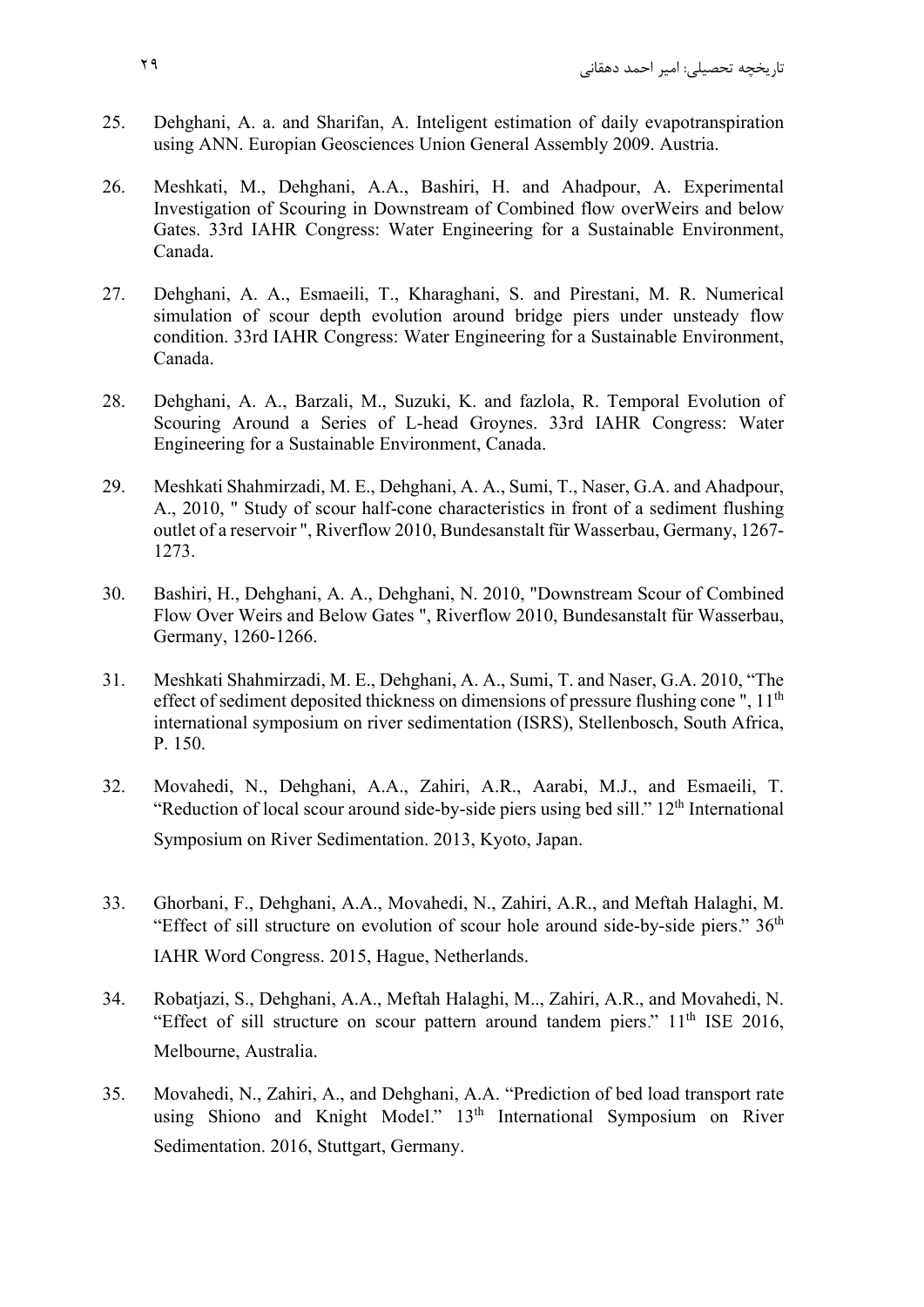#### **د- طرحهاي تحقيقاتي**

- -1 سيد علي اكبر صالحي نيشابوري- امير احمد دهقاني. .1385 بررسي و ارائه راه حل براي كاهش رسوب ورودي به آبگير جانبي در رودخانه. **دفتر طرحهاي كاربردي وزارت نيرو.**
- -2 امير احمد دهقاني- سيد علي ايوب زاده، ابوالفضل مساعدي، مهدي مفتاح، موسي حسام، فضلاله هاشمي.1387. معاونت پژوهشي و فناوري دانشگاه علوم كشاورزي و منابع طبيعي گرگان.
- -3 مهدي مفتاح- امير احمد دهقاني- ابوالفضل مساعدي. .1387 تاثير هسته در سرريزهاي گابيوني بر روي استهلاك انرژي جريان. معاونت پژوهشي و فناوري دانشگاه علوم كشاورزي و منابع طبيعي گرگان.
- -4 دهقاني، ا.ا، مساعدي، ا، امامقليزاده، ص و مشكاتي، م . .1389بررسي آزمايشگاهي آبشستگي در رسوبشويي تحت فشار سدهاي مخزني. **دفتر طرحهاي كاربردي وزارت نيرو.**
- -5 دهقاني، ا.ا، ظهيري، ع، شريفان، ح و بشيري، ح.1389. حداكثر عمق آبشستگي موضعي پايين دست جريان تركيبي سرريز و دريچه. معاونت پژوهشي و فناوري دانشگاه علوم كشاورزي و منابع طبيعي گرگان.
- -6 هزارجريبي، ا،. پهلواني، م،. حسام، م، دهقاني، ا. ا.. .1389 بررسي امكان پيشبيني مقدار ماده آلي خاك با استفاده از هدايت الكتريكي اندازهگيري شده بوسيله دستگاههاي 38EM و 3100VERIS. معاونت پژوهشي و فناوري دانشگاه علوم كشاورزي و منابع طبيعي گرگان.
- -7 شريفان، ح،. دهقاني، ا. ا،. هزارجريبي، ا. و ذاكري نيا، م .1389.تخمين هوشمند و بهينه نياز آبي با استفاده از شبكه عصبي مصنوعي (مطالعه موردي ايستگاه سينوپتيك گرگان). معاونت پژوهشي و فناوري دانشگاه علوم كشاورزي و منابع طبيعي گرگان.
- -8 ظهيري، ع،. دهقاني، ا. ا،. مفتاح، م،. هزارجريبي، ا. و حسام، م . .1389تعيين رابطه دبي- اشل براي مقاطع مركب آزمايشگاهي و رودخانه اي با استفاده از بهينه سازي هوشمند. معاونت پژوهشي و فناوري دانشگاه علوم كشاورزي و منابع طبيعي گرگان.
- -9 دهقاني، ا. ا،. ظهيري، ع،. حسام، م،. شريفان، ح. و عزيزي.، 1389 مطالعهي آبشستگي موضعي اطراف آبشكنها با استفاده از ميكرومدل. معاونت پژوهشي و فناوري دانشگاه علوم كشاورزي و منابع طبيعي گرگان.
- **-10** قدسيان، م،. دهقاني، ا.ا. .1389 مطالعه آزمايشگاهي آبشستگي ناشي از جريانهاي ريزشي. **دفتر طرحهاي كاربردي وزارت نيرو.**
- -11 امير رضا زراتي، امير احمد دهقاني، مسعود قدسيان، حسين منتصري. .1389 راهنماي روشهاي محاسبه آبشستگي موضعي. **دفتر استانداردهاي وزارت نيرو.**
- -12 منصور ابوالقاسمي، امير احمد دهقاني، علي اكبر صالحي نيشابوري و مسعود قدسيان. .1389 راهنماي آبگيري از رودخانه و حفاظت آن. **دفتر استانداردهاي وزارت نيرو.**
- -13 دهقاني، ا. ا،. ظهيري، ع،. احمدي، ح،. خرمالي، ف.. 1391 بررسي عوامل تشديد كننده فرسايش و رسوبگذاري رودخانه ها. **وزارت نيرو آب منطقه اي استان گلستان. شركت آب منطقه اي استان گلستان.**
- -14 ،. ظهيري، ع،. ، دهقاني، ا. 1391 اثر متقابل تقاطعي (پلها، بندهاي انحرافي، ...) بر رژيم طبيعي رودخانه ها (موردي استان گلستان) **وزارت نيرو آب منطقه اي استان گلستان. شركت آب منطقه اي استان گلستان.**
- **-15** حدادچي، آ،. اميد، م. ح. و دهقاني، ا. ا. .1391 بررسي تطبيقي روشهاي برآورد رسوب و انتخاب بهترين مدل براي برآورد بار رسوبي رودخانه هاي چهل چاي، نرماب و خرمالو. **وزارت نيرو آب منطقه اي استان گلستان. شركت آب منطقه اي استان گلستان.**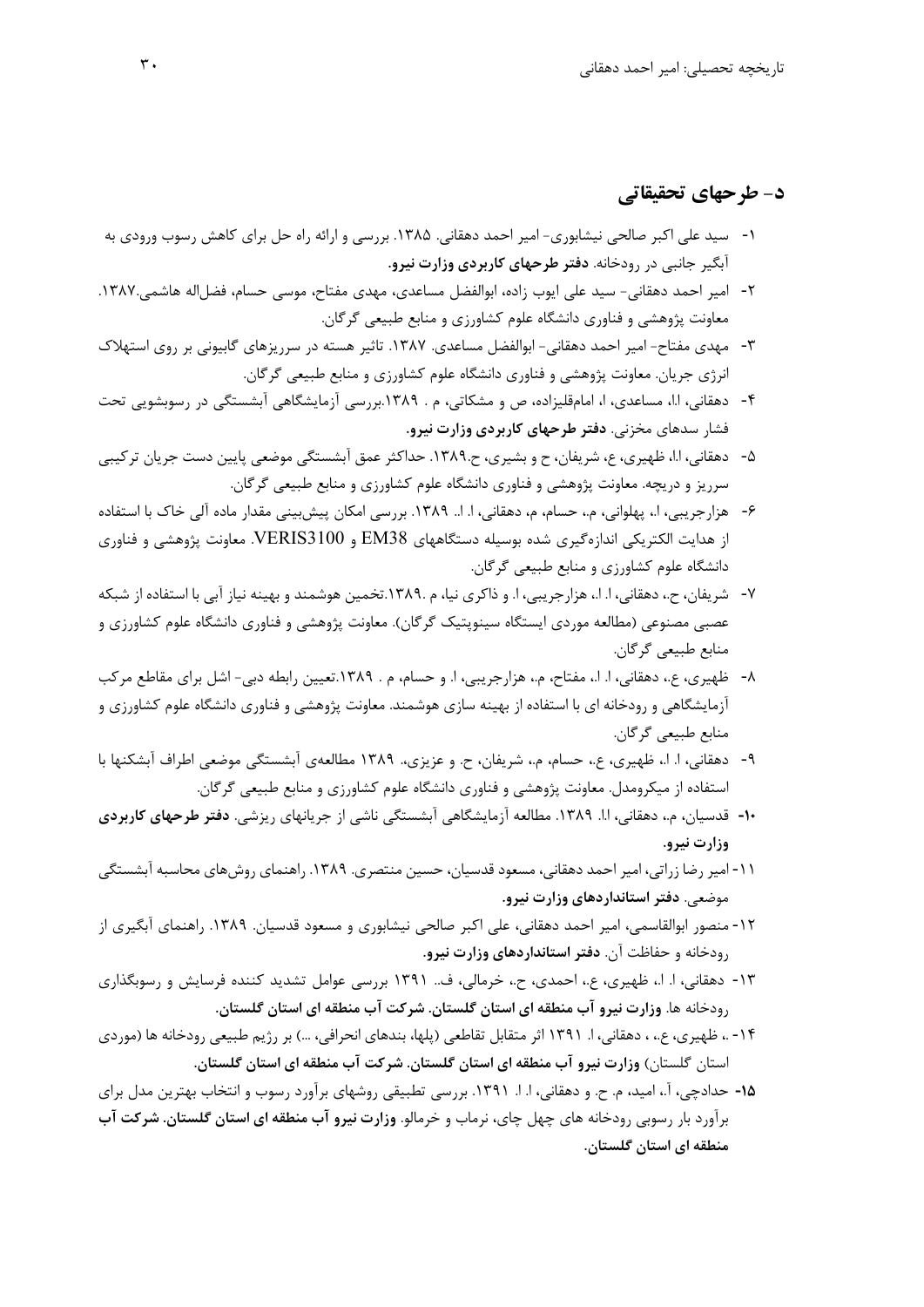- -16 امير احمد دهقاني، محمد ملك نژاد يزدي، الهيار ناظمي، .1391بررسي آزمايشگاه هيدروليك جريان حاوي رسوب در محيط متخلخل و مقايسه آن براي جريان فاقد رسوب. **سازمان آب و برق خوزستان.**
- -17 ظهيري، ع. ر. و دهقاني،. ا .ا. .1391 بهينه سازي حل پروفيل عرضي سرعت در رودخانه ها با استفاده از الگوريتم ژنتيك. معاونت پژوهشي و فناوري دانشگاه علوم كشاورزي و منابع طبيعي گرگان.
- **-18** دهقاني، ا. ا. قرباني، خ. كوهستاني، ن. .1392 تحقيق روشهاي زمين آماري و روشهاي نوين در اصلاح روشهاي موجود اندازهگيري كمي و كيفي منابع آب و ارائه روشهاي كاربردي (آبهاي زيرزميني، آبهاي سطحي) موردي استان گلستان. **وزارت نيرو آب منطقه اي استان گلستان. شركت آب منطقه اي استان گلستان.**
- -19 دهقاني، ا. ا،. رحيمي، ل. .1392طراحي بهينه آزمايشات با روش تاگوچي جهت تعيين بهترين موقعيت آبگيري واقع در قوس 180 درجه. معاونت پژوهشي و فناوري دانشگاه علوم كشاورزي و منابع طبيعي گرگان.
- -20 دهقاني، ا. ا. موحدي، ن،. ظهيري، ع. ر. چمني، م. ر. و اعرابي، م. ج. .1392 مطالعه آزمايشگاهي اثر پي پيوسته بر آبشستگي موضعي اطراف پايه پل. معاونت پژوهشي و فناوري دانشگاه علوم كشاورزي و منابع طبيعي گرگان.
- -21 ظهيري، ع. ر و دهقاني، ا. ا. .1392 مطالعه آزمايشگاهي تاثير حضور شاخ و برگ بر آبشستگي موضعي پايه پل در شرايط جريان غيردائمي. معاونت پژوهشي و فناوري دانشگاه علوم كشاورزي و منابع طبيعي گرگان.
- -22 ظهيري، ع. ر.و دهقاني، ا. ا. .1393 بررسي آزمايشگاهي كاربرد مواد نانوساختار در كاهش آبشستگي پايه پلها. معاونت پژوهشي و فناوري دانشگاه علوم كشاورزي و منابع طبيعي گرگان.
- -23 قرباني، خ،. دهقاني، ا. ا. و فلاح، ا. .1394 مطالعه تطبيقي روش هاي پيش بيني خشكسالي هواشناسي با استفاده از مدل هاي داده كاوي براساس پديده هاي بزرگ مقياس و لكه هاي خورشيدي (مطالعه موري: ايستگاه سينوپتيك گرگان). **وزارت نيرو آب منطقه اي استان گلستان. شركت آب منطقه اي استان گلستان.**
- **-24** ظهيري، ع.ر،. دهقاني، ا. ا. و قلي نژاد، م. .1394 بررسي ريخت شناسي و نحوه برآورد نرخ فرسايش عرضي رودخانه ها(مدل سازي شبه دوبعدي توزيع سرعت و رسوب در رودخانه هاي سيلابي. **وزارت نيرو آب منطقه اي استان گلستان. شركت آب منطقه اي استان گلستان.**
- -25 ظهيري، ع.ر،. و دهقاني، ا. ا. .1394. روش هاي كاربردي كاهش رسوب در حوضه هاي آبريز رودخانه هاي استان. **وزارت نيرو آب منطقه اي استان گلستان. شركت آب منطقه اي استان گلستان**.
- -26 دهقاني، ا. ا. .1394 تعيين حقابه زيست محيطي تالابهاي بين المللي آلاگل، آلماگل و آجي گل. **اداره كل حفاظت محيط زيست استان گلستان.**
- -27 ظهيري، ع،. دهقاني، ا.ا. و اصغري، س.1395. رونديابي سيلاب در رودخانهها به روش ماسكينگام چندبازهاي. معاونت پژوهشي و فناوري دانشگاه علوم كشاورزي و منابع طبيعي گرگان
- ٢٨- ظهيري، ع،. دهقاني، ا.ا. و نجفزاده، م.، راسخي، ح.. ١٣٩۵. تعيين دبي جريان در رودخانههاي سيلابي با استفاده از روش دستهبندي گروهي دادهها. معاونت پژوهشي و فناوري دانشگاه علوم كشاورزي و منابع طبيعي گرگان
- -29 مفتاح هلقي، م،. دولتشاه، ت،. ظهيري، ع. و دهقاني، ا. .1395 بررسي آزمايشگاهي اثر جريان متغير تدريجي بر مورفولوژي بستر آبراهه در مقاطع مركب. معاونت پژوهشي و فناوري دانشگاه علوم كشاورزي و منابع طبيعي گرگان
- -30 دهقاني، ا،. قرباني، خ،. عبدالحسيني، م. و رحيمي، ل. .1395 بررسي و تحليل شدت و مدت بارش با استفاده از توابع كوپلا. معاونت پژوهشي و فناوري دانشگاه علوم كشاورزي و منابع طبيعي گرگان
- -31 سالاري جزي، م،. عبدالحسيني، م،. دهقاني، ا. و قرباني، خ.. .1395 برآورد منحني سنجه رسوب با استفاده از رگرسيون نيرومند. معاونت پژوهشي و فناوري دانشگاه علوم كشاورزي و منابع طبيعي گرگان
- -32 عبدالحسيني، م،. دهقاني، ا،. قرباني، خ،. و رحيمي، ل. .1395 بررسي روشهاي آماري بيش از يك متغيير جهت برآورد دوره بازگشت سيلاب و مقايسه آن با روشهاي معمول تك متغيره (موردي استان گلستان). معاونت پژوهشي و فناوري دانشگاه علوم كشاورزي و منابع طبيعي گرگان.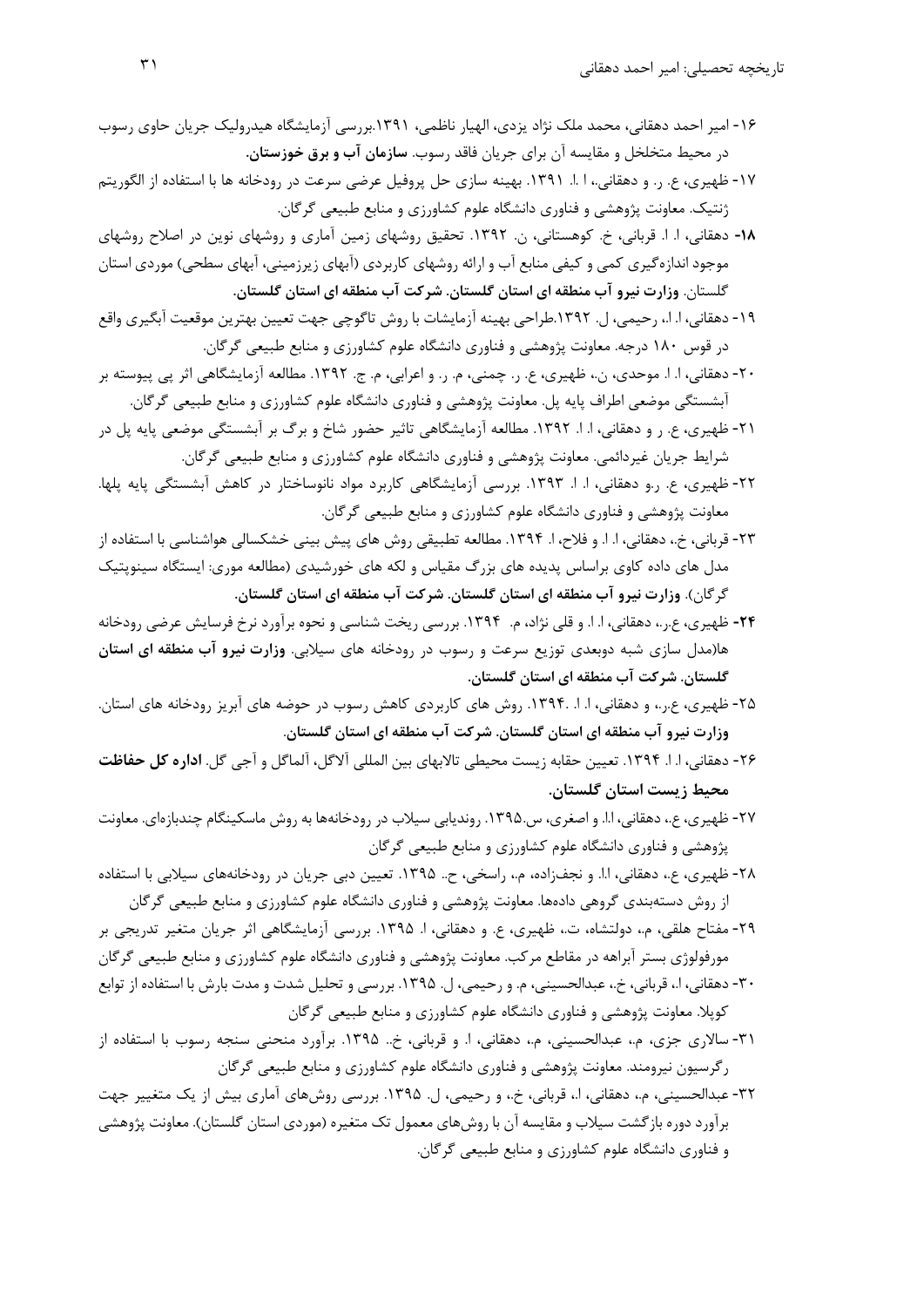- -33 دهقاني،ا،. ظفرزاده، ع،. حسام، م،. بلاش، و. و جمالي، س. .1395 تخمين هوشمند پارامتر 5BOD در تصفيه خانههاي فاضلاب (مطالعه موردي: تصفيه خانههاي فاضلاب بندر تركمن، بندرگز، كردكوي و گرگان). **شركت آب و فاضلاب گلستان**
- -34 دهقاني،ا.ا. مهدي اسماعيلي وركي، م،. موحدي، ن. و خيري، ح. .1395 پايش زماني و مكاني بار رسوبي رودخانه ناورود، بررسي عوامل مؤثر و تعيين بهترين رابطه تجربي. **شركت سهامي آب منطقهاي گيلان**
- -35 دهقاني، ا،.ا، مفتاح هلقي، م. و ظهيري، ع.. .1397 شبيه سازي خصوصيات هيدروليكي جريان پايين دست سازه تركيبي در كف صلب. معاونت پژوهشي و فناوري دانشگاه علوم كشاورزي و منابع طبيعي گرگان.
- -36 خليل قرباني، محمد عبدالحسيني، امير احمد دهقاني، ميثم سالاري جزي.1397 پهنه بندي خشكسالي با استفاده از شاخص خشكسالي چند متغيره در استان گلستان. معاونت پژوهشي و فناوري دانشگاه علوم كشاورزي و منابع طبيعي گرگان.
- -37 آرمان حدادچي، محمد حسين اميد، نشاط موحدي.1397. كاربرد روش اينشتين(MEP (و اينشتين اصلاح شده (SEMEP (در برآورد بار كل رسوب رودخانه چهل چاي. معاونت پژوهشي و فناوري دانشگاه علوم كشاورزي و منابع طبيعي گرگان.
- -38 امير احمد دهقاني، مايك استواردسون، اميد يگانه. .1397 اثر مولفه هاي آشفتگي جريان اطراف ديون بر مشخصات هايپريك (Hyporheic(. معاونت پژوهشي و فناوري دانشگاه علوم كشاورزي و منابع طبيعي گرگان.
- -39 امير احمد دهقاني، تايماز اسماعيلي، ون يي چنگ، نويد دهقاني.1397. شبيه سازي عددي آبشستگي موضعي اطراف پايه پل تحت جريان ناماندگار. معاونت پژوهشي و فناوري دانشگاه علوم كشاورزي و منابع طبيعي گرگان.
- -40 امير احمد دهقاني، سعيد بلالي، حميده كردي.1397. بررسي كيفيت آب تالابهاي بين المللي آلاگل، آلماگل و آجي گل. معاونت پژوهشي و فناوري دانشگاه علوم كشاورزي و منابع طبيعي گرگان.
- -41 مهدي مفتاح هلقي، امير احمد دهقاني، عبدالرضا ظهيري، خليل قرباني، مهديه محبي كندسري.1397. بررسي آزمايشگاهي ظرفيت آبگذري سازه سرريز- دريچه لبه تيز مثلثي در پلان. معاونت پژوهشي و فناوري دانشگاه علوم كشاورزي و منابع طبيعي گرگان.
- -42 مهدي مفتاح هلقي، امير احمد دهقاني، محمد نوري تيرتاشي و زينب مولايي.1397. استفاده از الگوريتم فراكاوشي در بهينه سازي بهره برداري از سيستم هاي چند مخزني ( مطالعه موردي: سدهاي بوستان، گلستان و وشمگير). معاونت پژوهشي و فناوري دانشگاه علوم كشاورزي و منابع طبيعي گرگان.
- -43 امير احمد هقاني، مايكل استواردسون.1397. تخمين ضريب پخشيدگي موثر در سطح تماس جريان و رسوب در آبراهه با استفاده از مدلهاي هوشمند. معاونت پژوهشي و فناوري دانشگاه علوم كشاورزي و منابع طبيعي گرگان.
- -44 امير احمد دهقاني، احمد احمدي، مجتبي عامري.1397. مطالعه آزمايشگاهي ضريب تخليه سرريزهاي جانبي مركب با شكل هاي مختلف هندسي و ارايه رابطه با استفاده از مدل هوشمند GEP. **شركت سهامي آب منطقهاي استان گلستان**.
- -45 احمد احمدي، امير احمد دهقاني و زهرا اشكو.1397. تعيين مشخصات پرش هيدروليكي روي سطوح شيبدار با كف معكوس و ديواره هاي واگرا در پاياب. **شركت سهامي آب منطقهاي استان گلستان**.
- -46 مهدي مفتاح هلقي، فرزانه ابارشي، امير احمد دهقاني، خليل قرباني.1398. برآورد حداكثر برداشت مجاز از آبهاي زيرزميني در شرايط نرمال و خشكسالي. **شركت سهامي آب منطقهاي استان گلستان**.
- **-47**رامتين جولايي، امير احمد دهقاني، فرهاد شيراني بيدآبادي، شهرزاد ميركريمي. .1399 ارايه مدل استاندارد جهت ارزيابي اقتصادي-اجتماعي واگذاري طرح هاي عمراني به بخش غير دولتي. **استانداري گلستان (دفتر برنامه ريزي، نوسازي و تحول اداري).**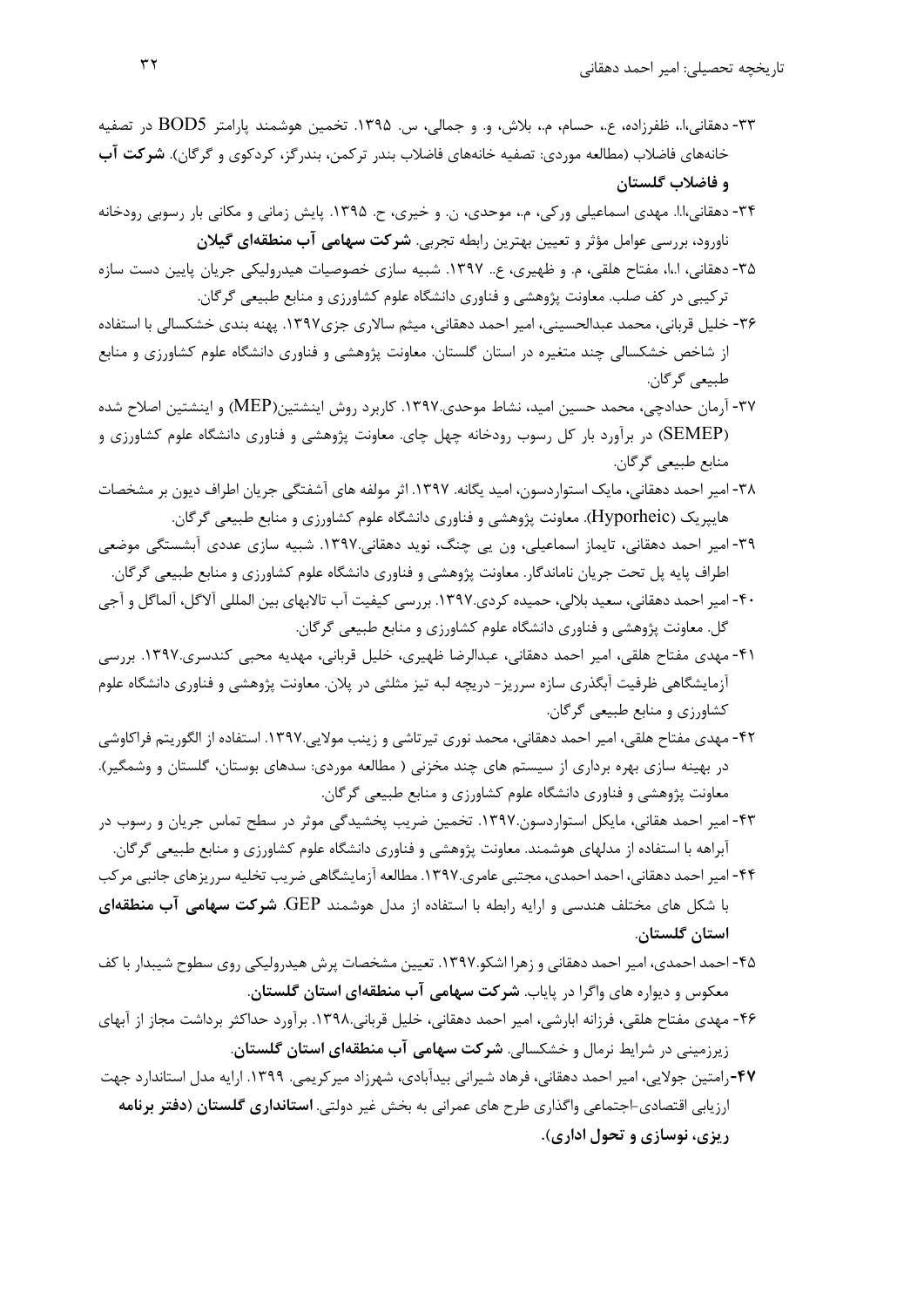**-48**امير احمد دهقاني، جعفر خاندوزي، مهدي مفتاح هلقي، عبدالرضا ظهيري، خليل قرباني. .1399 مطالعه اندركنش جريان آبهاي سطحي و زيرسطحي با استفاده از معادله تبادل حرارتي. **پارك علم و فناوري استان گلستان.** 

# **ه- كارگاههاي آموزشي و دوره هاي تخصصي**

-1 كارگاه آموزشـي روشـهاي توليد محتوي الكترونيكي در دانشـگاه مجازي- 24 خرداد -1386 موسـسـه پژوهش و برنامه ريزي آموزش عالي. -2 كارگاه آموزشي مكانيك رودخانه- پژوهشكده آب دانشگاه تربيت مدرس- فروردين .1385

3-Methods and Tools for Supporting Adaptive Environmental Flow Implementation, Melbourne University, 2016.

# **و- عضويت در مجامع**

-1 انجمن هيدروليك ايران. (Japanese Society of Civil Engineering ) ژاپن عمران مهندسان انجمن -2 -3 عضو نظام مهندسي ساختمان اصفهان. -4 عضو انجمن آبياري زهكشي ايران

# **ل- ابداع و اختراع**

- -1 د ستگاه سه بعدي اندازه گيري تراز ب ستر رودخانه ها ( Profiler Bed D3(همراه با تاييده علمي اختراع از وزارت علوم، تحقيقات و فناوري با قابليت كاربرد صنعتي و حائز شرايط اختراع سطح 3 بنياد ملي نخبگان
	- -2 توليد ماده حاوي نانوذرات مغناطيسي در كاهش تبخير آب مخازن
	- -3 ساخت دستگاه تراوايي (ضريب هدايت هيدروليكي) سنج خاك اشباع در محيط زير و اطراف رودخانه
		- -4 دستگاه توليد آب از رطوبت هوا. دانشگاه بلونيا ايتاليا. رتبه دوم استارتاپ.

#### **.5 پايان نامهها و رساله هاي تحت راهنمائي**

- .1 تعيين مشخصات پرش هيدروليكي روي سطوح شيبدار با كف معكوس و ديواره هاي واگرا در پاياب. دانشگاه صنعتي شاهرود. رساله دكتري. زهرا اشكو
- .2 مطالعه آزمايشگاهي ضريب تخليه سرريزهاي جانبي مركب با شكل هاي مختلف هندسي. دانشگاه صنعتي شاهرود. رساله دكتري مجتبي عامري.
- .3 بررسي آزمايشگاهي هيدروليك جريان در سرريز كنگرهاي ذوزنقه اي دندانه دار، دانشگاه علوم كشاورزي و منابع طبيعي گرگان. رساله دكتري. سيد محمد جواد مشكواتي.
- .4 بررسي آزمايشگاهي تلفات انرژي درتبديلهاي تدريجي كانالهاي روباز. دانشگاه صنعتي كرمانشاه. رسالهدكتري. عادل اثني عشري.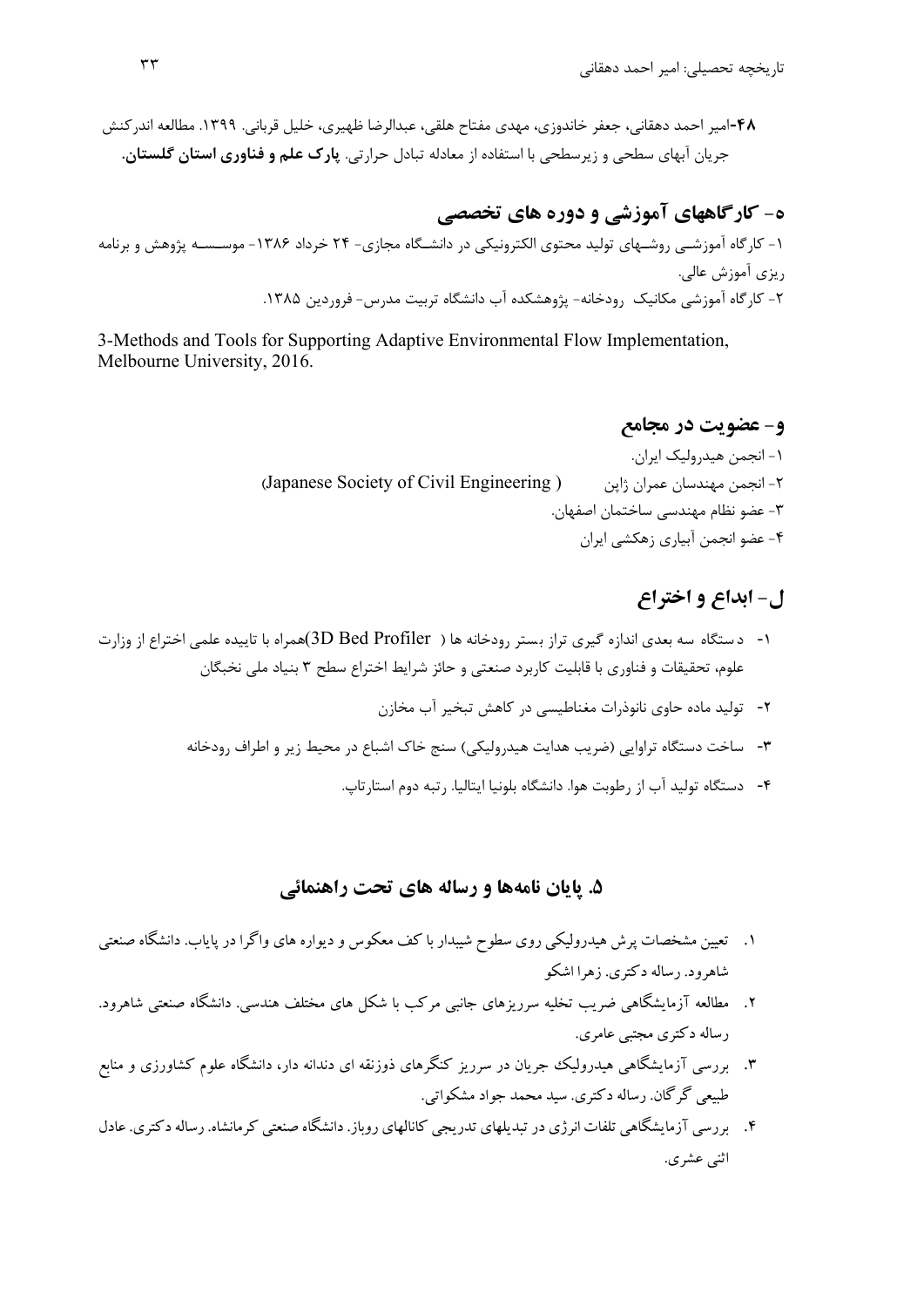تاريخچه تحصيلي: امير احمد دهقاني ٣٤

- .5 تبادل آبهاي سطحي وزيرسطحي در محيط هايپريك. دانشگاه علوم كشاورزي و منابع طبيعي گرگان.رساله دكتري. جعفر خاندوزي
- .6 بررسي آزمايشگاهي اثرات حفره آبشستگي پايين دست موانع رودخانه اي بر الگوي جريان هايپريك. دانشگاه علوم كشاورزي و منابع طبيعي گرگان.رساله دكتري. عليرضا آبشوري
- .7 بررسي آزمايشگاهي تاثير سازههاي تثبيت كننده گابيوني برمشخصات جريان هاي هايپريك.دانشگاهعلوم كشاورزي و منابع طبيعي گرگان.رساله دكتري. مهرداد پورحسين.
- .8 برآورد تبادل هايپريك با استفاده از تغييرروش هاي اندازه گيري هدايت هيدروليكي (مطالعه موردي: رودخانه زيارت استان گلستان). دانشگاه علوم كشاورزي و منابع طبيعي گرگان.رساله دكتري. سعيد كاوياني.
- .9 مدلسازي عددي اندركنش سيال و محيط متخلخل پيراموني با روشSPH . دانشگاه علوم كشاورزي و منابع طبيعي گرگان.رساله دكتري. حبيبه شيباني فر.
- ۱۰. بررسي اثر برداشت شن و ماسه بر جريان هايپريك در رودخانه ها. دانشگاه علوم كشاورزي و منابع طبيعي گرگان.رساله دكتري. فرشته اسدي.
- .11 تأثير خيزاب-گوداب و نوسانات موجي عرض كانال بر تبادلات هايپريك. دانشگاه علوم كشاورزي و منابع طبيعي گرگان . تصويب پروپوزال .1395 دكتري. دانشجو: نشاط موحدي
- .12 بررسي آزمايشگاهي جريان هايپريك در رودخانه با وجود پشته رسوبي مياني. دانشگاه علوم كشاورزي و منابع طبيعي گرگان. تصويب پروپوزال ۱۳۹۵. دكترى. دانشجو: سيده سارا جمالي
- .13 برآورد سطح آب زيرزميني آبخوان دشت بيرجند با استفاده از مدل Modflow و شبكه عصبي مصنوعي- دانشگاه علوم كشاورزي و منابع طبيعي گرگان - دانشكده كشاورزي و منابع طبيعي . 1389 . كارشناسي ارشد- دانشجو : محسن محتشم
- .14 بررسي تاثير ساختار جريان درآبشستگي موضعي تكيهگاه پلها- دانشگاه صنعتي اصفهان دانشكده كشاورزي ومنابع طبيعي . 1390 . كارشناسي – ارشد :امين غريبزاده .
- .15 تعيين ضريب سرريز لبه تيز آبگير جانبي واقع در قوس 180 درجه رودخانه- دانشگاه علوم كشاورزي و منابع طبيعي گرگان - پژوهشكده مهندسي آب . 1390 . كارشناسي ارشد- پديدآور :زهرا صادقي .
- .16 مطالعه آزمايشگاهي آبشستگي موضعي اطراف آبشكن هاي T شكل نامتقارن غير مستغرق- دانشگاه علوم كشاورزي و منابع طبيعي گرگان - دانشكده كشاورزي و منابع طبيعي . 1391 . كارشناسي ارشد- دانشجو :بهاره شجاعي .
- .17 شبيه سازي سه بعدي آبشستگي اطراف تكيه گاه پل با شكلهاي مختلف در كانالهاي مركب- دانشگاه آزاد اسلامي واحد تهران مركزي - دانشكده مهندسي عمران . 1390 . كارشناسي ارشد- دانشجو :آرش ترابي
- .18 مطالعه آزمايشگاهي آبشستگي موضعي اطراف گروه پايه همراه پي پيوسته-دانشگاه علوم كشاورزي و منابع طبيعي گرگان - دانشكده كشاورزي و منابع طبيعي . 1391 . كارشناسي ارشد- دانشجو :نشاط موحدي
- .19 مطالعه آزمايشگاهي پارامترهاي هندسي و تراز قرارگيري پي بر الگوي آبشستگي اطراف پايه پل- دانشگاه علوم كشاورزي و منابع طبيعي گرگان - پژوهشكده مهندسي آب . 1391 . كارشناسي ارشد- دانشجو :پروين اقبالي .
- .20 مطالعه آزمايشگاهي آبشستگي موضعي اطراف آبشكن هايt شكل نامتقارن مستغرق- دانشگاهعلوم كشاورزي ومنابع طبيعي گرگان - دانشكده كشاورزي و منابع طبيعي . 1391 . كارشناسي ارشد- دانشجو :ناهيد مختاري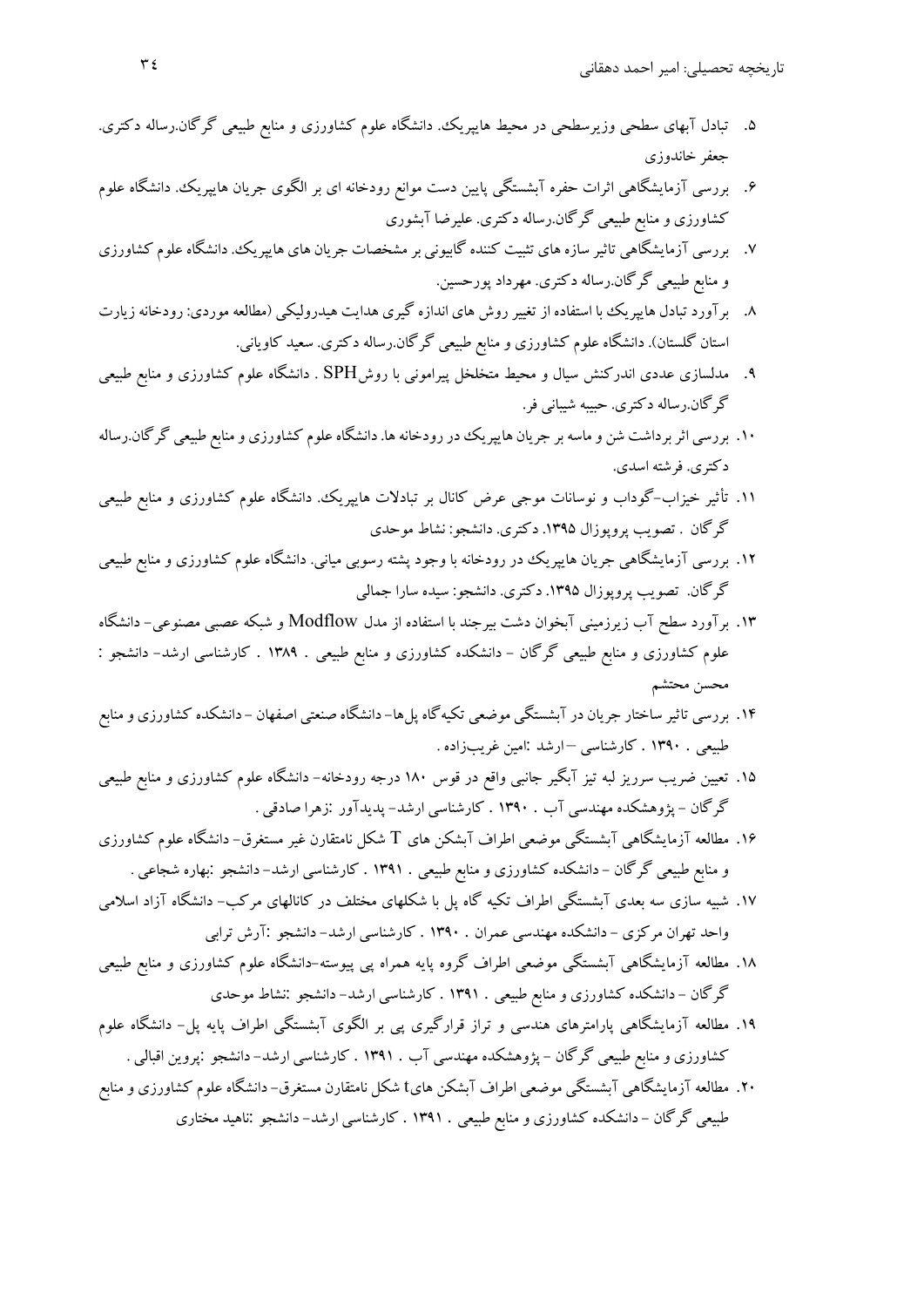- .21 شبيهسازي آبشستگي اطراف آبشكنهاي -T شكل نامتقارن غير مستغرق با استفاده از مدل عدديSSIIM دانشگاه علوم كشاورزي و منابع طبيعي گرگان - دانشكده مهندسي علوم آب . 1391 . كارشناسي ارشد- دانشجو :فاطمه تاجيك جلايري .
- .22 استفاده از روشهاي نوين در بازسازي دادههاي گمشده سريهاي هيدرولوژيكي- دانشگاه علوم كشاورزي و منابع طبيعي گرگان - دانشكده كشاورزي و منابع طبيعي . 1392 . كارشناسي ارشد- دانشجو :حميد گنجيزاده .
- .23 تحليل فراواني سيلاب با استفاده از توابع كوپلا- دانشگاه علوم كشاورزي و منابع طبيعي گرگان دانشكده مهندسي علوم آب. 1392 . كارشناسي ارشد- ليلا رحيمي .
- .24 بررسي آزمايشگاهي آبشستگي پائين دست سازه مركب سرريز- دريچهمايل درپلان- دانشگاهعلوم كشاورزي ومنابع طبيعي گرگان - پژوهشكده مهندسي آب . 1392 .كارشناسي ارشد- دانشجو :سميرا سلامتي .
- .25 مطالعه آزمايشگاهي حداكثر عمق آبشستگي پائين دست سازه تركيبي سرريز دريچه مايل در ارتفاع- دانشگاه علوم كشاورزي و منابع طبيعي گرگان - دانشكده هنرهاي دراماتيك . 1392 . كارشناسي ارشد- ديدآور :علي گرزين .
- .26 مدلسازي رياضي آب شستگي پائين دست سازه مركب سرريز-دريچه مايل در پلان و ارتفاع با نرم افزار D3FLOW- دانشگاه علوم كشاورزي و منابع طبيعي گرگان - دانشكده كشاورزي و منابع طبيعي . 1392 . كارشناسي ارشد- پديدآور :مهدي نادعلي .
- .27 تغييرات زماني عمق آبشستگي موضعي اطراف گروه پايه دوتايي عمود بر راستاي جريان- دانشگاه علوم كشاورزي و منابع طبيعي گرگان - دانشكده كشاورزي و منابع طبيعي . 1393 . كارشناسي ارشد- دانشجو :فاطمه قرباني .
- .28 مطالعه آزمايشگاهي توسعه زماني آبشستگي موضعي اطراف گروه پايه دوتايي در راستاي جريان- دانشگاه علوم كشاورزي ومنابع طبيعي گرگان - دانشكده كشاورزي ومنابع طبيعي . 1393 . كارشناسي ارشد- دانشجو :سيدهسلاله رباط جزي .
- ۲۹. شبيه سازي عددي آبشستگي اطراف گروه پايه هاي دوتايي استوانه اي شكل- دانشگاه آزاد اسلامي واحد تهران مركزي - دانشكده فني . 1394 . كارشناسي ارشد- دانشجو :علي ملكوتي .
- .30 بررسي ضريب آبگذري سرريز و دريچه لبه تيز قوسي در پلان- دانشگاه علوم كشاورزي و منابع طبيعي گرگان دانشكده كشاورزي و منابع طبيعي . 1394 . كارشناسي ارشد- دانشجو :علي كوهساري نوده.
- .31 بررسي آزمايشگاهي ضريب دبي در سازه تركيبي سرريز- دريچه لبهتيز قوسي در پلان- دانشگاه علوم كشاورزي و منابع طبيعي گرگان - دانشكده مهندسي . 1394 . كارشناسي ارشد- دانشجو :محمد فتاحي .
- .32 تحليل پارامترهاي هيدروليكي شبكه توزيع آب شهر گرگان در راستاي مديريت فشار آن- دانشگاه علوم كشاورزي و منابع طبيعي گرگان - پژوهشكده مهندسي آب . 1394 . كارشناسي ارشد- دانشجو :محدثه تيموري .
- .33 بررسي ومقايسهعددي وآزمايشگاهي تغييرات زماني آبشستگي اطراف پايههاي پل استوانهاي- دانشگاهآزاداسلامي واحد بندرعباس - دانشكده مهندسي عمران . 1394 . كارشناسي ارشد- دانشجو :محمدرضا ضيايي .
- .34 مطالعه عددي پرش هيدروليكي در بازشدگي ناگهاني كانال مستطيلي شيبدار با استفاده از نرم افزارD3 -Flow- دانشگاه آزاد اسلامي - دانشگاه آزاد اسلامي واحد بندرعباس - دانشكده مهندسي عمران . 1394 . كارشناسي ارشد- دانشجو :عبدالرضا جمالي .
- .35 تعيين ضريب دبي سرريزهاي نوك اردكي لبهتيز مركب -دانشگاه علوم كشاورزي و منابع طبيعي گرگان دانشكده كشاورزي و منابع طبيعي . 1394 . كارشناسي ارشد -دانشجو :مرتضي ساكت .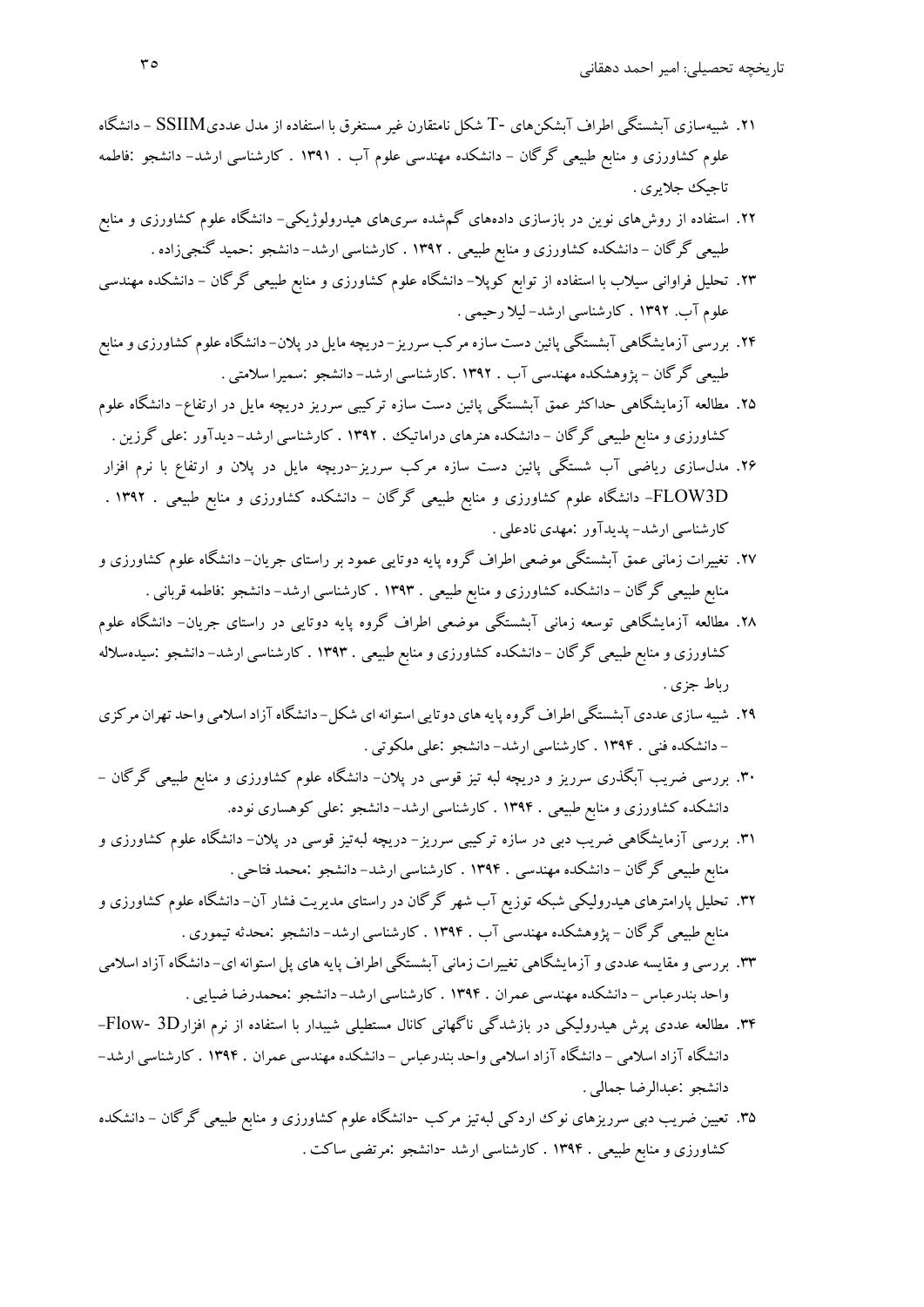.36 بررسي آزمايشگاهي ظرفيت آبگذري سازه سرريز – دريچه لبه تيز مثلثي در پلان- .دانشگاه علوم كشاورزي و منابع طبيعي گرگان - دانشكده كشاورزي و منابع طبيعي. .1395 كارشناسي ارشد- مهديه محبي كندسري .

**.6 سوابق تدريس** 

**الف- مقطع دكتري** 

- **-1** هيدروليك محاسباتي **-2** طراحي سازه هاي آبگير **-3** مدلهاي فيزيكي <sup>و</sup> هيدروليكي **-4** هيدروليك پيشرفته **-5** هيدروليك رسوب پيشرفته **ب- مقطع كارشناسي ارشد**  -6 هيدروديناميك -7 مهندسي رودخانه تكميلي -8 آبهاي زيرزميني تكميلي -9 هيدروليك انتقال رسوب
	- -10 تحليل سازه هاي پيشرفته
	- -11 رياضيات مهندسي پيشرفته

# **ج- مقطع كارشناسي**

- -1 مكانيك سيالات
	- -2 هيدروليك
	- -3 تحليل سازه
- -4 طراحي ساختمانهاي انتقال و توزيع آب

**.7 سوابق علمي-اجرايي -عضو هيات مميزه دانشگاه علوم كشاورزي و منابع طبيعي گرگان ( از سال -1398 ادامه دارد) -عضو شوراي علمي بنياد نخبگان استان گلستان (معاونت علمي فناوري رياست جمهوري) ( از سال 93) - رييس دانشگاه جامع علمي كاربردي استان گلستان( از آذرماه -1395 ادامه دارد)**  - **مدير دفتر فني دانشگاه علوم كشاورزي و منابع طبيعي گرگان(1388-1389) - عضو كميته فني طرحهاي عمراني سازمان آب منطقهاي استان گلستان(-1387 ادامه دارد)**  - ناظر عالی دفتر فنی استانداری در طرحهای جداسازی آب شرب از آب کشاورزی و جمع آوری آبهای سطحی(۱۳۸۸- ادامه **دارد)**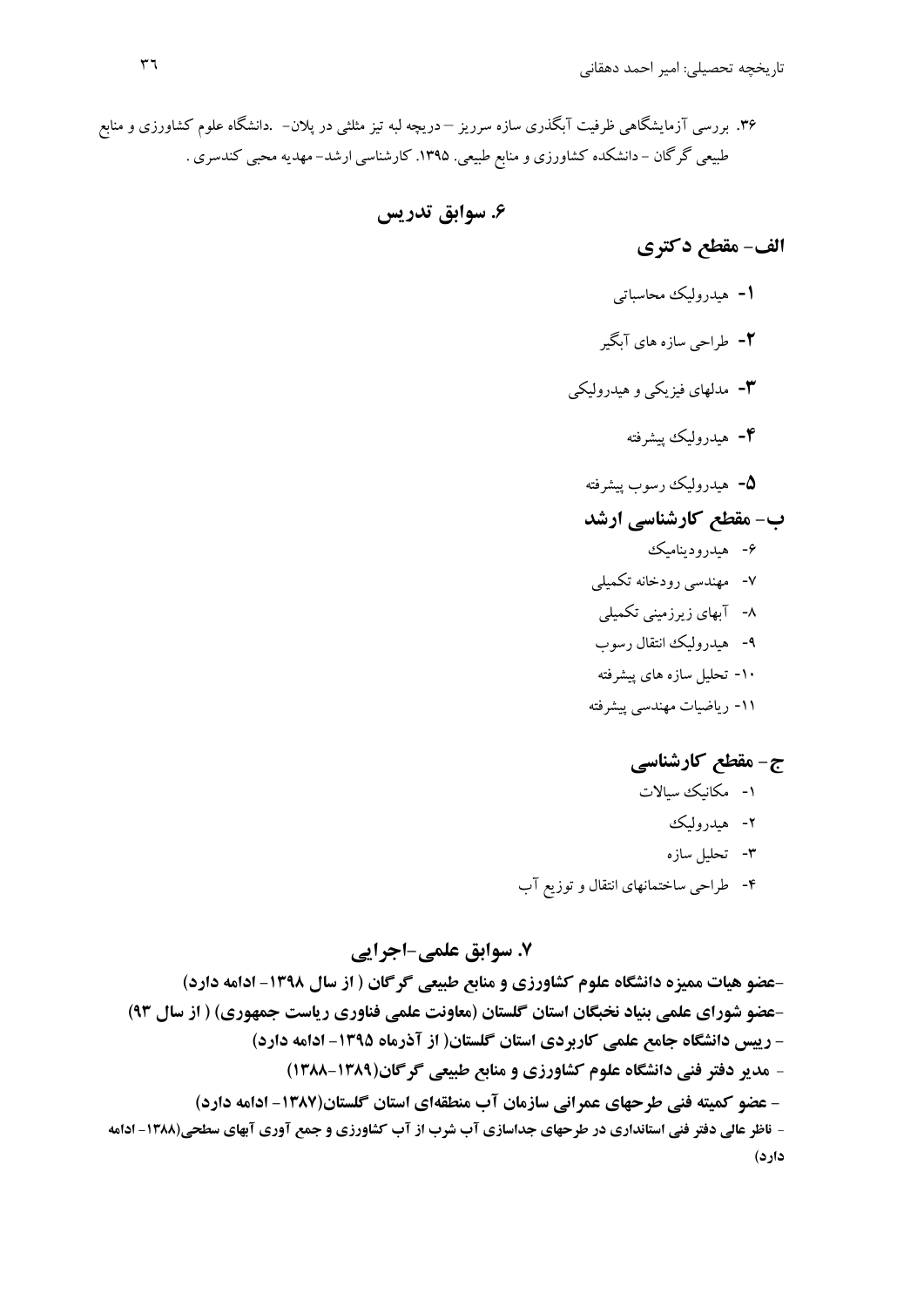- داور مجلات متعدد فارسي وانگليسي زير:

- **عضو خبره كميته تحقيقات سازمان آب منطقهاي استان گلستان (-1388 ادامه دارد)** - **مدير گروه مهندسي آب دانشگاه علوم كشاورزي و منابع طبيعي گرگان (1389-1391) - عضو كميته منتخب دانشكده كشاورزي دانشگاه منابع طبيعي كشاورزي گرگان(1388-1389)**  -نماينده تخصصي انجمن هيدروليك در دانشگاه گرگان ( از سال 1387) - مديرهسته پژوهشي هيدروليك(از سال 1389) **- معاون آموزشي و پژوهشي موسسه غير انتفاعي- غير دولتي لامعي گرگاني (سال 91-89) - معاون آموزشي و پژوهشي موسسه غير انتفاعي- غير دولتي ميرداماد (سال 92-91) -معاون دانشكده مهندسي آب و خاك (از سال 94-92)**  - عضو كميته منتخب دانشكده مهندسي آب و خاك( از سال 92) - عضو كارگروه بررسي تواناييهاي علمي اعضاء هيات علمي دانشگاه علوم كشاورزي و منابع طبيعي گرگان( از سال 92) - عضو كارگروه بررسي تواناييهاي علمي اعضاء هيات علمي دانشگاه گلستان( از سال 92) - عضو كارگروه بررسي تواناييهاي علمي اعضاء هيات علمي دانشگاه جامع علمي كاربردي استان گلستان( از سال 92) - عضو نظام مهندسي ساختمان وداراي پروانه نظام مهندسي ساختمان بعنوان ناظرپايه .2 - داور بيش از 25 مجله ISI، علمي پژوهشي ISC و علمي ترويجي **-** دبيرانجمن علمي دانشگاه صنعتي اصفهان و عضو فعال انجمن علمي دانشگاه تربيت مدرس. -عضو هيات تحريريه مجله تحقيقات علوم آب. - عضو انجمن مهندسي عمران ايران، ژاپن

1. IAHR Hydraulic Research

- 2. Water Resource Management
- 3- Korean Society of Civil Engineers (KSCE)
- 4- International Journal of Natural Resources and Marine Sciences, IJNRMS

### (**ECOPERSIA)**

- **5-** Caspian journal of Applied Science research
- 6- International Journal of Environmental Resources Research
- 7- Journal of Marine Science and Technology
- 8. Journal of Natural Resources, University of Tehran, Iran
- 9. Journal of JOURNAL OF WATER AND SOIL CONSERVATION (JOURNAL OF

AGRICULTURAL SCIENCES AND NATURAL RESOURCES), University of Gorgan, Iran

10. Research Journal of Watershed Management, Agricultural Science and Natural Resources University of Sari, Iran

- 11. Journal of Marine Sciences, Tarbiat Modares University, Iran
- 12. Journal of Agricultural Engineering Research, Iran
- 13. Journal of Watershed Management Science and Engineering, Iran
- 14. Journal of Watershed Sciences and Engineering, Iran
- 15. Journal Agricultural Science and Technology Journal, Ferdowsi University of Mashhad
- 16. Journal of Water Research, Shahrekord University
- 17. Journal of Water Science, Azad Eslami University Research Branch, Iran
- 18. Caspian Journal of Environmental Science, Iran
- 19. Iranian Journal of Irrigation and Water Engineering